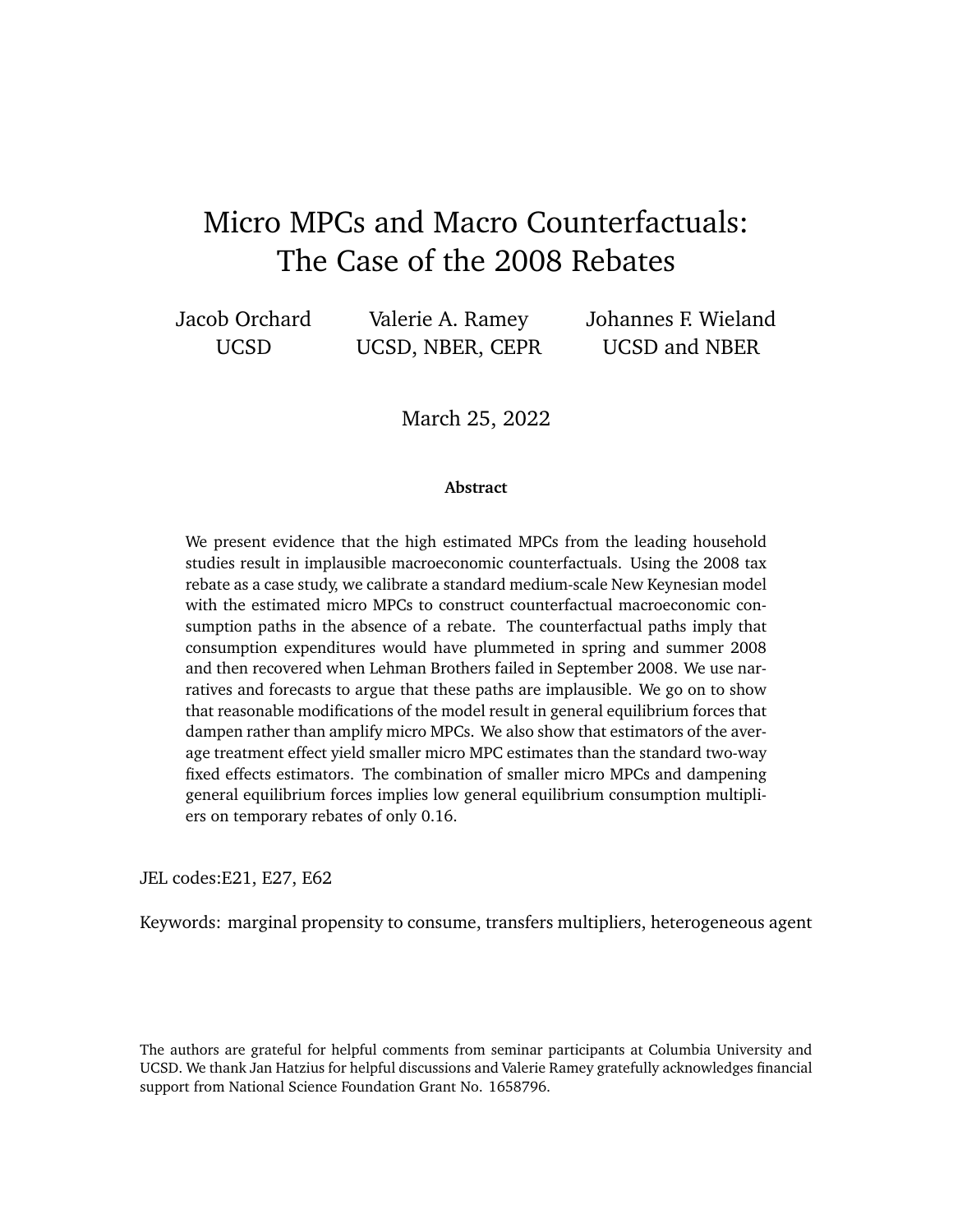# **1 Introduction**

Numerous studies in the last twenty years have used panel data from households to estimate the marginal propensity to consume out of anticipated, temporary changes in income. Some of the leading studies in this area estimate the effects of the temporary tax rebates of 2001 and 2008. For example, the [Shapiro and Slemrod](#page-39-0) [\(2003,](#page-39-0) [2009\)](#page-39-1), [Johnson et al.](#page-39-2) [\(2006\)](#page-39-2), [Sahm et al.](#page-39-3) [\(2012\)](#page-39-3), [Parker et al.](#page-39-4) [\(2013\)](#page-39-4), and [Broda and Parker](#page-38-0) [\(2014\)](#page-38-0) analyses are exemplars in the use of natural experiments to obtain estimates of this key micro parameter of interest to macroeconomists. Moreover, in some of the best examples of entrepreneurial data collection, these authors added special questions to existing household surveys in order to match the household behavior to the timing of its receipt of the rebate. Shapiro and co-authors found smaller marginal propensities to consume (MPCs), around 30 percent, but Parker and co-authors found some very high estimates. For example, [Parker et al.](#page-39-4) [\(2013\)](#page-39-4) found a marginal propensity to spend out the temporary tax rebate of 50 to 90 percent on total consumption within three months of receiving the 2008 tax rebate (p. 2531, Table 3).

Estimates from these studies have motivated the thriving literature on heterogeneous agent models in which some households live hand to mouth because of myopia or financial market imperfections. The estimates have been used to calibrate a wide variety of macro New Keynesian heterogeneous agent models and to argue that temporary tax rebates can have large aggregate multipliers. For example, [Kaplan and Violante](#page-39-5) [\(2014\)](#page-39-5), [Kaplan et al.](#page-39-6) [\(2018\)](#page-39-6), and [Auclert et al.](#page-38-1) [\(forthcoming\)](#page-38-1) calibrate their heterogeneous agent models to match an MPC of 25 percent on the nondurables component of consumption expenditures. Government policy in recent years has been guided by the high MPC estimates.

In this paper, we present evidence that the high estimated MPCs from the leading household studies result in implausible macroeconomic counterfactuals. Using the 2008 tax rebate as a case study, we calibrate a standard medium-scale New Keynesian model with the estimated MPCs to construct counterfactual macroeconomic consumption paths in the absence of a rebate. The counterfactual paths imply that consumption expenditures would have plummeted in spring and summer 2008 and then would have recovered when Lehman Brothers failed in September 2008. We use narratives and forecasts to argue that these paths are implausible.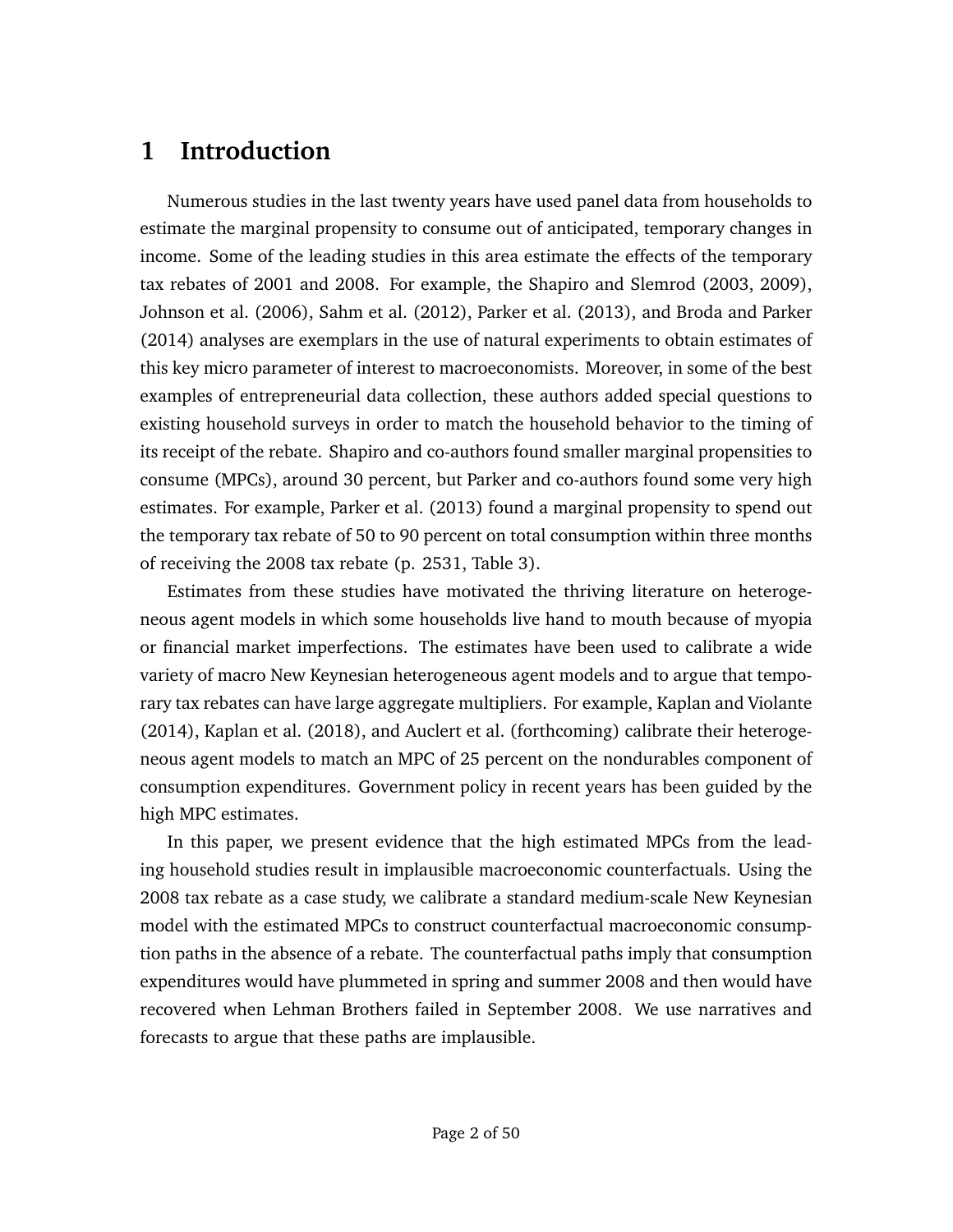In their early analyses of the aggregate effects of the tax rebates of 2008, [Feldstein](#page-38-2) [\(2008\)](#page-38-2) and [Taylor](#page-40-0) [\(2009\)](#page-40-0) found little evidence of a response in aggregate consumer expenditures and suggested that consumers mostly saved the rebate. However, their aggregate analyses were soon overshadowed by the impressive household-level analysis conducted by [Parker et al.](#page-39-4) [\(2013\)](#page-39-4) and [Broda and Parker](#page-38-0) [\(2014\)](#page-38-0), which estimated very high propensities to consume out of the rebates.

[Sahm et al.](#page-39-3) [\(2012\)](#page-39-3) also estimated micro MPCs out of the 2008 rebate from rich survey data, but found lower MPCs than the other household-level studies. They conducted an interesting counterfactual analysis using the [Parker et al.](#page-39-4) [\(2013\)](#page-39-4) estimates. In particular, they used the [Parker et al.](#page-39-4) [\(2013\)](#page-39-4) estimate of the marginal propensity to spend the 2008 rebate on new vehicles to calculate the implied fraction of actual motor vehicle sales that were induced by the rebate. They noted that this estimate was "surprisingly high" given that there were no dramatic shifts in motor vehicle sales around that time.<sup>[1](#page-2-0)</sup> They pointed out, however, that their exercise does not allow for any partial or general equilibrium effects.

The literature has overlooked [Sahm et al.'](#page-39-3)s [\(2012\)](#page-39-3) important calculation, perhaps because it appears in a table at the end of the paper. To demonstrate the striking implied counterfactual path, we update the numbers from their table, calculate the counterfactual path, and graph it relative to the actual path. Figure [1](#page-3-0) shows actual expenditures on motor vehicles as the green solid line, along with the implied counterfactual spending estimate depicted by the red dashed line. This counterfactual is created as the difference between the actual spending and the estimated induced spending from the rebate.

The graph shows that had there been no tax rebates, expenditures on motor vehicles would have declined by over 85 percent from \$17.3 billion in March 2008 to only \$2.6 billion in June 2008 and then would have rebounded sharply in late summer, averaging \$14.4 billion per month in August and September 2008. This counterfactual strains credulity, especially since the lowest actual level of motor vehicle expenditures during the Great Recession was  $$11.7$  billion in April [2](#page-2-1)009.<sup>2</sup>

In this paper, we extend the logic of the [Sahm et al.](#page-39-3) [\(2012\)](#page-39-3) exercise to a dynamic general equilibrium setting to study the implications of estimated micro MPCs for the

<span id="page-2-1"></span><span id="page-2-0"></span><sup>1.</sup> See p. 242 and Table 14 of [Sahm et al.](#page-39-3) [\(2012\)](#page-39-3).

<sup>2.</sup> The appendix contains details of the calculation. It also shows that when we allow consumers to smooth the spending over more months, the counterfactual remains implausible.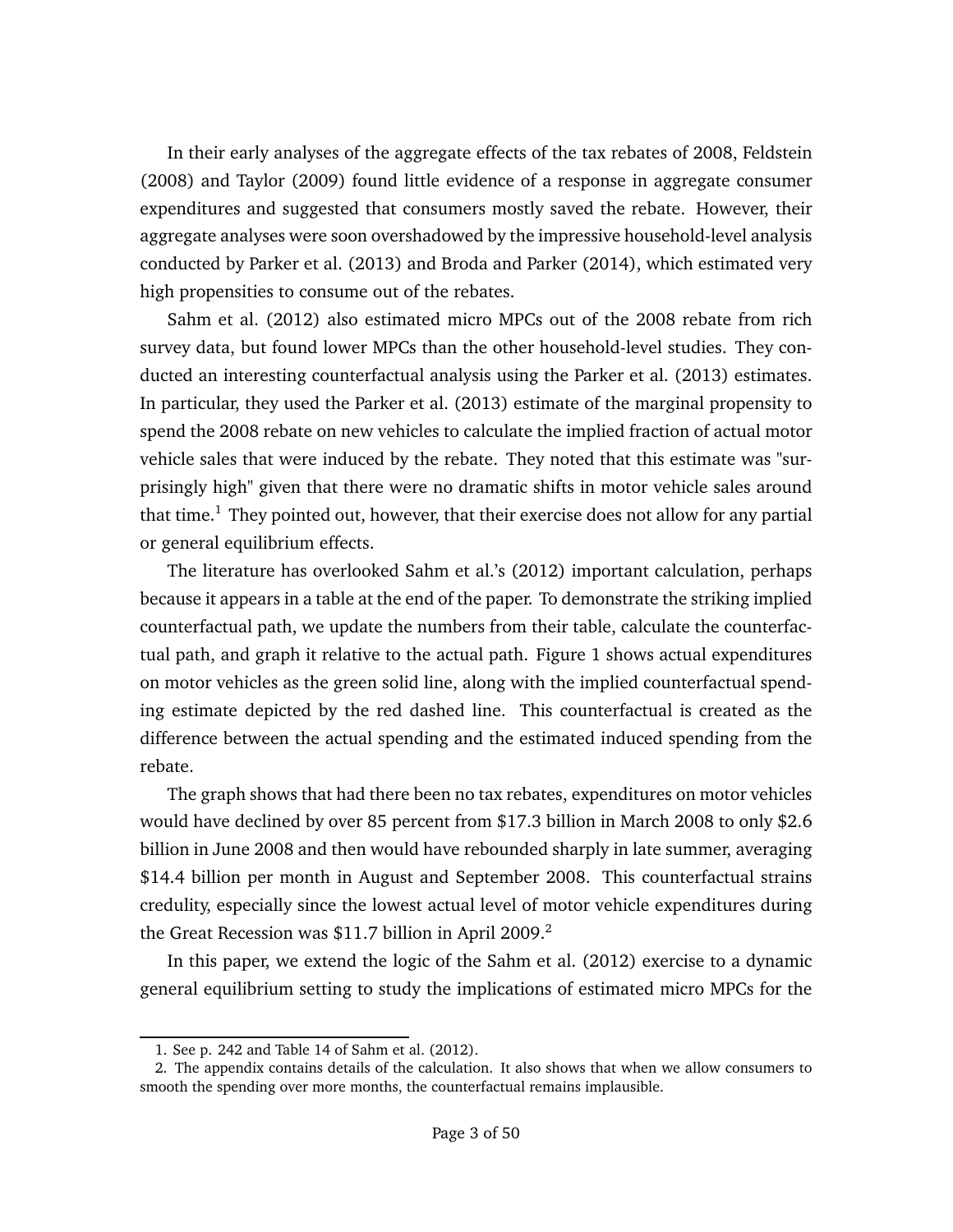

<span id="page-3-0"></span>**Figure 1. Expenditures on New Motor Vehicles: Actual vs. Counterfactual**

Note. Based on Sahm, Shapiro, and Slemrod calculations applied to revised data.

counterfactual path of consumption in 2008 with no rebates. Our method proceeds as follows. We first construct a medium-scale two-good, two-agent New Keynesian (TG-TANK) model in which some households are life-cycle permanent income households and others are "hand-to-mouth" households who consume all their current income each period. We calibrate the fraction of hand-to-mouth households in the economy to match the MPC estimates from the household-level data. In this model, aggregate consumption rises due to both the direct micro effect of the rebate on consumption at the household level and the induced macroeconomic effect on income through Keynesian multipliers. We call the sum of these two effects on aggregate consumption per dollar of rebate the *general equilibrium marginal propensity to consume* out of the rebate, or GE-MPC for short. We then use the model to simulate the macroeconomic effects of a path of rebates that matches the timing and size of the actual 2008 rebate, which was announced in February and distributed mostly from April through July 2008. To create the counterfactual path of aggregate consumption in 2008 with no tax rebate, we multiply actual aggregate NIPA consumption by the ratio of the model-simulated consumption path to the model steady state.

The counterfactual paths created from our baseline simulations with average household MPCs above 0.2 imply that the path of aggregate consumption in the U.S. economy would have been V-shaped from April 2008 through August 2008 had there been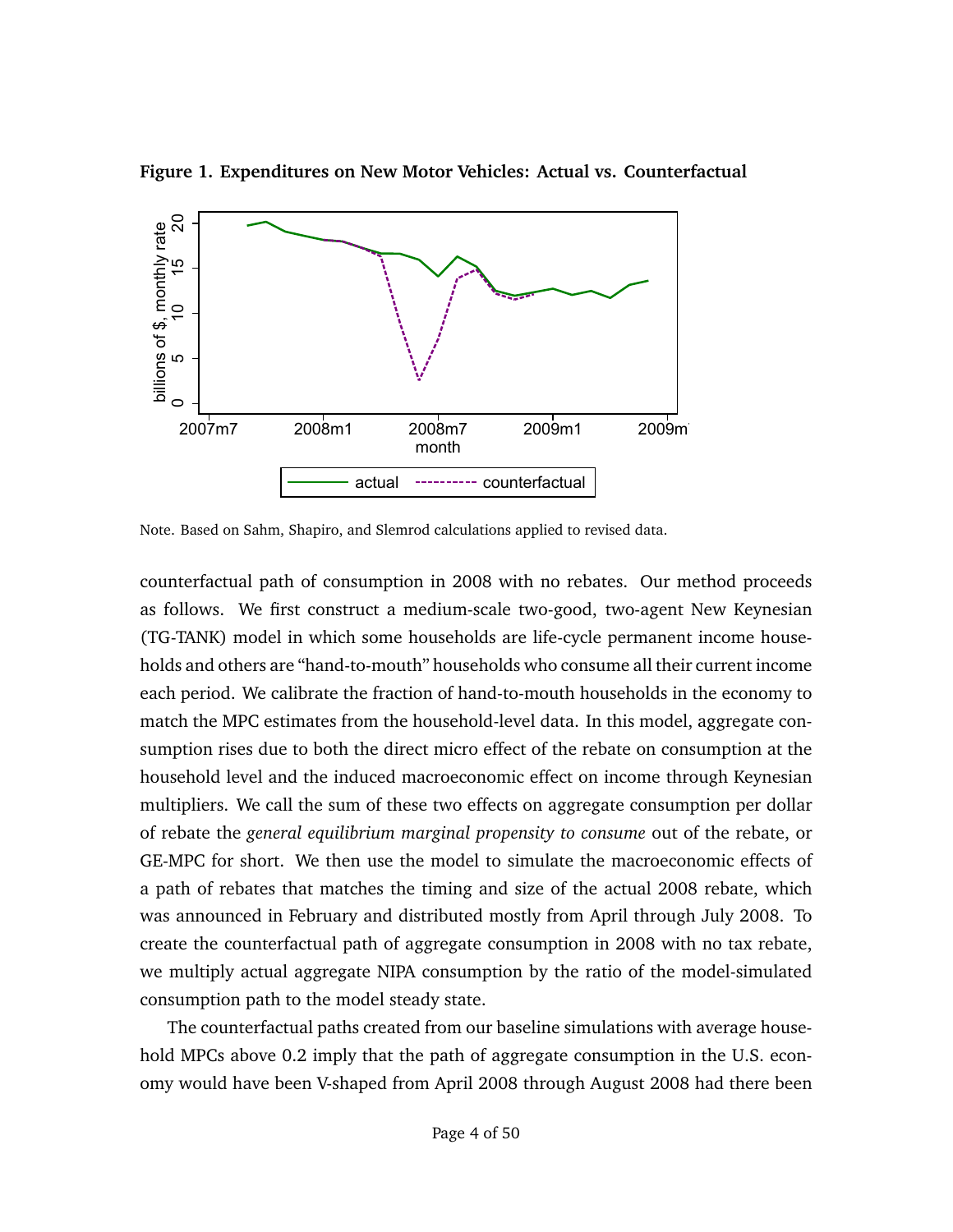no rebates. Specifically, the counterfactual implies that consumption would have collapsed from May through July 2008 and recovered in August and September 2008, when Lehman Brothers failed.

Our argument that the counterfactual path of consumption is implausible rests on three pillars: (i) a credible macroeconomic model that produces dynamic general equilibrium responses of aggregate consumption to rebates; (ii) the absence of other factors that would have led to a collapse of consumption in summer 2008; and (iii) aggregate monthly consumption data that accurately capture the spending effects of the rebates. For the first pillar, we use a standard New Keynesian model that features the type of general equilibrium amplification that is widely used in the literature and policy models. We allow more lags in the response to spending to the rebate than estimated in order to mute the V-shape, yet the implied paths are still implausible. For the second pillar, we demonstrate that other events, such as the dramatic peaking of gasoline and other energy prices in July 2008 or the bankruptcy of Lehman Brothers in September 2008, were unlikely to have induced a V-shape of consumption absent rebates. Our evidence is based on both professional forecasts at the time and our own time series forecasts using a variety of alternative assumptions. Neither the professional forecasts nor any of the variations on our forecasting model predict a V-shape in consumption in late spring and summer of 2008. For the third pillar, we present evidence that monthly NIPA consumption does not mismeasure the consumption response during that period. To explore the possibility that aggregate consumption rose more than is reflected in the monthly NIPA numbers, we study how alternative measures of consumption, such as unit sales of automobiles, retail sales, and our own aggregates constructed from the Consumer Expenditure Survey (CEX), behaved during this period. We find no evidence of a burst in aggregated consumption from any of those sources that would be consistent with a high MPC.

Our claim about counterfactual aggregate consumption paths begs the question: how does one reconcile the high estimated micro MPCs from the literature with the implausible general equilibrium counterfactuals? One possibility is that general equilibrium forces, rather than magnifying the micro MPCs, actually dampen them. A second possibility is an upward bias in the existing household MPC estimates. We explore each of these explanations and conclude that both are key to explaining the implausible counterfactuals.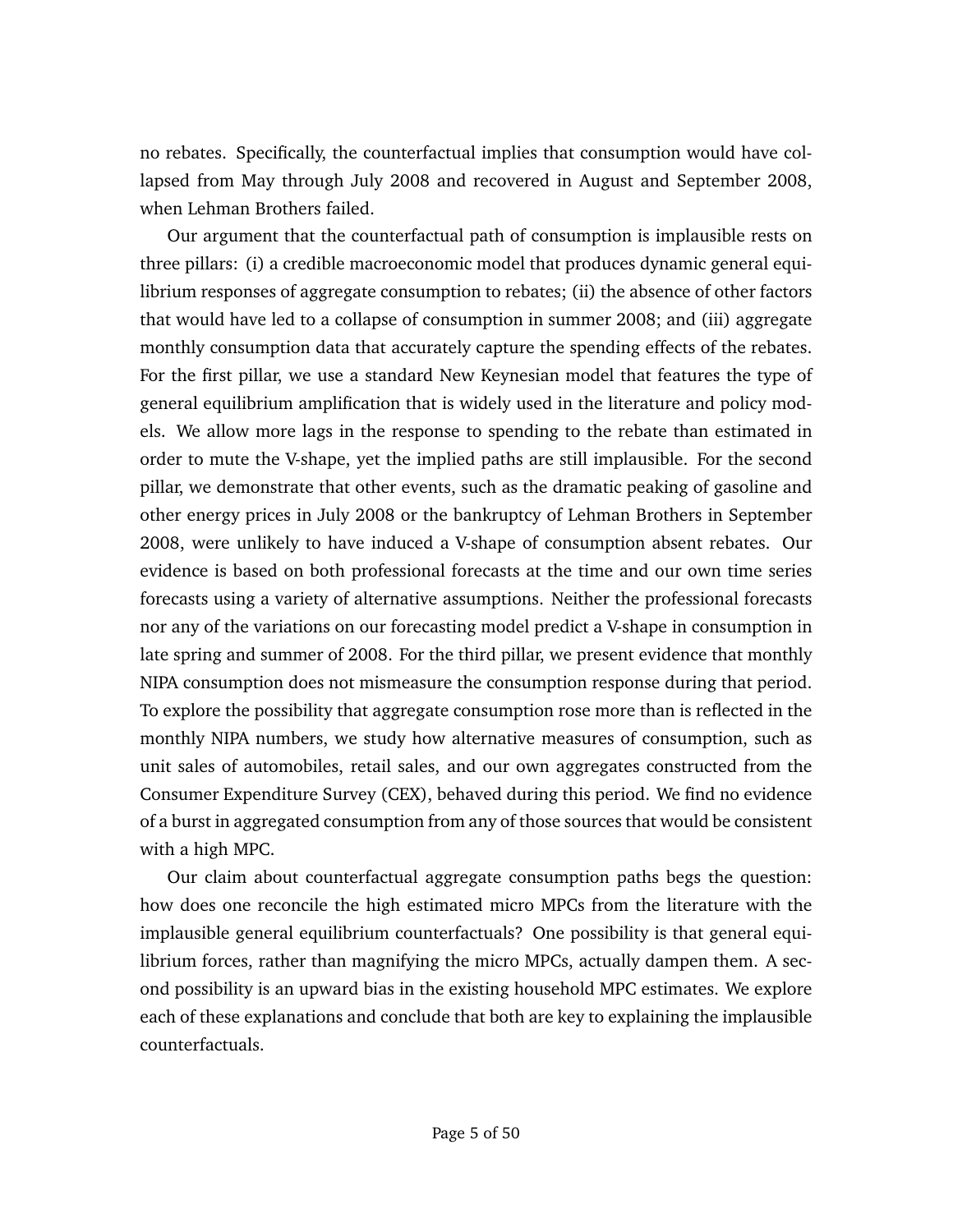To assess the impact of dampening general equilibrium forces, we recalibrate our New Keynesian model, which has a perfectly elastic supply of durable goods, to one with a supply elasticity of five. We find that this dampening goes far toward eliminating implausible counterfactuals. However, this dampening means that even high micro MPCs do not result in sizeable Keynesian general equilibrium multipliers.

With regard to a possible upward bias in the existing household MPC estimates, we re-examine the [Parker et al.](#page-39-4) [\(2013\)](#page-39-4) estimates from the CEX in light of the recent econometric papers highlighting potential problems with event studies. Those papers, such as [Sun and Abraham](#page-40-1) [\(2020\)](#page-40-1), [Borusyak and Jaravel](#page-38-3) [\(2017\)](#page-38-3), [Borusyak et al.](#page-38-4) [\(2021\)](#page-38-4) and others, have raised questions about event study estimates based on standard OLS two-way fixed effects estimators. These estimators implicitly adopt the assumption that the treatment effect is homogeneous in the population. To maximize efficiency these estimators then assign large weights to certain treatment effects and small or negative weights to others. When treatment effects are heterogeneous, this weighting scheme can result in estimates of the aggregate treatment effect that are very different from the Average Effect of Treatment on the Treated (ATT). We apply [Borusyak et al.'](#page-38-4)s [\(2021\)](#page-38-4) new method for computing an average MPC among treated households in the CEX data and find smaller estimates of the MPC than the original [Parker et al.](#page-39-4) [\(2013\)](#page-39-4) paper does.

The combination of dampening general equilibrium forces and more modest micro MPC estimates yields macroeconomic counterfactuals that we consider plausible. However, they also imply that the effect of the rebate on consumption expenditures in general equilibrium was modest. With our preferred micro MPC of 0.3, we find that the general equilibrium increase in total consumer spending was only 16 cents per dollar of the total rebate.

Section [2](#page-6-0) begins with a narrative of details of the 2008 tax rebate and the behavior of other key variables in 2008. It then presents alternative measures of consumption expenditures that support the patterns indicated by the NIPA data. Finally, it presents contemporaneous forecasts as well as our forecasts for consumption in 2008 before the rebate was passed. Section [3](#page-16-0) presents the counterfactual experiments. It begins by presenting a medium-scale New Keynesian model with two goods and two types of agents. It then calibrates the model and uses it to perform DSGE simulations of the effects of rebates. It uses the simulated impulse responses to infer what actual consumption would have been had there been no rebate. It then modifies the model to incorporate more dampening effects in general equilibrium to produce alternative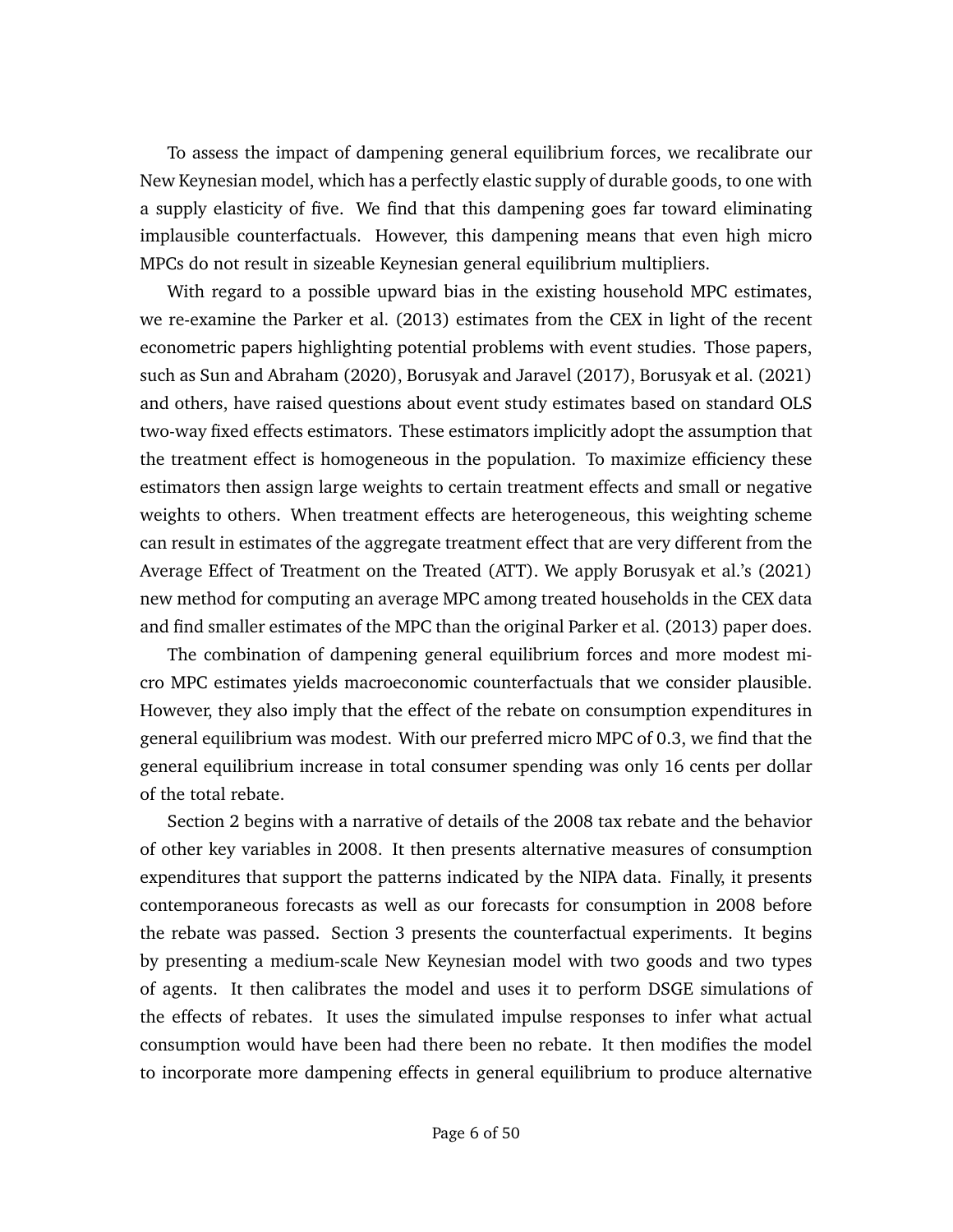counterfactual paths. Section [4](#page-28-0) re-examines the micro MPC estimates. It begins with a brief discussion of potential issues with past micro MPC estimates and then applies [Borusyak et al.](#page-38-4) [\(2021\)](#page-38-4) to re-estimate micro MPCs from 2008. Section [5](#page-34-0) summarizes and concludes.

# <span id="page-6-0"></span>**2 The U.S. Macroeconomy in 2008**

This section sets the stage for thinking about the plausibility of counterfactual paths by reviewing the tax rebates and the behavior of other key macroeconomic aggregates in 2008. The first subsection reviews the nature and timing of the tax rebates and then shows the behavior of disposable income, consumption, inflation, oil prices, and monetary policy. The second subsection provides alternative measures of consumption expenditures that support the patterns displayed in the standard NIPA measures. The third subsection shows two types of forecasts of consumption in 2008. The first type is professional forecasts of aggregate consumption, based on information before the rebates were passed. The second is our own set of time series forecasts of consumption during the Summer 2008.

## **2.1 Narrative of 2008**

In early January 2008, numerous forecasters and policymakers began to discuss the possibility of a recession in 2008. The employment report released on January 4, 2008 showed a jump in the unemployment rate from 4.7 percent to 5 percent in December; this jump followed an earlier rise from a low of 4.4 percent in May 2007. After release of the report, Goldman Sachs forecasted that the U.S. was either in a recession or would enter one shortly, but predicted that it would be a mild downturn. That forecast assumed that the federal funds rate target would be cut from 4.25 to 2.5 by the end of the year, with the first 50 basis point cut at the next FOMC meeting on January 30th.

In fact, the Federal Reserve enacted an inter-meeting cut in the funds rate of 75 basis points on January 23rd, and another 50 basis points at the January 30th FOMC meeting. The Greenbook forecasts prepared for that meeting did not predict declines in GDP or consumption expenditures in any quarter during 2008, but the New York Federal Reserve Bank's Blackbook was more pessimistic, predicting an annualized decline in real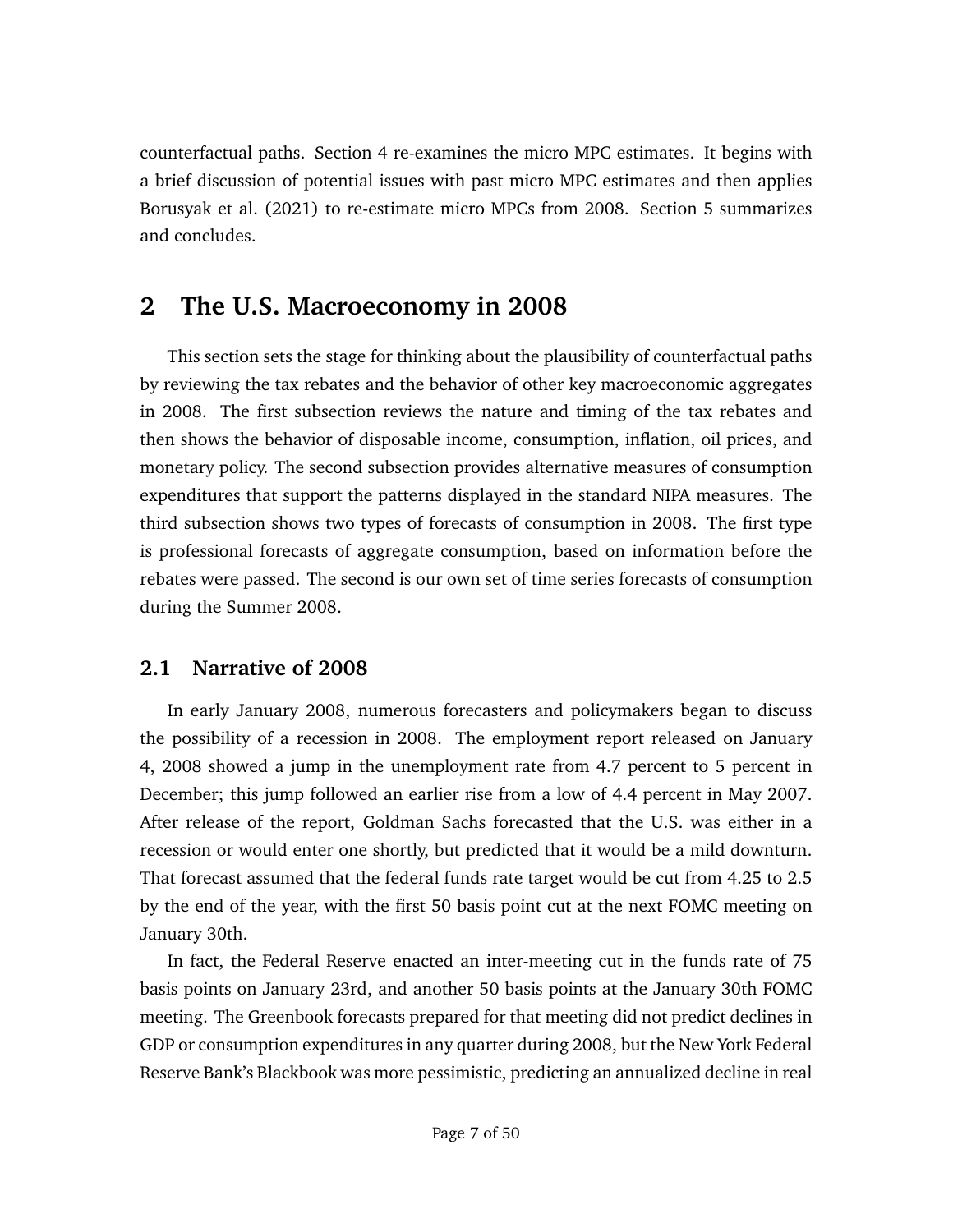<span id="page-7-0"></span>**Figure 2. 2008 Tax Rebates**



Notes. Data from [Shapiro and Slemrod](#page-39-1) [\(2009\)](#page-39-1). Rebates are nominal. Vertical red dashed line indicates May 2008.

GDP of -0.8 percent in the first quarter of 2008 with a recovery starting in the second quarter.

The Congress and Administration also recognized that the economy was slowing. They began to discuss tax rebates in January and quickly enacted them in February 2008. Both houses of Congress passed the legislation in the first week of February and President Bush signed it on February 13th. As a result, \$100 billion in rebates were distributed from April through July 2008 to approximately 85 percent of households. The \$100 billion in rebates was large, totaling eleven percent of January disposable income (measured on a monthly basis). The amount of the rebate depended on tax status and dependents and was phased out at higher income levels. Among households receiving a check, the average amount was \$1,000. The timing of distribution was randomized according to the last two digits of the Social Security number. The actual time path of the rebates is shown in Figure [2.](#page-7-0) The graph shows that almost half of the total amount was distributed in May alone, with most of the remaining rebates distributed in June and July.

Figure [3](#page-8-0) shows the behavior of nominal and real NIPA disposable personal income and consumption from mid-2007 through mid-2009. The vertical red dashed line indicates May 2008 when almost half of the rebate checks were distributed. We normalize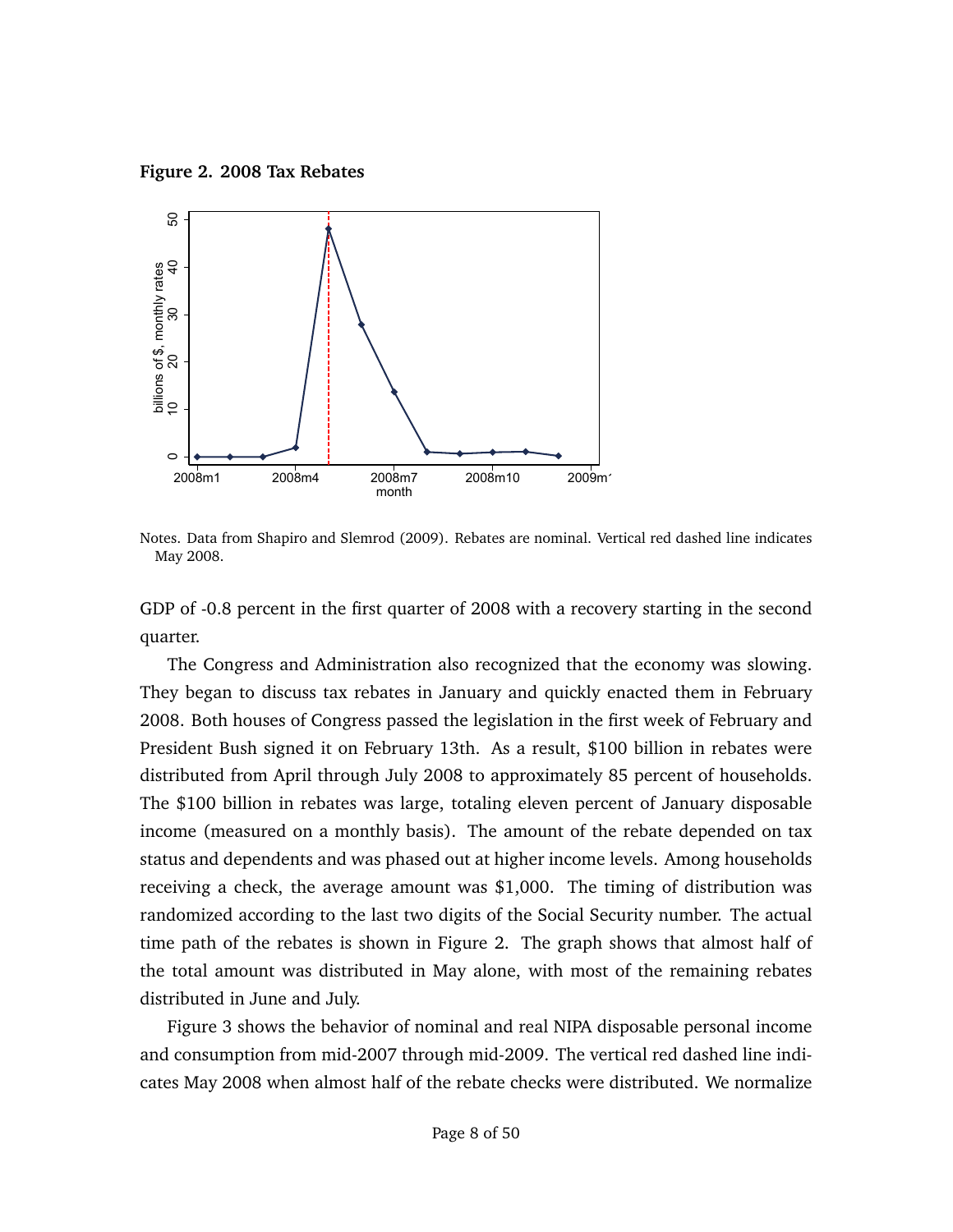

#### <span id="page-8-0"></span>**Figure 3. Aggregate Disposable Income and Consumption**

Source. BEA data. Vertical red dashed line indicates May 2008.

real income and consumption to be equal to nominal values in January 2008 for better illustration. Also, note that the range of the y-axis of the graph for disposable income is \$80 billion, which is twice the range of the graph for consumption, which has less variability.

The effect of the 2008 tax rebate on disposable income is clearly evident in the spikes in both the nominal and real disposable income series, shown in the left panel. For both disposable income and consumption, however, the nominal and real paths look quite different from each other because of the behavior of inflation. After falling in February, real consumption rises to a peak in May 2008 before falling through the end of 2008. The sharpest decline is between August 2008 and September 2008, and was likely due to the shock wave caused by the fall of Lehman Brothers in mid-September. Nominal consumption shows a prominent hump in Summer 2008, but real consumption displays only a small bump.

Figure [4](#page-9-0) shows real consumption expenditures disaggregated by type: nondurable goods, durable goods, and services. In general, consumption of goods (both nondurable and durable) decline over this period whereas consumption of services rises. In none of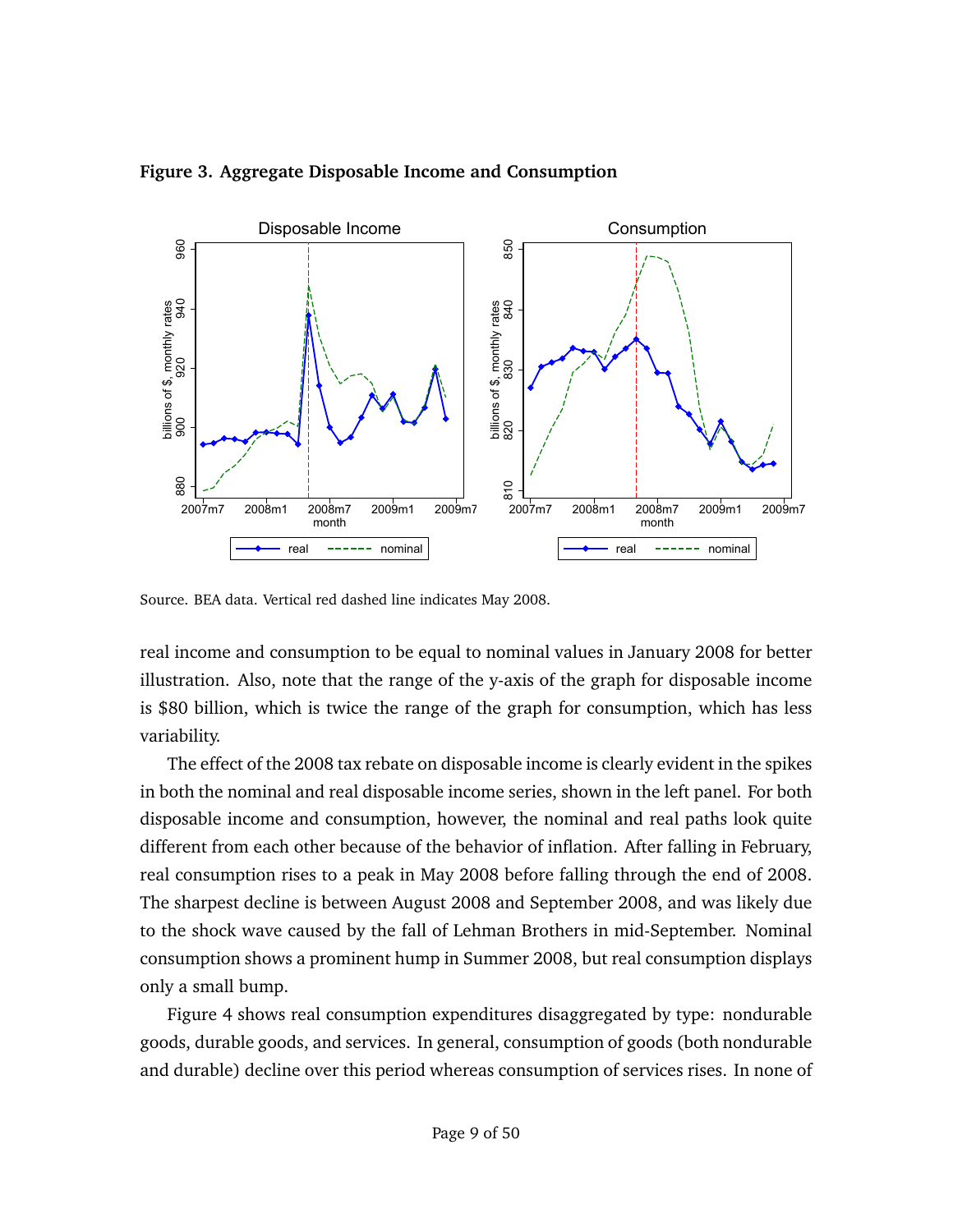

<span id="page-9-0"></span>**Figure 4. Real Consumption Expenditures by Type of Product**

Source. BEA data. Vertical red dashed line indicates May 2008.

the three aggregates is there much evidence of a big boost to spending in May through July 2008.

We now turn to the behavior of other key factors that might have influenced consumption expenditures. The first is the behavior of consumer prices. Figure [5](#page-10-0) shows the price indices for total consumption expenditures and consumption expenditures excluding food and energy, transformed to logarithms so that the slope of the path indicates the inflation rate. Consider first the behavior of the price deflator for total consumption. The rate of inflation for total consumption accelerated after April, resulting in July prices that were 1.6 percent above April prices. Price levels then reached a plateau and fell after the failure of Lehman Brothers in September, so that by the end of the year the level of prices was slightly lower than at the start of the year.

In contrast, the price index for consumption excluding the volatile food and energy components showed a more modest rate of inflation, averaging 3.4 percent annualized for January through the peak in September 2008. This price level then declined slightly after the collapse of Lehman Brothers.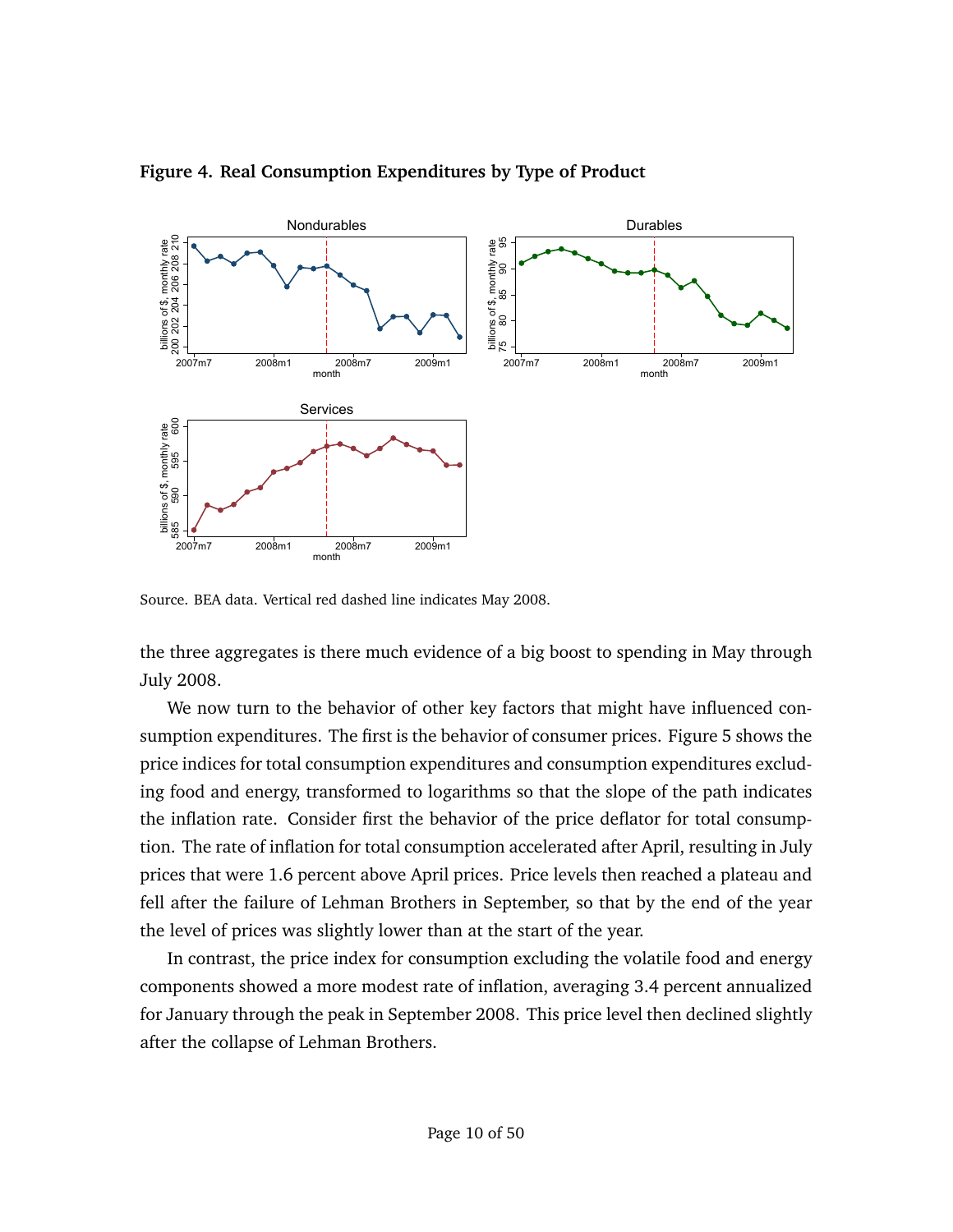#### <span id="page-10-0"></span>**Figure 5. Log Price Indices for Consumption**



Source. BEA data.

A key source of volatility of consumer prices in 2008 was the behavior of crude oil prices (not shown). The price for West Texas Intermediate rose from \$98 per barrel in January 2008 to a peak of \$140 per barrel in July 2008. By the end of 2008, it had fallen to only \$33 per barrel.

Turning to interest rates, Figure [6](#page-11-0) shows the behavior of the nominal and ex post real federal funds rate, constructed from the monthly rate of inflation of PCE. The nominal series shows cuts every month from mid-2007 to May 2008, a leveling off from May through August, and then cuts until the zero lower bound was reached. The combination of the cuts and the higher rates of inflation result in negative real interest rates in May through July.<sup>[3](#page-10-1)</sup>

To summarize, these graphs reveal several key aspects of 2008. First, the rebate was large relative to aggregate disposable income. Second, most of the rise in nominal consumption in the first half of 2008 was due to inflation. Real consumption expenditures show a bounce from February to the peak in May 2008, the month with the largest rebate payments, but the magnitude is modest. Third, consumer expenditure prices were volatile during 2008. Oil prices and the PCE deflator hit a peak in July and then fell. Fourth, the Fed paused the downward trajectory of the funds rate near the end of May; however the ex post real rate turned negative in Summer 2008 because of the behavior of inflation.

<span id="page-10-1"></span><sup>3.</sup> If we instead use the PCE price deflator excluding food and energy, the real interest rates are still negative in May through July, but are between 0 and minus 1 percent.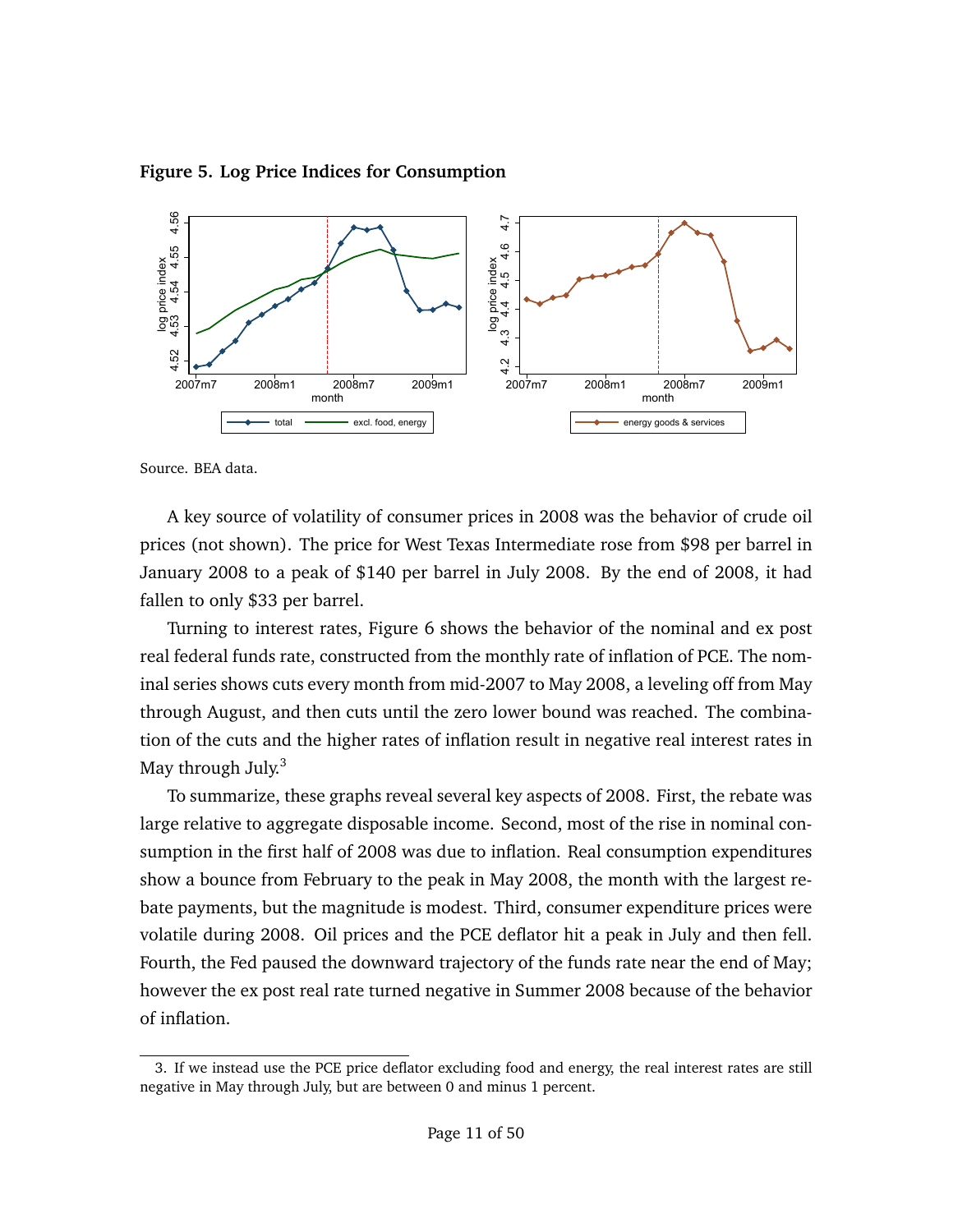<span id="page-11-0"></span>**Figure 6. Federal Funds Rate**



Source. FRED, based on Federal Reserve Board of Governors. The ex post real interest rate is constructed using the annualized monthly rate of inflation in PCE.

### **2.2 Alternative Measures of Consumption Expenditures**

In this section, we show alternative measures of consumption expenditures. The motivation is twofold. First, because the monthly NIPA consumption data are based on combining and smoothing various data sources, we want to provide supplemental evidence that the patterns we showed in consumption expenditures in the last section are not due to smoothing procedures. Second, since the micro estimates suggest that a large portion of the rebate was spent on motor vehicles, it is useful to look at the behavior of aggregate spending on motor vehicles.

We first compare the NIPA measures of personal consumption expenditures (PCE) on goods to two other series: the Census series on retail sales of goods and our own constructed series based on the CEX data that is the basis for the micro estimates. As described by [Wilcox](#page-40-2) [\(1992\)](#page-40-2), government statisticians use retail sales as an input to monthly consumption, but then make a number of adjustments. To make sure those adjustments are not smoothing out jumps in consumption due to the rebate, we examine the key underlying series as well as our constructed alternative from the CEX. For all series, we use the PCE goods deflator to create real spending series.

Figure [7](#page-12-0) shows the comparisons from 2007 through 2009. Consider first the left side graph, which compares PCE on goods to retail sales. The movements in the two series match up very well over the two years. Both show a slight blip up in May 2008, with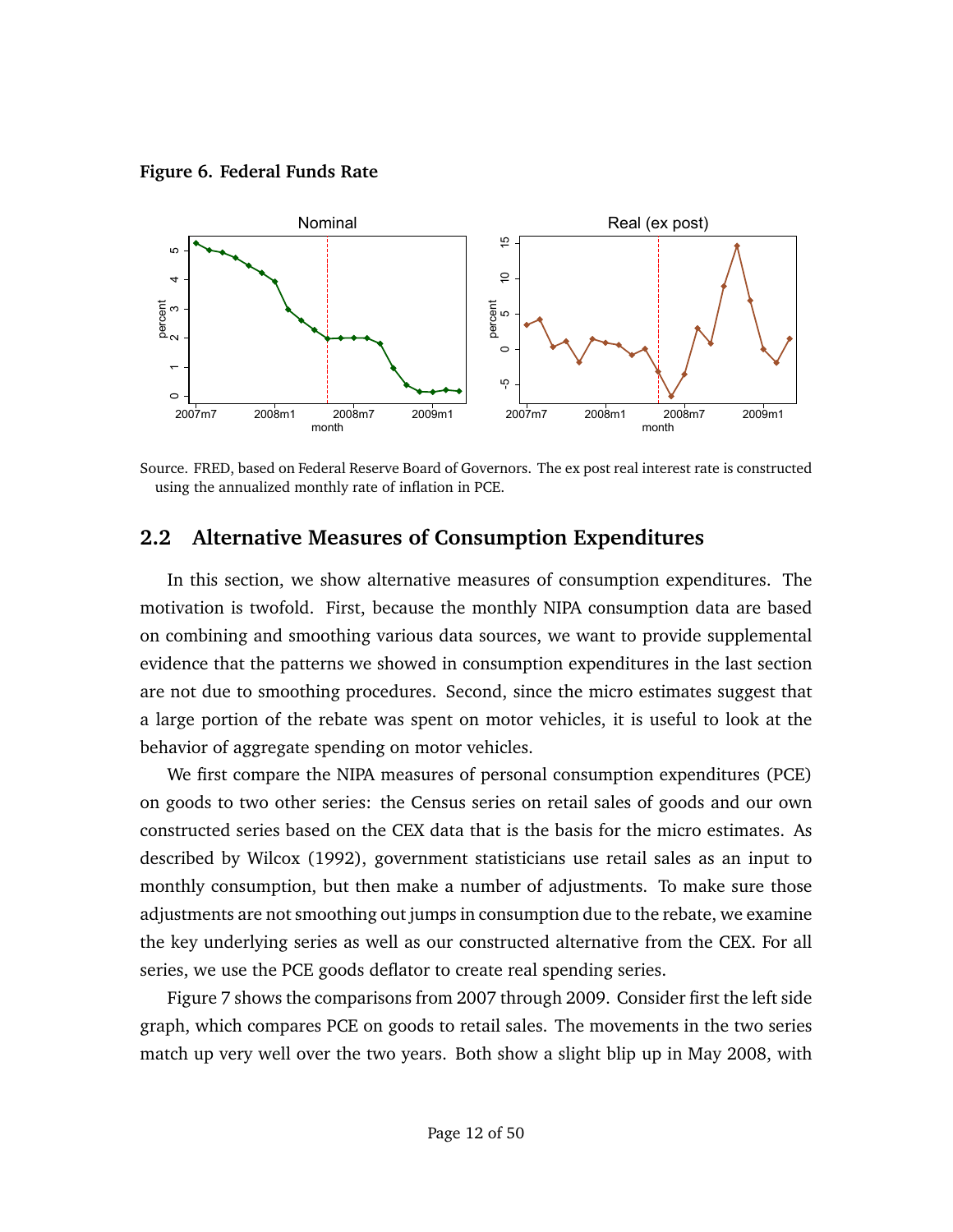<span id="page-12-0"></span>**Figure 7. Comparison of PCE to Retail and CEX**



Source. PCE (Personal Consumption Expenditures) from BEA; Retail sales from Census; Authors' aggregation from CEX. Vertical red dashed line indicates May 2008.

the retail series showing a more muted blip. Thus, it is unlikely that BEA smoothing of retail sales would account for the consumption pattern.

The right-hand side graph compares PCE on goods to our aggregates of household spending on goods using CEX micro data. The CEX aggregate is much noisier than either the PCE data or the retail sales data. The CEX series falls from February to March, recovers in April, and then declines in May and June. These movements look similar to those in other months, suggesting more noise than information. We conclude that the PCE data is not smoothing out a large jump in consumption when the rebates are distributed.

Finally, we consider detailed data on new motor vehicle expenditures since expenditures on motor vehicles and parts constitute the main part of the high MPC estimated by [Parker et al.](#page-39-4) [\(2013\)](#page-39-4). Another advantage of focusing on motor vehicles is the very high quality of the data. Figure [8](#page-13-0) shows sales of new motor vehicles to consumers, measured as units on the left-hand side and as billions of dollars on the right-hand side.

Both the unit measure and the dollar measure of sales follow a downward trend from 2007 to early 2009. The unit sales measure shows a small blip in May 2008. This small blip contrasts with the huge spike that occurs later in August 2009 in response to the cash-for-clunkers program. As [Sahm et al.'](#page-39-3)s [\(2012\)](#page-39-3) accounting exercise demonstrates, the high MPC estimated by [Parker et al.](#page-39-4) [\(2013\)](#page-39-4) implies that the bulk of all sales of new motor vehicles in spring and summer 2008 were induced by rebate.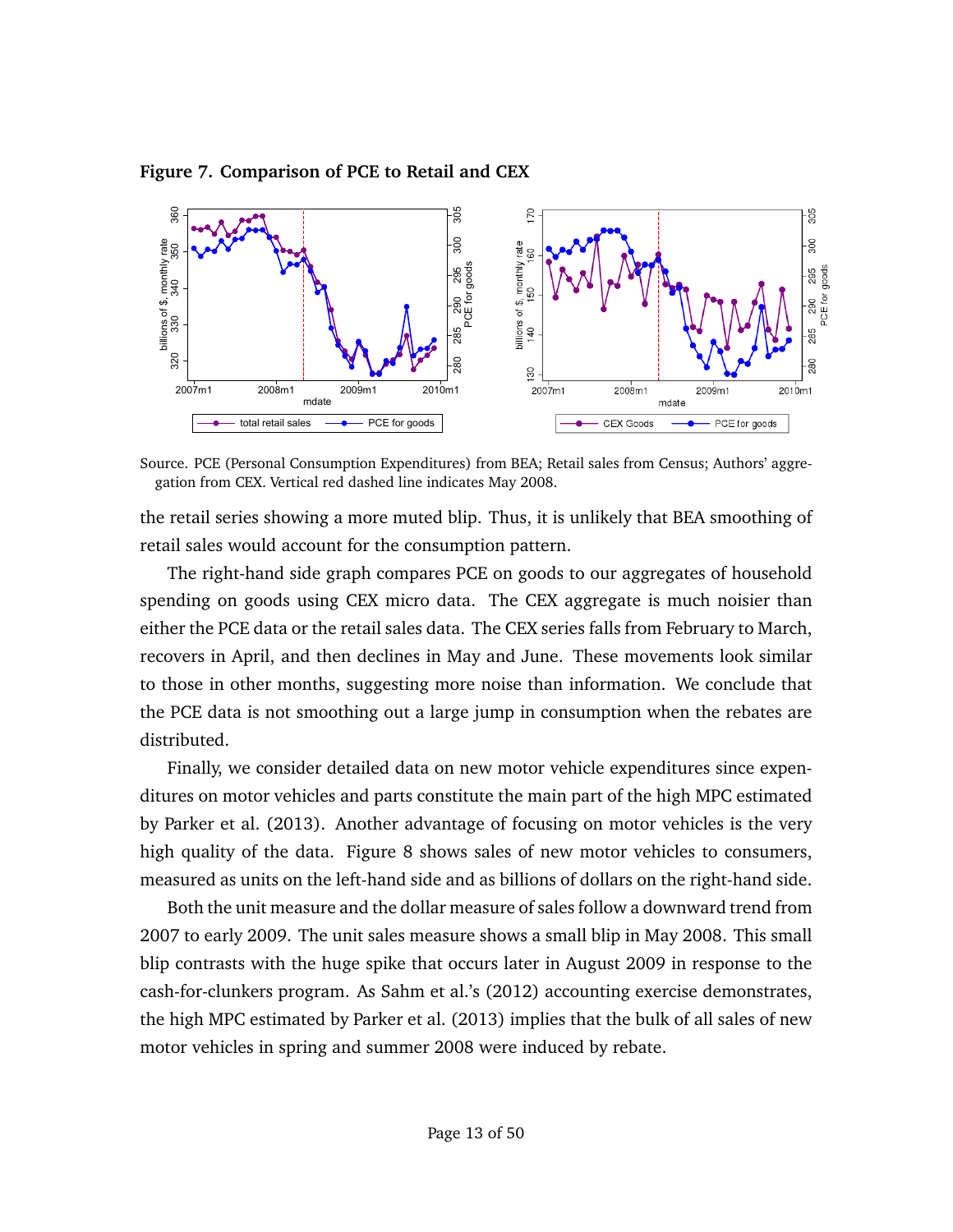

#### <span id="page-13-0"></span>**Figure 8. New Motor Vehicle Sales to Consumers**

Source. BEA.

## **2.3 Forecasts of Consumption in 2008**

In this section, we present both contemporary forecasts by professional forecasters and our own forecasts that incorporate some of the negative events that occurred in 2008.

### **2.3.1 Contemporary Forecasts**

As discussed in the narrative section above, the employment report released on January 4, 2008 led policymakers and forecasters to raise their probabilities of recession. We begin by discussing the Goldman Sachs forecast released on January 9, 2008, since they were among the first to predict that the U.S. was already in recession. The Gold-man Sachs forecast also contained the following key predictions.<sup>[4](#page-13-1)</sup> First, the Fed would cut the federal funds rate target from 4.25 to 2.5 by the end of the year, with the first 50 basis point cut at the next FOMC meeting on January 30th. Second, housing prices would decrease 20 to 25 percent below their peak. Third, Congress and the President would pass a temporary tax break as part of a fiscal stimulus plan later in the year.

They forecasted no change in real consumption expenditures (PCE) in 2008Q1, a decrease of 0.125 percent (not annualized) in each of 2008Q2 and 2008Q3, and a 0.25 percent increase in 2008Q4. Thus, they forecasted actual declines in real consumption

<span id="page-13-1"></span><sup>4.</sup> This summary is based on contemporaneous news accounts, such as the CNN Money article "Recession may already be here," January 10, 2008.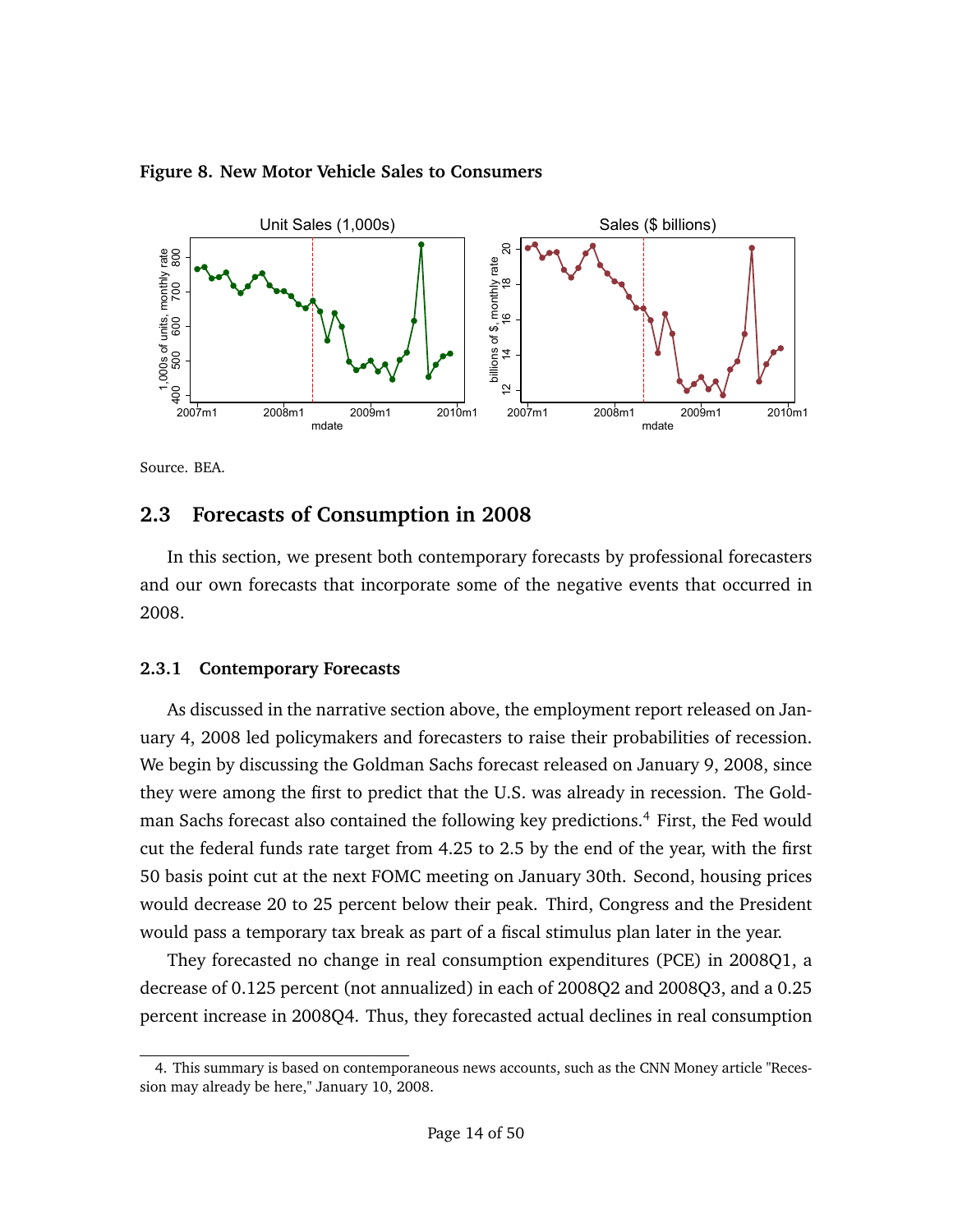<span id="page-14-0"></span>**Figure 9. Contemporary Real Consumption Forecasts** 850



Source. BEA data, Federal Reserve Board, Survey of Professional Forecasters. All forecasts normalized to monthly real consumption in 2007Q4.

expenditures, but they were tiny in magnitude. Similarly, contemporary forecasts from the Federal Reserve Board Staff (Greenbooks) and the Survey of Professional Forecasters also did not predict large drops of consumption in summer 2008. Most forecasters predicted an increase in real consumption and even the most pessimistic forecaster from the Survey of Professional forecasters only predicted a small decrease in consumption in summer 2008. We show all these forecasts alongside actual values in figure  $9.5$  $9.5$ 

### **2.3.2 Our 2008 Consumption Forecasts**

In the last section, we showed that even the more pessimistic forecasts did not predict a significant U-shape or V-shape of real consumption between the second and third quarters of 2008. However,, the forecasts in January 2008 did not foresee the rapid runup in oil prices in spring and summer or the failure of Lehman Brothers in September, both of which could have affected consumption. Thus, we construct our own forecasts

<span id="page-14-1"></span><sup>5.</sup> In each case, we select the last survey prior to the passage of the Economic Stimulus Act of 2008 since afterward forecasters would include the rebate response as part of their forecast.The January Greenbook actually does incorporate the tax rebates in their consumption forecasts, however, they predict that the rebates will be received in the second half of 2008, not in the second quarter when most of them were received.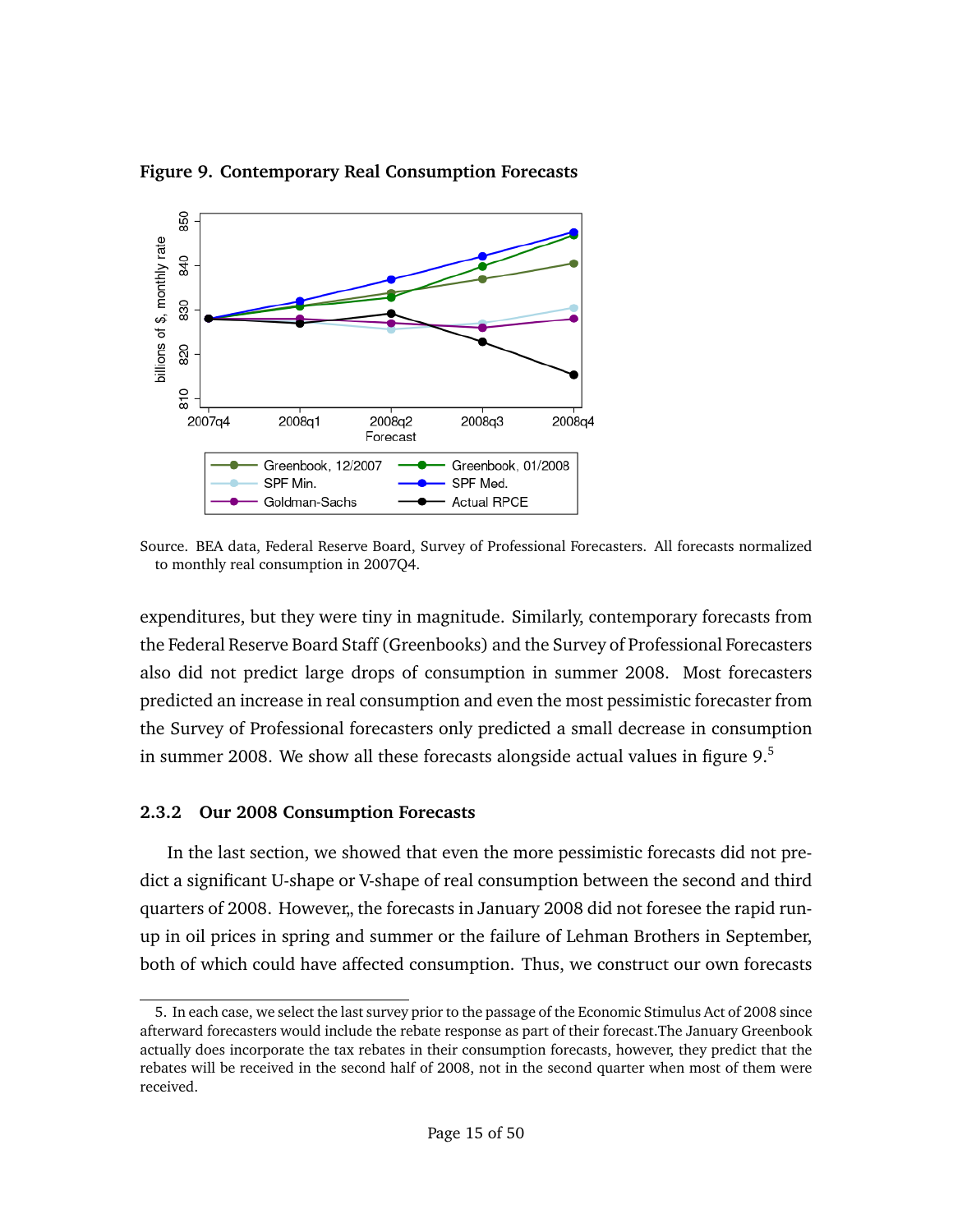

<span id="page-15-0"></span>**Figure 10. Forecasts from Our Four Models**

Forecasts are based on information through January 2008, with exception of models in which oil prices are exogenous and Lehman Brothers dummies are included. Real oil prices are assumed to be exogenous in Models A and B; Lehman Brothers bankruptcy dummy variables are included in Models A and C.

that factor those negative events in to create more pessimistic forecasts to compare to our counterfactuals.

Our forecasting model is a simple monthly frequency time series model with the following endogenous variables: log real consumption, log real disposable income, log consumption deflator, and the [Gilchrist and Zakrajšek](#page-38-5) [\(2012\)](#page-38-5) excess bond premium. We also include a dummy variable for recession, log real oil prices, and a dummy variable for the Lehman Brothers bankruptcy in September 2008. We explored the addition of a number of other variables, such as consumer confidence but they did not noticeably change the forecasts and/or were not statistically significant. We use six lags of each variable, except for the Lehman Brothers dummy variable where we use current and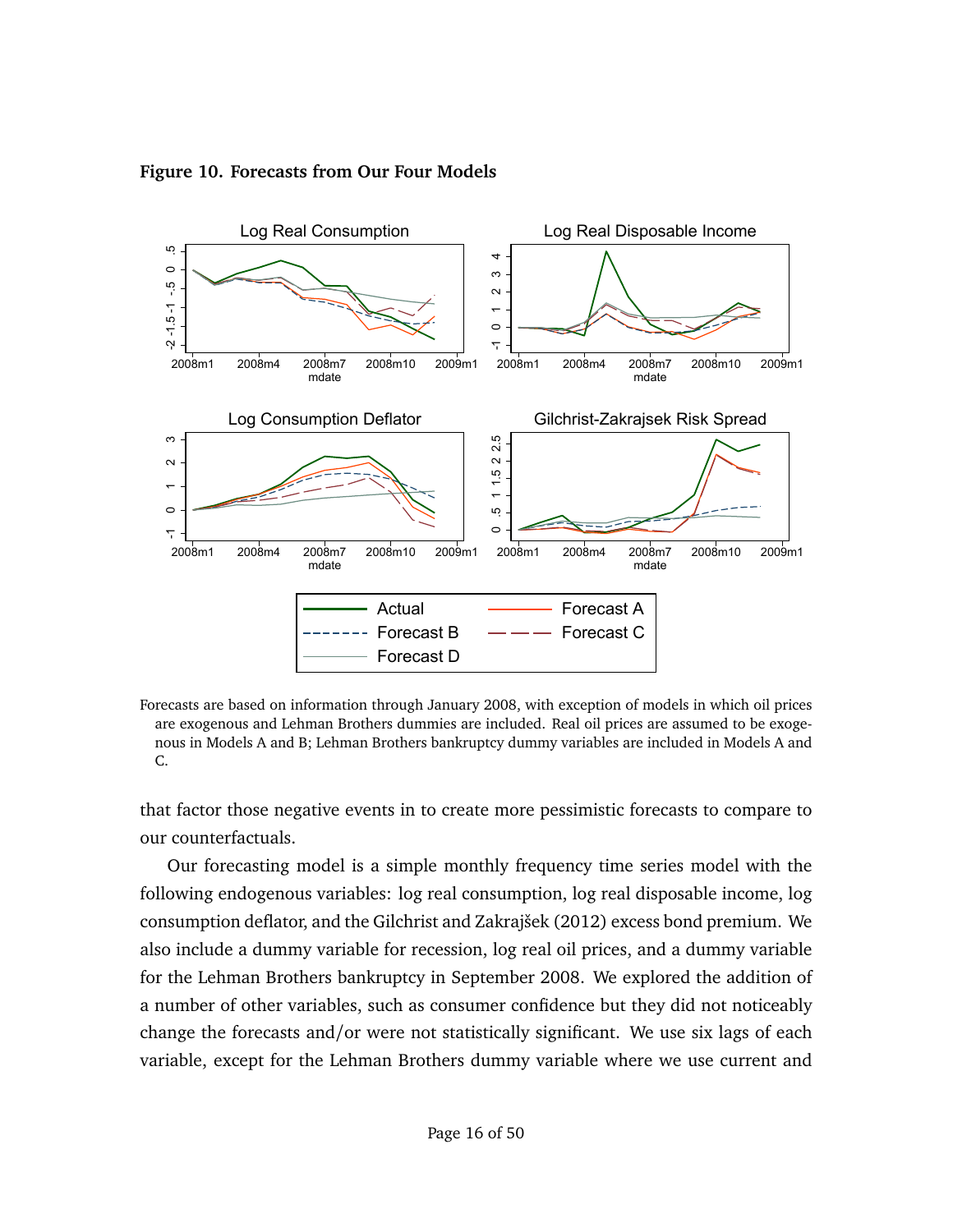two lags. We include current values of the recession dummy, oil prices, and the excess bond premium in the equations for the endogenous variables. We estimate the model on data from 1984m1 - 2019m12 and forecast dynamically starting in January 2008. We start the estimation period in 1984 because the effects of oil prices on consumption expenditures changed significantly post-1984 (e.g. [Edelstein and Kilian](#page-38-6) [\(2009\)](#page-38-6)).

We produce four forecasts by varying our assumptions on the exogeneity of oil prices and whether Lehman Brothers went bankrupt. The most pessimistic forecasts are those in which oil prices are assumed to follow their actual path exogenously and in which the Lehman Brothers bankruptcy dummy variable is included in the forecasting equation. We keep the current and lagged recession dummy variable in all forecasts; if we omit them, the forecasts are substantially more optimistic.

Figure [10](#page-15-0) shows the forecasts for the four endogenous variables in each of the four models. The most pessimistic forecast (Forecast A) assumes both exogenous oil prices and that Lehman Brothers went bankrupt in September 2008. The reason that allowing oil prices to respond exogenously leads to a more pessimistic forecast is that the alternative model in which oil prices respond *endogenously* does not predict a rise in spring and summer 2008, but instead predicts a gentle drift down until they plummet after the bankruptcy of Lehman Brothers in September 2008. None of the forecasts hints at a V-shape path of consumption in 2008.

## <span id="page-16-0"></span>**3 Macro Counterfactuals**

In this section, we begin by constructing a medium-scale New Keynesian (NK) model that allows us to generate counterfactual paths of consumption expenditures that include general equilibrium feedbacks. We then simulate the response of consumer expenditures to rebates and apply the results to actual consumer expenditures to create counterfactual paths had there been no rebates.

# **3.1 Two-Good, Two-Agent New Keynesian Model with Hand-to-Mouth Consumers and Durable Goods**

We construct a two-good, two-agent New Keynesian (TG-TANK) model, which features both nondurable and durable goods and both optimizing and hand-to-mouth agents. Most elements of our model are standard for a medium-scale New Keynesian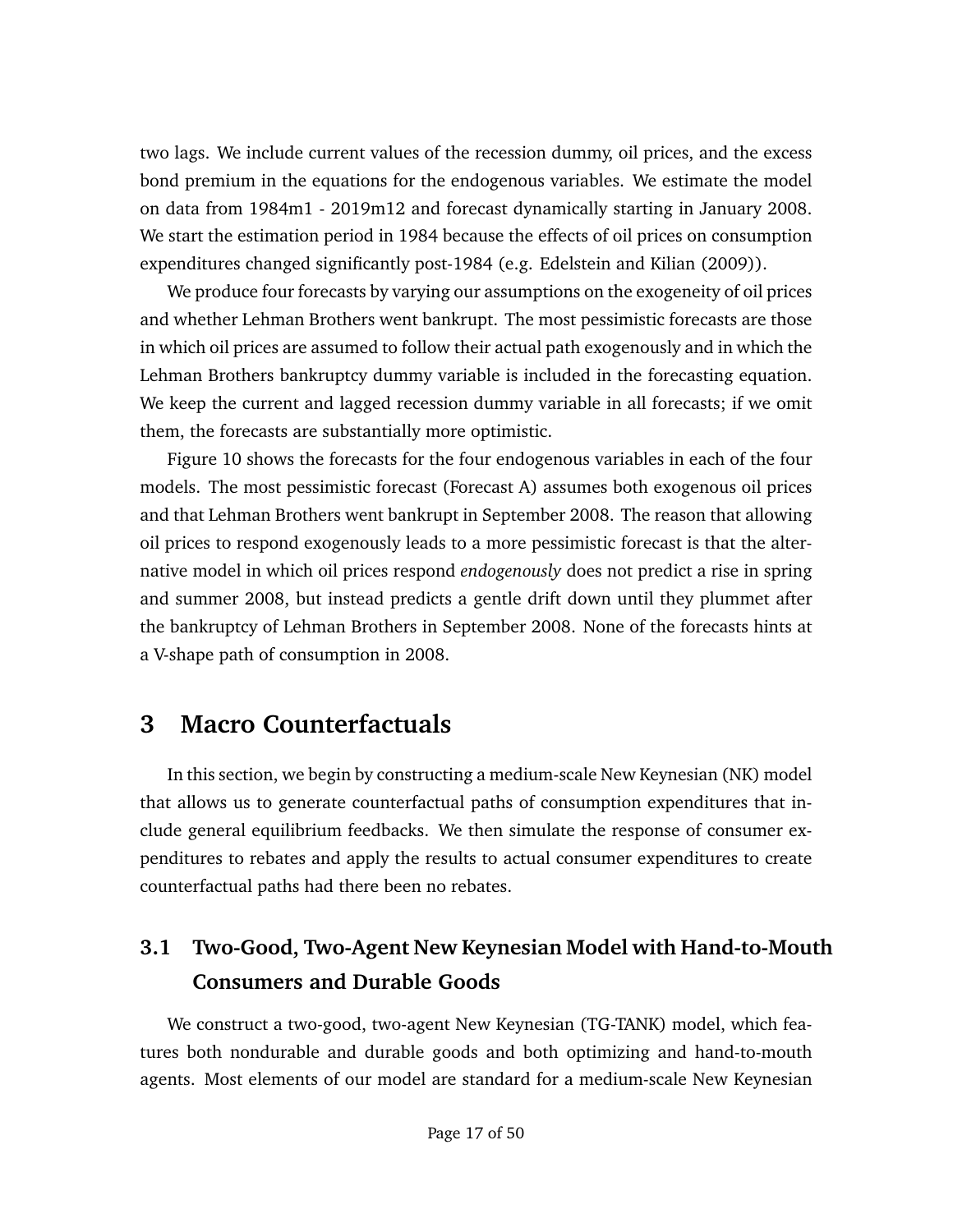model. In particular, it builds on the model analyzed by [Ramey](#page-39-7) [\(2021\)](#page-39-7), which is an extension of [Galí et al.'](#page-38-7)s [\(2007\)](#page-38-7) fiscal NK model. The main addition to the model is a durable consumption good, which we interpret as motor vehicles. This part of the model builds on [McKay and Wieland'](#page-39-8)s [\(2021\)](#page-39-8) recent analysis of durable goods expenditures.

We begin by describing the household's problem in more detail, since it is less standard than the other parts of the model. We then briefly summarize the other features, and refer interested readers to the appendix for more details.

#### **Optimizing Households**

A measure  $1 - \gamma$  of ex-ante identical households maximizes utility subject to their budget constraints. The utility function for these optimizing households is:

$$
E_0 \sum_{t=0}^{\infty} \beta^t \left[ \frac{(C_t^o)^{1-\frac{1}{\sigma}}}{1-\frac{1}{\sigma}} + \psi \frac{(D_t^o)^{1-\frac{1}{\sigma^d}}}{1-\frac{1}{\sigma^d}} - \psi \frac{(H_t^o)^{1+\phi}}{1+\phi} \right]
$$

where  $C_t^o$  $\frac{1}{t}$  is nondurable consumption,  $D_t^o$  $\frac{1}{t}$  is the durable stock, and  $H_t^o$ *t* is hours worked. The household budget constraint is

$$
A_t^o = \frac{R_{t-1}}{\Pi_t} A_{t-1}^o - C_t^o + W_t H_t^o - X_t^o - \eta D_t^o - T_t^o + \text{Profits}_t^k + \text{Profits}_t^s
$$

where  $R_t$  is the gross nominal interest rate,  $\Pi_t$  is the gross inflation rate measured in nondurable goods prices,  $A_r^o$  $\mathcal{L}_t^o$  are holdings of the nominal bond,  $W_t$  is the real wage,  $X_t^o$ *t* is durable expenditure denominated in nondurable goods, *η* D<sup>o</sup><sub>t</sub>  $\frac{1}{t}$  are operating expenditures for the durable good (e.g., gasoline),  $T_t^o$ *t* are net taxes (i.e. taxes less transfers), Profits*<sup>k</sup>* are profits of the capital good producing firms, and Profits*<sup>s</sup>* are profits of the sticky-price firms, which produce nondurable goods.

Durables follow a standard accumulation equation

$$
D_t^o = (1 - \delta^d) D_{t-1}^o + \frac{X_t^o}{p_t^d}
$$

where  $\delta^d$  is the depreciation rate of household durables and  $p_t^d$ *t* is the relative price of durable goods.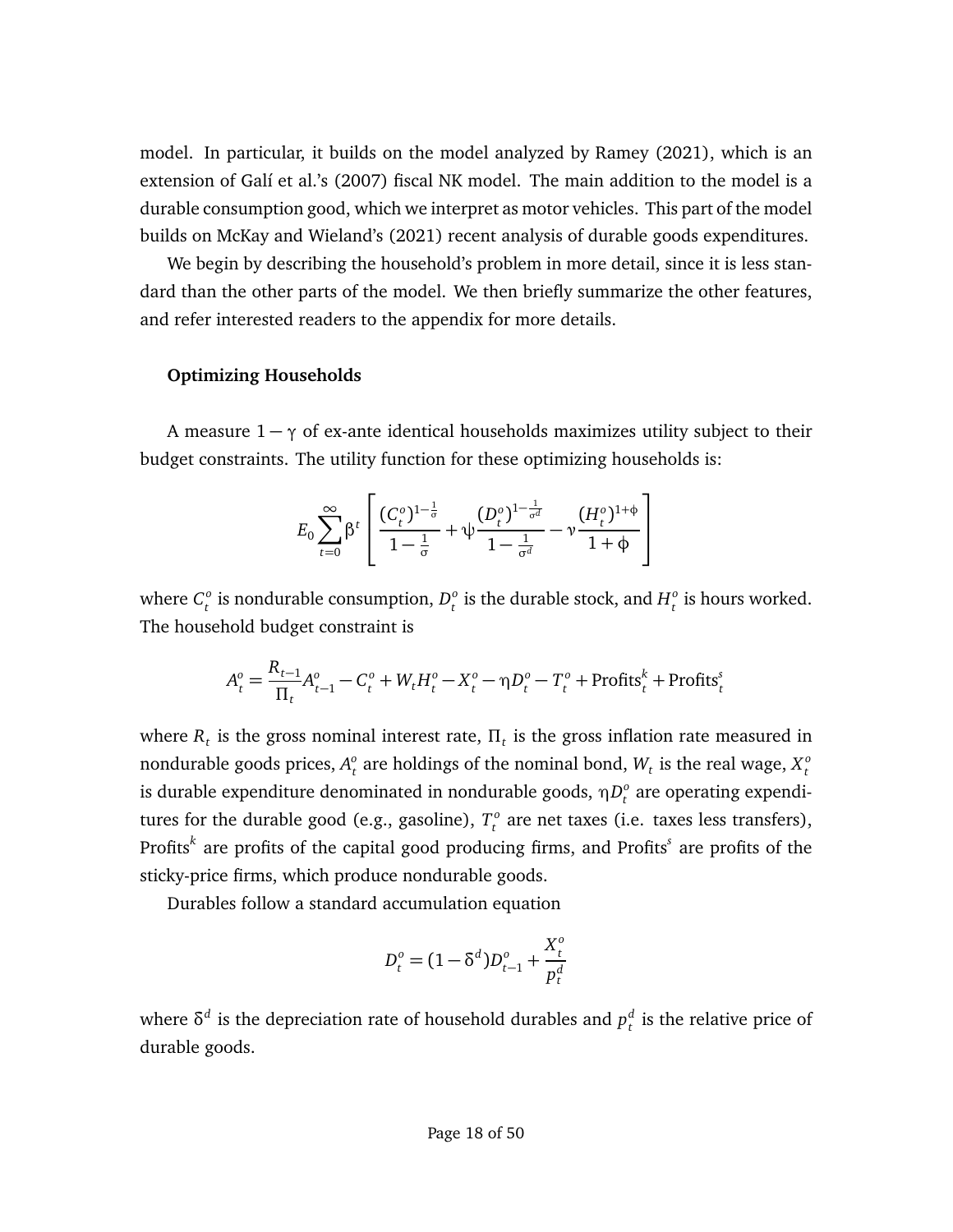Optimizing households pick an optimal plan {*C o*  $_t^o, D_t^o$  $_t^o, A_t^o$  $_t^0, X_t^0$  $\binom{0}{t}$ <sup>∞</sup><sub> $t=0$ </sub> to maximize utility. Labor supply is not chosen by the household, but instead by a union as discussed below. The first order conditions for the household problem are:

$$
\lambda_t = (C_t^o)^{-\frac{1}{\sigma}}
$$
\n
$$
\lambda_t = \beta \frac{R_t}{\Pi_{t+1}} \lambda_{t+1}
$$
\n
$$
p_t^d \lambda_t = \mu_t
$$
\n
$$
\mu_t = -\nu \lambda_t + \beta (1 - \delta^d) \mu_{t+1} + \psi (D_t^o)^{-\frac{1}{\sigma^d}}
$$

where *λ* is the Lagrange multiplier on the household budget constraint and *µ* is the Lagrange multiplier on the durable accumulation equation.

#### **Hand-to-Mouth Households**

In order for lump-sum transfers to have general equilibrium effects, we require non-Ricardian households. We adopt [Galí et al.'](#page-38-7)s [\(2007\)](#page-38-7) assumption that a certain fraction *γ* of consumers neither borrow nor save and simply consume all of their current income,

$$
A_t^m = 0
$$
  

$$
C_t^m + \eta D_t^m + X_t^m = W_t H_t^m - T_t^m
$$

where variables superscripted by *m* denote the hand-to-mouth household.

We also assume that in steady state, hand-to-mouth households consume the same relative amount of durable and nondurable services,

$$
\frac{C^m}{X^m} = \frac{C^o}{X^o}
$$

Finally, we directly specify dynamic marginal propensities to consume for nondurable and durable expenditures to match both the allocation across goods and any lagged ef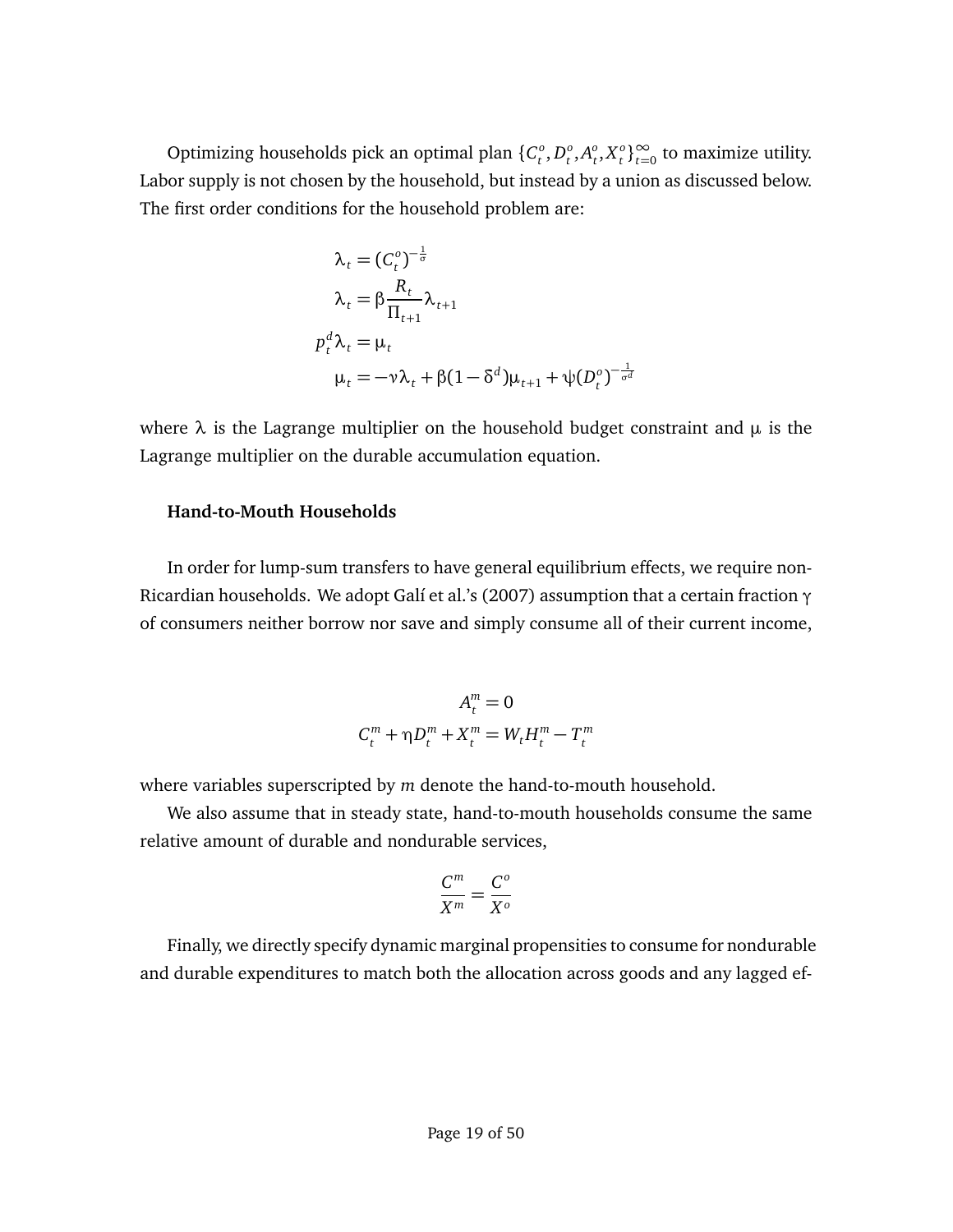fects implied by the micro MPC estimates,

$$
C_t^m - C^m + \eta(D_t^m - D^m) = \sum_{l=0}^L mpc_l[W_{t-l}H_{t-l}^m - T_{t-l}^m - (WH^m - T^m)]
$$
  

$$
X_t^m - X^m = \sum_{l=0}^L mpx_l[W_{t-l}H_t^m - T_{t-l}^m - (WH^m - T^m)]
$$
  

$$
1 = \sum_{l=0}^L (mpc_l + mpx_l)
$$
  

$$
mpx_l = \frac{\theta}{1-\theta}mpc_l, \qquad \forall l = 0, ..., L
$$

where *mpc<sup>l</sup>* is the marginal propensity to spend on nondurable goods today out of income *l* periods ago, and *mpx<sup>l</sup>* is the marginal propensity to spend on durable goods today out of income *l* periods ago.

### **Durable Goods Production**

Durable goods are produced competitively using nondurables  $N_t$  as inputs,

$$
\frac{X_{it}}{p_t^d} = N_{it} \left(\frac{X_t}{\bar{X}} \frac{1}{p_t^d}\right)^{-\zeta}
$$

where  $\frac{X_{it}}{p_t^d}$  is the real production of durable goods by firm  $i$  and  $\zeta$  is a negative production externality.<sup>[6](#page-19-0)</sup>

Real profits from the sale of durable goods are given by

$$
\max_{N_{it}} (X_{it} - N_{it}) = \max_{N_{it}} \left[ p_t^d N_{it} \left( \frac{X_t}{\bar{X}} \frac{1}{p_t^d} \right)^{-\zeta} - N_{it} \right]
$$

Profit maximization yields an upward sloping supply curve,

$$
p_t^d = \left(\frac{X_t}{\bar{X}}\right)^{\frac{\zeta}{1+\zeta}}
$$

<span id="page-19-0"></span><sup>6.</sup> *ζ* could alternatively represent a fixed factor of production as in [McKay and Wieland](#page-39-8) [\(2021\)](#page-39-8).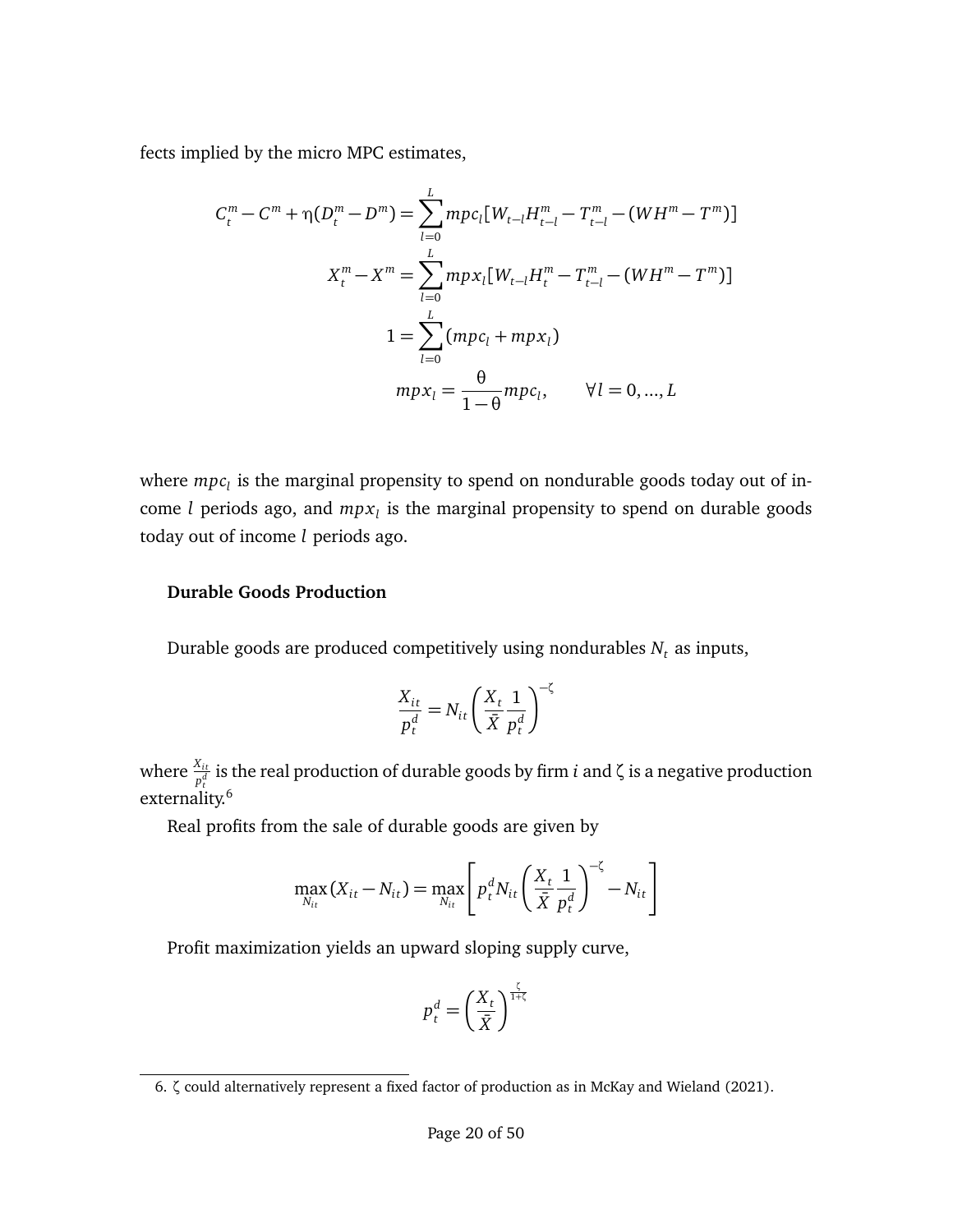where  $\bar{X}$  is steady state durable expenditure, so the steady state relative durable price is normalized to 1. Since durable expenditure is denominated in units of nondurable consumption, the supply elasticity of real durable goods is given by  $\frac{1}{\zeta}$ .

### **Summary of the Model's Other Features**

We summarize the other features of the model only briefly since they are standard. The market for nondurable goods features sticky prices and sticky wages and noncompetitive product and labor markets. Intermediate goods firms are monopolistically competitive and face a Calvo-style (1983) adjustment cost on prices. In labor markets, households mark up wages over the marginal rate of substitution and face Calvo-type (1983) adjustment costs. The result is that short-run employment fluctuations are driven more by labor demand than labor supply. Firms face an adjustment cost on capital investment. However, they can vary their utilization of capital, so capital services are more cyclical than the capital stock. The result is more elastic output supply since it mutes the diminishing returns to labor and prevents real marginal cost from increasing much when output rises. The monetary rule is inertial, with a coefficient of 1.5 on the inflation gap and 1 on the output gap. Lump-sum taxes respond to the deviation of government debt from its steady-state values but with a lag of one year A more complete description with equations is provided in the appendix.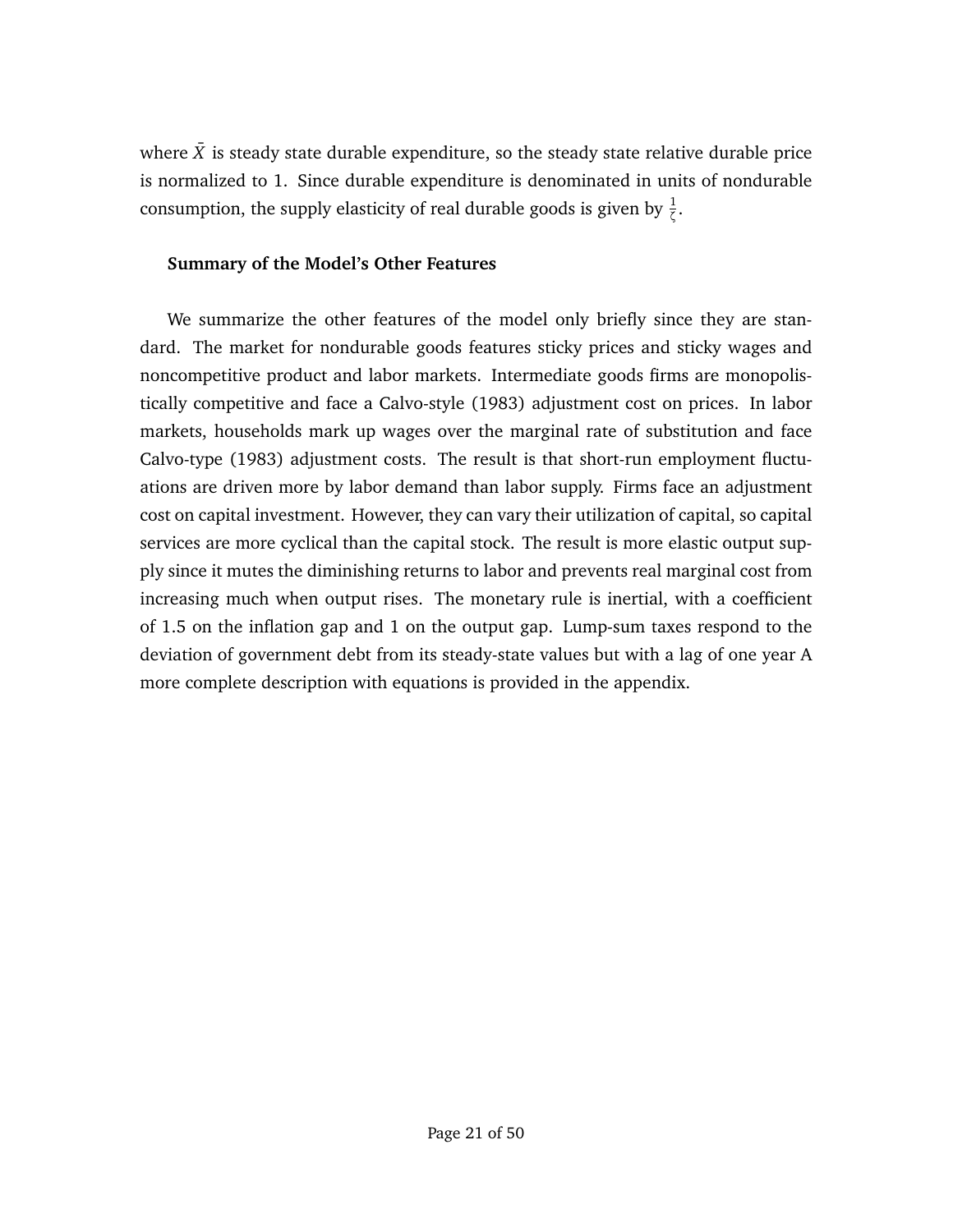| Parameter                | Value          | Description                                                            |
|--------------------------|----------------|------------------------------------------------------------------------|
| β                        | 0.997          | Subjective discount factor                                             |
| ψ                        | 1.435          | Weight on durable service flow                                         |
| $\sigma$                 | 0.5            | IES for nondurable consumption                                         |
| $\sigma_d$               | varies         | Utility curvature on durable service flow                              |
| η                        | 0.018          | Durable operating cost                                                 |
| $\mathcal V$             | 70.956         | Weight on disutility of labor                                          |
| φ                        | 1              | Inverse of the Frisch elasticity of labor supply                       |
| Υ                        | varies         | Fraction of Hand-to-Mouth consumers                                    |
| $\boldsymbol{\theta}$    | 0.83           | Hand-to-Mouth fraction of MPC spent on durables                        |
| $\delta_d$               | 0.015          | Depreciation of durable consumption goods                              |
| $\alpha$                 | 0.36           | Exponent on private capital in production function                     |
| δ                        | 0.005          | Depreciation of private capital                                        |
| к                        | 40             | Investment adjustment cost parameter                                   |
| $\delta_1$               | 0.008          | Parameter on linear term of capital utilization cost                   |
| $\delta_2$               | 0.017          | Parameter on quadratic term of capital utilization cost                |
| ζ                        | $\overline{0}$ | Inverse supply elasticity of durable goods                             |
| $\mu_p, \mu_W$           | 1.2            | Steady-state price markup, wage markup                                 |
| $\theta_p, \theta_W$     | 0.917          | Calvo parameters on price and wage adjustment                          |
| $\epsilon_p, \epsilon_W$ | 6.0            | Elasticities of substitution between types of goods and types of labor |
| g y                      | 0.175          | Steady-state share of total govt spending to GDP                       |
| $\phi_b$                 | 0.1            | Debt feedback coefficient in fiscal rule                               |
| $\rho_r$                 | 0.947          | Monetary policy interest rate smoothing                                |
| $\phi_\pi$               | 1.5            | Monetary policy response to inflation                                  |
| $\Phi_{gap}$             | 0.083          | Monetary policy response to the output gap                             |

<span id="page-21-0"></span>**Table 1. Baseline Calibration of the Model**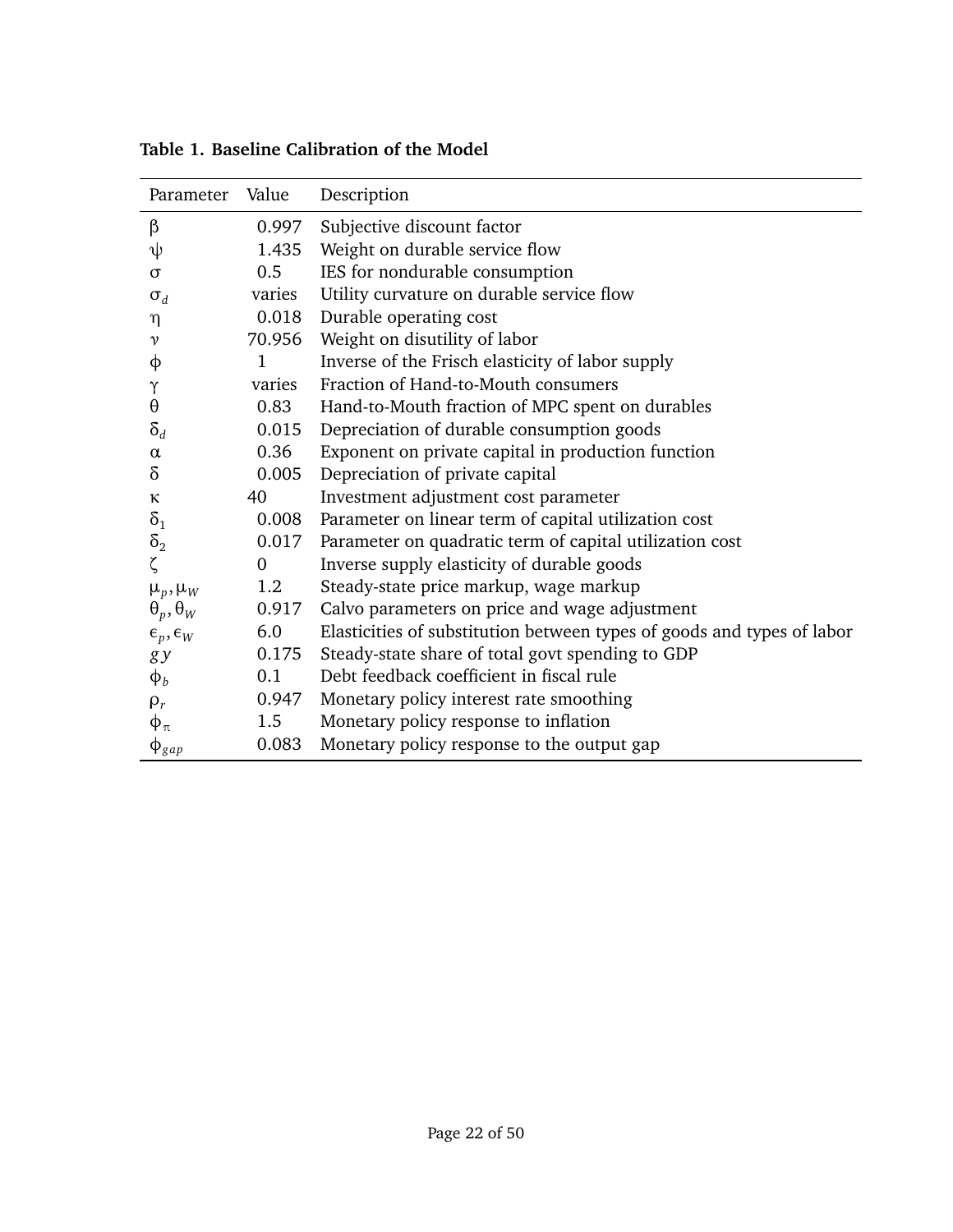## **3.2 Calibration**

The calibrated parameters with their descriptions are shown in Table [1.](#page-21-0) Note that the model is calibrated to a monthly frequency. In addition to the calibrations shown in the table, we calibrate the steady-state transfers by type of household so that hand-tomouth and life-cycle permanent income households consume the same amount in the steady state. We also calibrate the steady-state ratio of government purchases to GDP to equal 0.175 to match the U.S. economy average. The durable goods parameters are chosen to match the share of motor vehicle spending in PCE and its depreciation rate in the fixed asset table. Operating costs are based on PCE expenditures on motor vehicle fuels, lubricants, and fluids. The appendix shows more details of the model.

The timing of spending by hand-to-mouth households is important for constructing the counterfactual path of consumption. We assume that the hand-to-mouth households respond to a shock to their disposable income by spreading their spending over three months. Estimates from [Broda and Parker](#page-38-0) [\(2014\)](#page-38-0) using higher-frequency Nielsen data on nondurable expenditures suggest that two-thirds of expenditure occurs in the month of the rebate, and one-sixth each of the following two months. In our own investigation using CEX data, we find no evidence of additional expenditure after three months.<sup>[7](#page-22-0)</sup> Unfortunately, the CEX does not lend itself to estimate monthly expenditure patterns as most household report expenditures divided equally across the three months within an interview. One exception to this limitation is reported car expenditure, which more precisely identifies the month of purchase. Appendix table [C.1](#page-49-1) shows that the car expenditure response occurs in the three months around the rebate. We conservatively choose an equal spread of expenditure since this minimizes the extent of V-shapes in our counterfactuals and is thus more consistent with larger MPCs.

A key distinction in both the estimates and in our model is the allocation of spending between nondurable goods and motor vehicles. We assume that hand-to-mouth households allocate 83% of their expenditure towards motor vehicles. This is based on our preferred estimated MPCs after implementing the [Borusyak et al.](#page-38-4) [\(2021\)](#page-38-4) method in the next section of this paper. The estimate for nondurable spending is 0.057 (table [8,](#page-36-0) panel B column 1) and for cars is 0.3 (table [7,](#page-35-0) panel B column 1).

We simulate several versions of the model, across a range of fractions of households who are hand to mouth. We set values for *γ*, and thus the overall quarterly MPC,

<span id="page-22-0"></span><sup>7.</sup> See the appendix table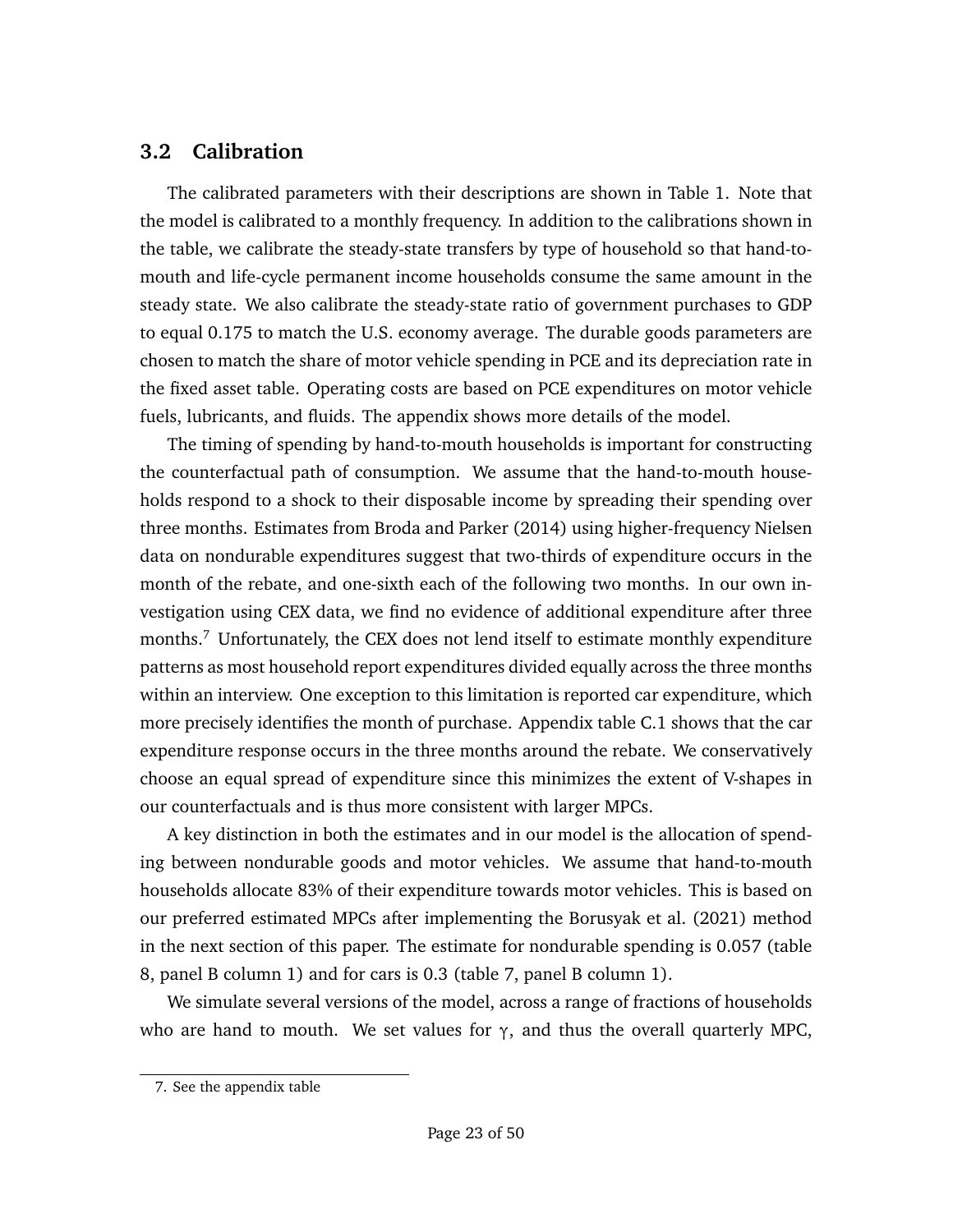equal to 0.3, 0.5, and 0.7. The lower value, 0.3, reflects our preferred estimate after implementing the [Borusyak et al.](#page-38-4) [\(2021\)](#page-38-4) method (table [5,](#page-32-0) panel B column 1). The other two values, 0.5 and 0.7, are the lower bound and mid-point for the MPC reported in [Parker et al.](#page-39-4) [\(2013\)](#page-39-4).

The supply and demand elasticities for durable goods are two important parameters for the general equilibrium outcomes of the model. We set the durable good supply elasticity *ζ* <sup>−</sup><sup>1</sup> <sup>=</sup> <sup>∞</sup>, implying perfectly elastic supply of durable goods. We calibrate the curvature of durable utility σ<sup>d</sup> to match a motor vehicle demand elasticity of -0.87 estimated by [McCarthy](#page-39-9) [\(1996\)](#page-39-9). For example, when the fraction of hand-to-mouth households is  $\gamma = 0.3$ , targeting this value of the elasticity yields  $\sigma^d = 0.25.$ 

### **3.3 Macro Counterfactuals**

With the model constructed and calibrated, we now compute counterfactual paths of consumption that take into account the full dynamic general equilibrium effects. We start the economy in steady state in January 2008, and assume that households do not anticipate in advance the equilibrium path of prices resulting from the rebate until after the first rebate payments are made in April.<sup>[8](#page-23-0)</sup> We feed a path of rebate shocks into the model that matches the relative size and timing of the actual rebate shown in figure [2.](#page-7-0)

We use first-order perturbation methods to solve for the general equilibrium impulse responses of the variables to the path of rebates. We then construct macrocounterfactuals by subtracting the model-implied impulse response functions for con-sumer expenditures from the observed consumer expenditure data.<sup>[9](#page-23-1)</sup>

Figure [11](#page-24-0) plots counterfactuals based on both the micro MPCs, excluding any general equilibrium effects, and on the GE-MPCs, which incorporate full dynamic general equilibrium feedbacks. The figure shows the results for both total consumer expenditure (real PCE) and motor vehicle expenditure. The micro counterfactual graphs in the left column are the analogs to the [Sahm et al.](#page-39-3) [\(2012\)](#page-39-3) counterfactual for motor vehicles, except that we assume that expenditure is equally spread over three months rather than over two months and we assume a greater fraction of the rebate is spent on motor vehicles. The figures show prominent, and we have argued implausible, V-shapes for

<span id="page-23-0"></span><sup>8.</sup> Without this assumption, optimizing households would foresee the future rise in motor vehicle prices and would increase their purchases immediately.

<span id="page-23-1"></span><sup>9.</sup> Because the model is linearized, the counterfactuals for the tax rebate would be identical if we also fed the model with other shocks that hit the economy at the time.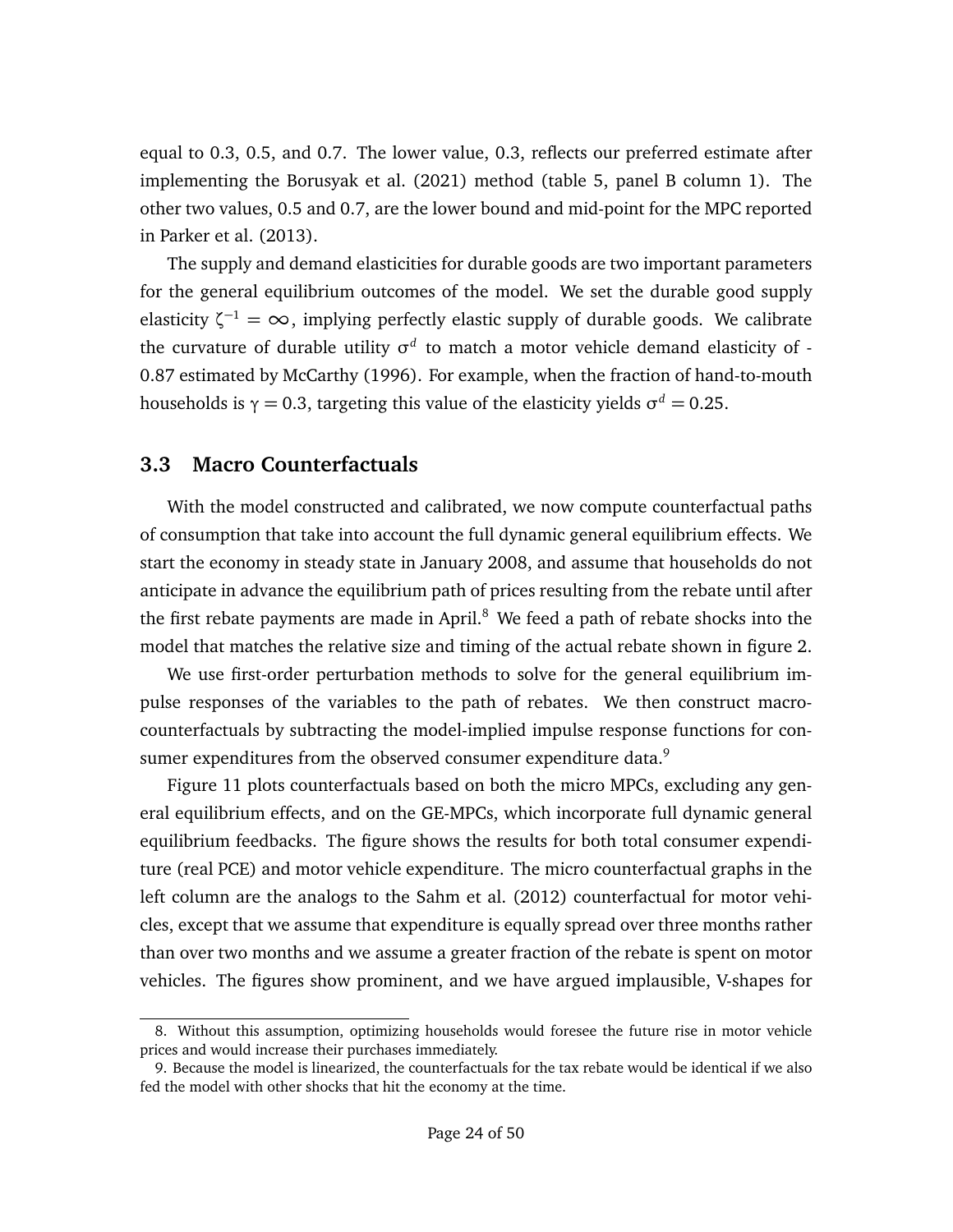both total expenditure and motor vehicle expenditure, even for micro MPCs for total consumption expenditures as low as 0.3.

![](_page_24_Figure_1.jpeg)

<span id="page-24-0"></span>**Figure 11. Counterfactual Consumption Expenditures: Baseline Model**

Notes. Based on NK model simulations and actual data on rebates and consumption. The micro MPC value refers to the MPC for total consumption.

The graphs in the right column of Figure [11](#page-24-0) plot the corresponding counterfactuals in general equilibrium. In this standard New Keynesian model, the general equilibrium forces amplify the effects, particularly as the micro MPCs become larger, so the counterfactual paths become even more V-shaped. For example, for a total micro MPC of 0.7, the implied counterfactual path of motor vehicles falls to \$5 billion in the general equilibrium experiment rather than \$13 billion in the experiment that neglects general equilibrium effects.

To quantify the total change in consumption following the rebate, we compute micro MPCs and GE-MPCs over a twelve month period in response to the rebate shock.<sup>[10](#page-24-1)</sup>

<span id="page-24-1"></span><sup>10.</sup> GE-MPCs are computed in terms of real quantities.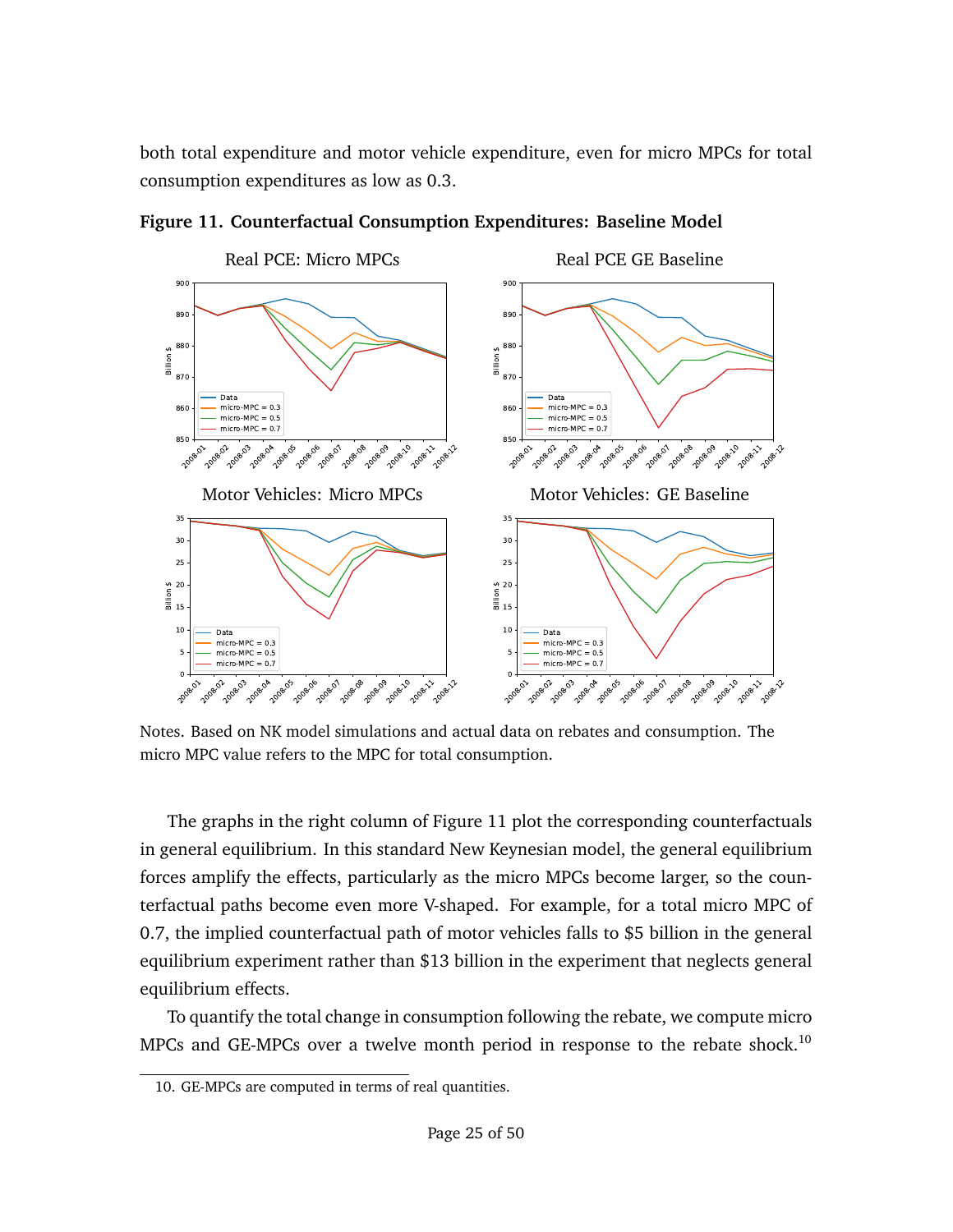Table [2](#page-25-0) shows the correspondence between the micro MPCs (which equal the fraction of hand-to-mouth households) and general equilibrium MPCs. When the micro MPC is 0.3, the amplification is modest so that the GE-MPC for total consumption is only 24 percent higher (0.37) than the micro MPC. In contrast, when the micro MPC is 0.7, the GE-MPC is double the micro MPC.

| <b>PCE</b> |       |       | Motor vehicles | Nondurable goods |       |  |
|------------|-------|-------|----------------|------------------|-------|--|
| micro      | GE    | micro | GE             | micro            | GE    |  |
| 0.3        | 0.371 | 0.249 | 0.307          | 0.051            | 0.065 |  |
| 0.5        | 0.765 | 0.415 | 0.634          | 0.085            | 0.131 |  |
| 0.7        | 1.406 | 0.581 | 1.169          | 0.119            | 0.237 |  |

<span id="page-25-0"></span>**Table 2. General Equilibrium Marginal Propensity to Consume: Baseline Model**

How do we reconcile the high micro MPCs with these implausible counterfactuals? To answer this question, we now explore modifications of the standard New Keynesian model that dampen rather than amplify the micro MPCs. In the next section, we reexamine the micro MPC estimates.

There are a number of ways to introduce dampening forces in general equilibrium that might help solve the puzzle of the implausible counterfactual. Possibilities include less accommodative monetary policy or lower elasticity of aggregate output.<sup>[11](#page-25-1)</sup> We instead choose the most straightforward way to do this in our two-good model, which is to make the supply of durable goods more elastic. Our baseline calibration assumes a perfectly elastic supply of durable goods, which mimics the results one would obtain in a one-good model.<sup>[12](#page-25-2)</sup> We thus calibrate the elastic supply of durable goods more realistically, by changing the supply elasticity of durable goods from  $\zeta^{-1} = \infty$  to  $\zeta^{-1} = 5$ which is midway between the elasticities reported in [House and Shapiro](#page-38-8) [\(2008\)](#page-38-8) and [Goolsbee](#page-38-9) [\(1998\)](#page-38-9).

Figure [12](#page-26-0) plots the corresponding counterfactuals for the revised model. The left column reports the same micro counterfactuals (which exclude general equilibrium effects) from the previous graph for comparison purposes and the right column reports the new general equilibrium counterfactuals based on less elastic durable goods supply.

<span id="page-25-1"></span><sup>11.</sup> The elasticity of aggregate output will be lower if prices and wages are more flexible, the labor supply elasticity is lower, or there is less scope for varying the utilization of capital.

<span id="page-25-2"></span><sup>12.</sup> Recall that in our model durable goods are produced competitively using nondurables as inputs, so a perfectly elastic supply means that the two goods are perfect substitutes in production.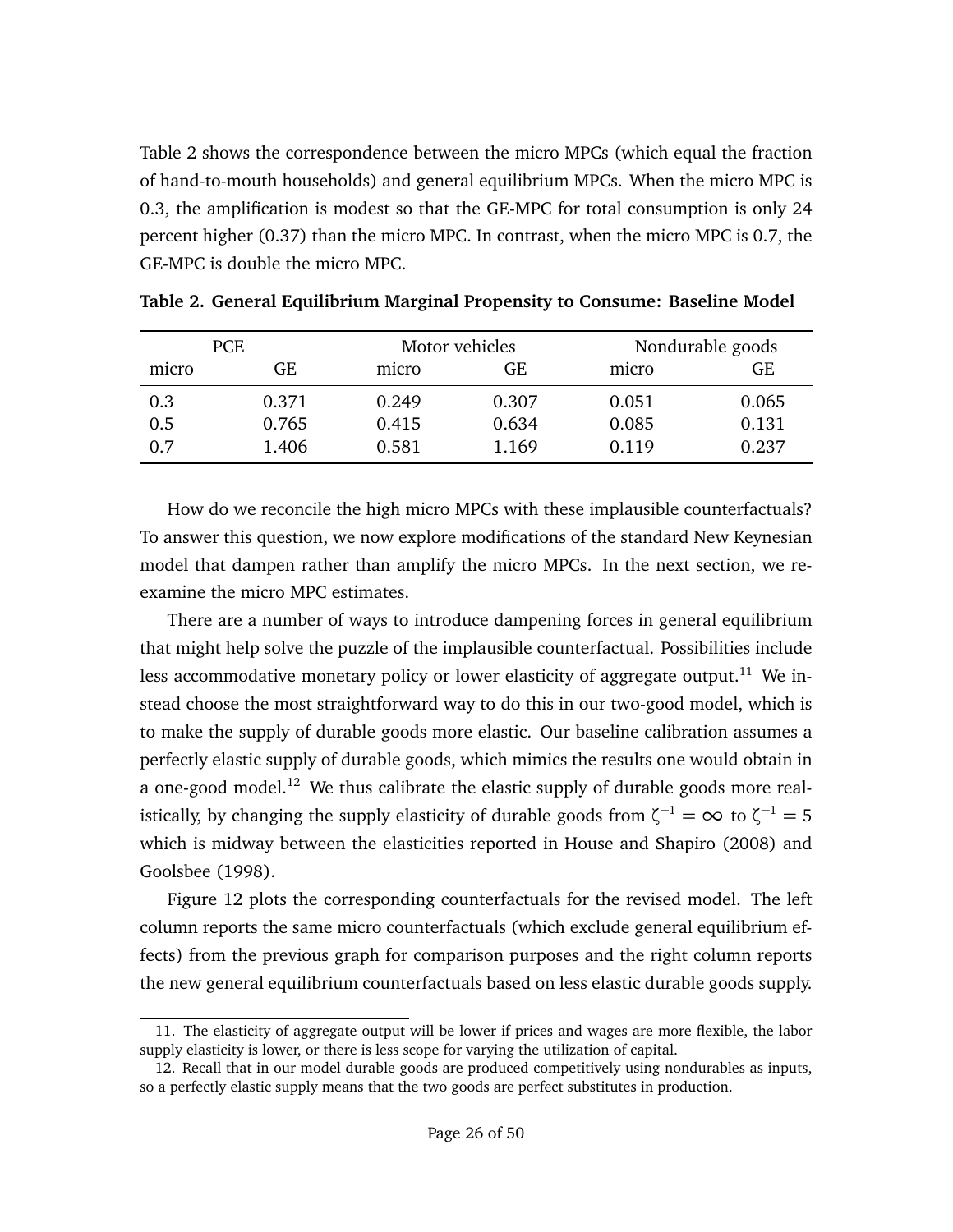For total PCE we no longer see evidence of V-shapes in the general equilibrium counterfactual. This change occurs because the general equilibrium response of motor vehicle expenditure to a tax rebate is much less than implied by the micro MPCs. With our preferred micro MPC of 0.3, real motor vehicle spending in general equilibrium falls from \$33 billion in March 2008 to \$28 billion July 2008, rather than from \$33 billion to \$22 billion based on the micro-MPcs. For higher micro MPCs these differences are even larger.

<span id="page-26-0"></span>![](_page_26_Figure_1.jpeg)

![](_page_26_Figure_2.jpeg)

Notes. Based on NK model simulations and actual data on rebates and consumption. The micro MPC value refers to the MPC for total consumption.

Our preferred micro MPC estimate also shows a continuous decline of the counterfactual consumer expenditure path for both total expenditure and motor vehicles. In particular, this estimate implies that motor vehicles decline further as Lehman Brother fails in September 2008. In contrast, with a micro MPC of 0.5 or 0.7, motor vehicle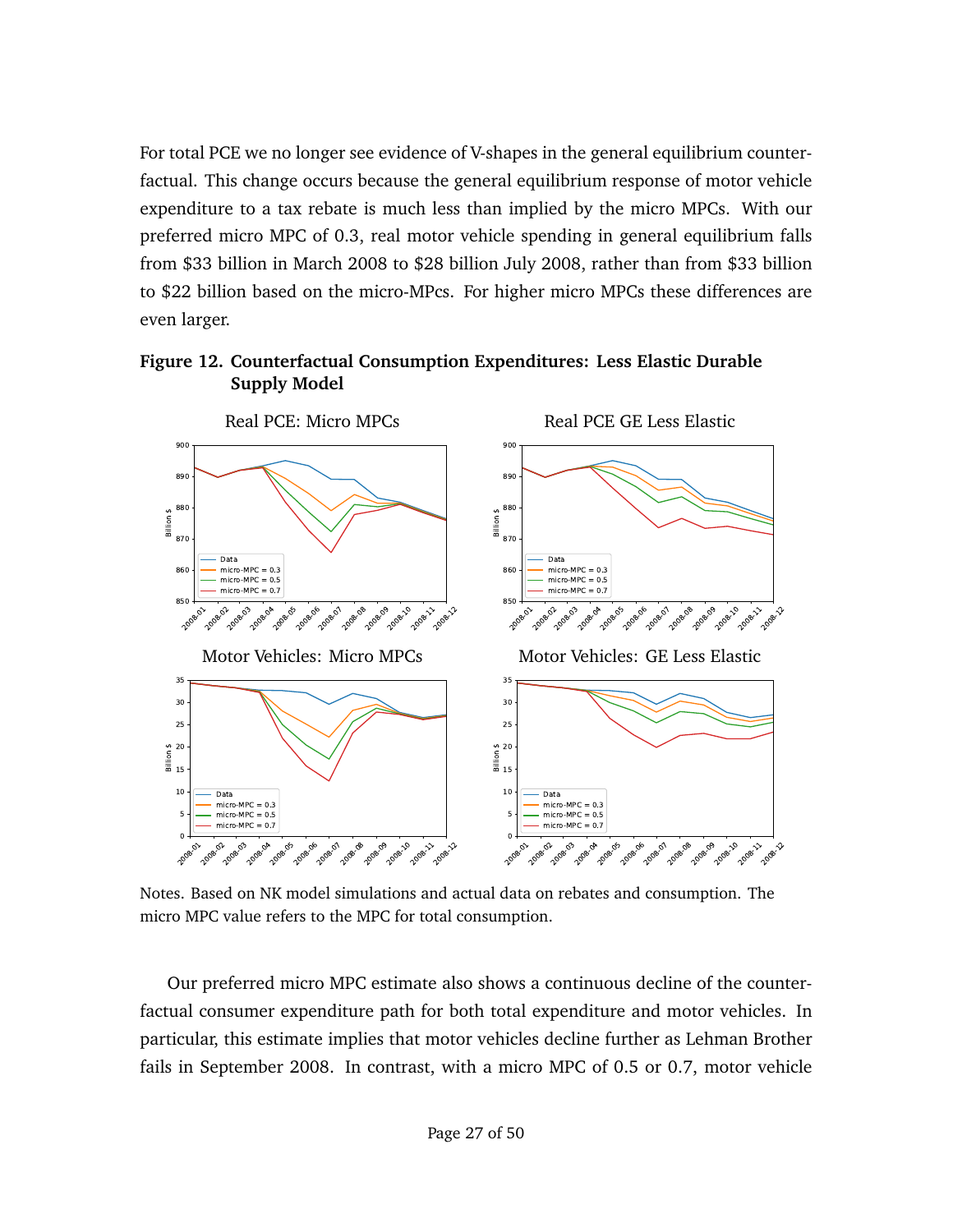expenditure in July 2008 is at or below the level of spending when Lehman Brothers fails.

| PCE   |       |       | Motor vehicles | Nondurable goods |       |  |
|-------|-------|-------|----------------|------------------|-------|--|
| micro | GE    | micro | GE             | micro            | GE    |  |
| 0.3   | 0.155 | 0.249 | 0.12           | 0.051            | 0.035 |  |
| 0.5   | 0.36  | 0.415 | 0.286          | 0.085            | 0.074 |  |
| 0.7   | 0.831 | 0.581 | 0.67           | 0.119            | 0.161 |  |

<span id="page-27-0"></span>**Table 3. General Equilibrium Marginal Propensity to Consume: Model with less elastic Durable Supply**

Table [3](#page-27-0) shows the correspondence between the micro MPCs and the GE-MPCs. When the micro MPC is 0.3, the GE-MPC is only half as large, 0.155. In this case, the general equilibrium forces of the model dampen the effect of the rebate on consumer expenditure. For a micro MPC of 0.5, this dampening is smaller and the GE-MPC is 0.36. For a micro MPC of 0.7, general equilibrium amplifies the initial partial equilibrium spending response resulting in a GE-MPC of 0.83. The general equilibrium spending response is non-linear in the micro MPC primarily because the Keyensian multiplier is also non-linear. For example, for a micro MPC of 0.3, the Keynesian multiplier is only 0.4; for a micro MPC of 0.7, the Keynesian multiplier is  $2.3^{13}$  $2.3^{13}$  $2.3^{13}$ 

The next four columns decompose the MPCs into durable expenditure (motor vehicles) and nondurable expenditure. By construction, the durable micro MPC accounts for 83% of the total expenditure micro MPC. The GE-MPCs show that the dampening in general equilibrium is concentrated in durable expenditure. For example, when the micro MPC on durables is 0.25, then the GE-MPC is less than half that magnitude. In contrast, the MPC on nondurables is only dampened by one third in general equilibrium.

The general equilibrium dampening of the consumption responses stems from the rise in relative durable goods prices. Optimizing households intertemporally substitute away from durable goods because their price is temporarily high; however, there is only a small amount of intratemporal substitution toward nondurable goods. Hand-tomouth households also reduce their real expenditures on durable goods, but in their case, it is because their MPCs are fixed in nominal terms so the rise in relative prices

<span id="page-27-1"></span><sup>13.</sup> The simple Keynesian multiplier on rebates is mpc/(1-mpc).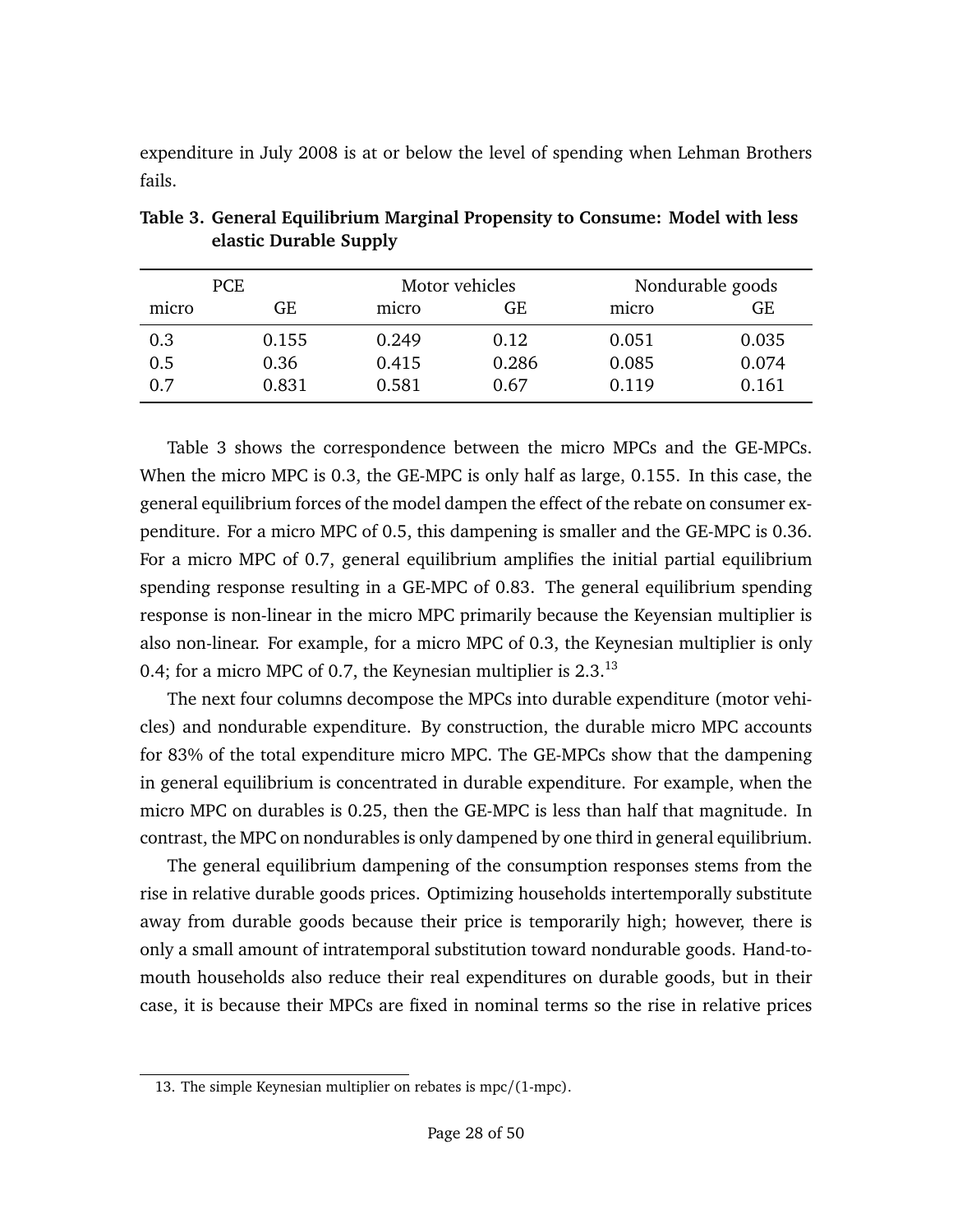of durable goods eats up part of their spending. Aggregate nondurable expenditure excluding operating costs is essentially invariant to changes in the relative price.<sup>[14](#page-28-1)</sup>

These results have important implications for models with homogenous goods. While many models in the heterogenous agent literature are calibrated to match micro MPCs around 0.3, these models typically include only nondurable spending and therefore ab-stract from the stronger general equilibrium forces on durable expenditure.<sup>[15](#page-28-2)</sup> Table [4](#page-28-3) shows that a model that abstracts from durable goods features amplification in general equilibrium across the range of micro MPCs we consider.<sup>[16](#page-28-4)</sup> For instance, a micro MPC of 0.3 translates into a GE-MPC of 0.41 in the model without durable goods. In our model with durable goods the GE-MPC is less than half as large as the micro MPC. This shows that it is not only important to match an overall micro MPC for consumer spending, but also its composition across nondurables and durables and their heterogeneous general equilibrium effects.

| <b>PCE</b> |       |        | Motor vehicles | Nondurable goods |       |  |
|------------|-------|--------|----------------|------------------|-------|--|
| micro      | GE    | micro  | GE             | micro            | GE    |  |
| 0.3        | 0.415 | $-0.0$ | $-0.0$         | 0.3              | 0.415 |  |
| 0.5        | 0.89  | $-0.0$ | $-0.0$         | 0.5              | 0.89  |  |
| 0.7        | 1.767 | $-0.0$ | 0.0            | 0.7              | 1.767 |  |

<span id="page-28-3"></span>**Table 4. General Equilibrium Marginal Propensity to Consume: Model without Durable Goods**

## <span id="page-28-0"></span>**4 The Micro MPC Estimates**

We now reconsider the micro MPC estimates. We first summarize the latest developments in the estimation of treatment effects in the type of model used by [Parker et al.](#page-39-4) [\(2013\)](#page-39-4) on the CEX data. We then replicate the [Parker et al.](#page-39-4) [\(2013\)](#page-39-4) results using our

<span id="page-28-1"></span><sup>14.</sup> Nondurable expenditure excluding operating costs is also less responsive to changes in the real interest rate than durable expenditure. However, this difference is less important in our simulation because the change in the real interest rate peaks at only 10 basis points when the micro MPC is 0.3. This small response of the real interest rate reflects short-lived rebate, that prices are sticky, and that the nominal interest rates are inertial.

<span id="page-28-2"></span><sup>15.</sup> Notable exceptions include [Berger and Vavra](#page-38-10) [\(2015\)](#page-38-10), [McKay and Wieland](#page-39-8) [\(2021\)](#page-39-8), and [McKay and](#page-39-10) [Wieland](#page-39-10) [\(2022\)](#page-39-10).

<span id="page-28-4"></span><sup>16.</sup> In this model we set the weight on the utility of durables stock  $\psi = 0$ , durable operating cost *η* = 1, and fraction of MPC that is allocated to durables  $θ = 0$ .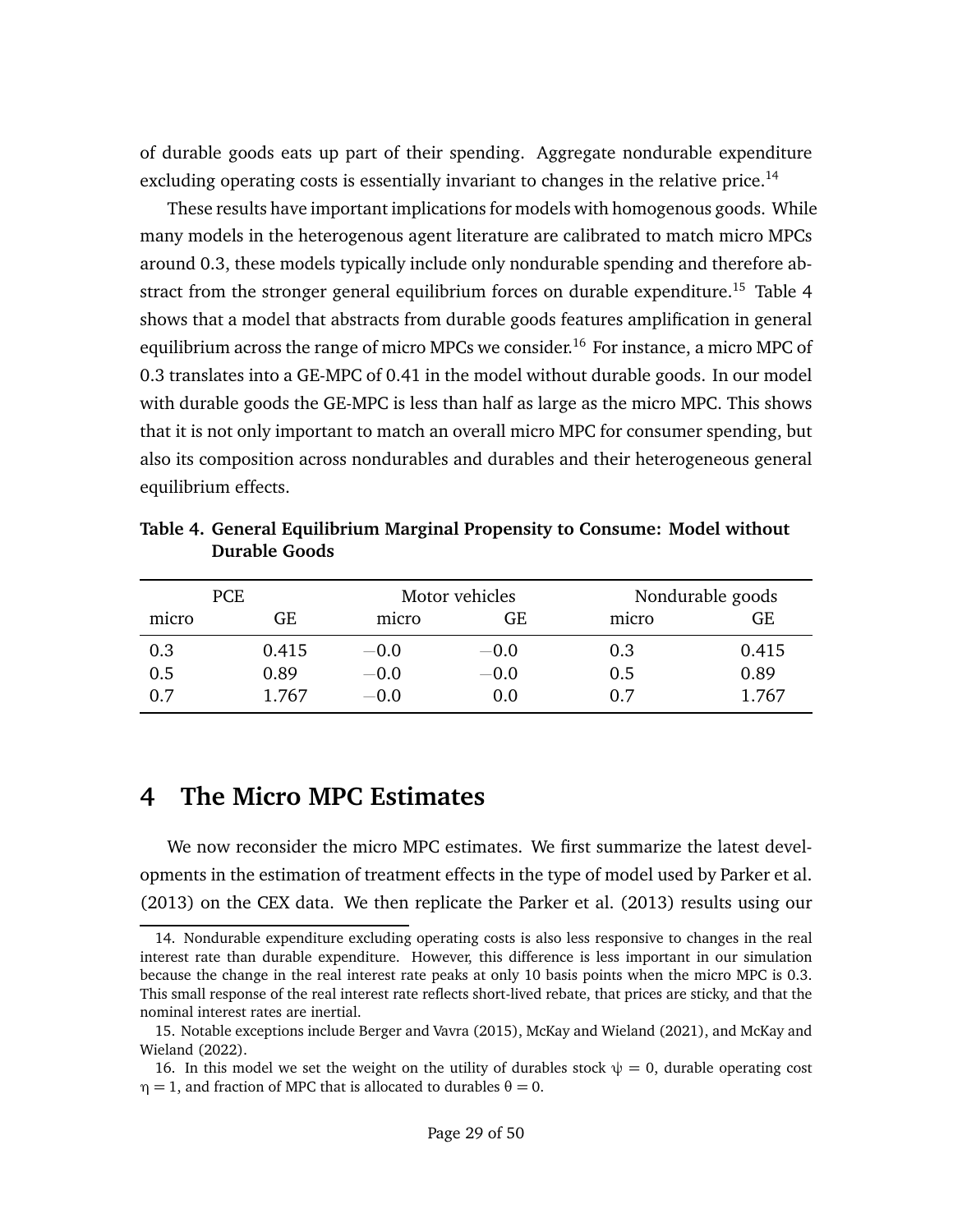version of the data and their methods and then apply some of the recently-developed econometric methods to generate new estimates of the micro MPCs. Our new estimates imply lower micro MPCs.

## **4.1 Estimation Strategy**

The most widely cited micro MPC estimates, which range from 0.5 to 0.9, come from [Parker et al.](#page-39-4) [\(2013\)](#page-39-4). In a case of entrepreneurial data collection, the authors worked with the U.S. Bureau of Labor Statistics to add a question about the 2008 Tax Rebate receipt to the monthly Consumer Expenditure Survey (CEX). Since the CEX is a rotating panel survey of household expenditure, this allowed the authors to analyse consumption expenditure alongside rebate receipt in an already established survey. Furthermore, since rebate checks were sent to households based on the last two-digits of their social security number, the timing of treatment (i.e. distribution of the rebate) was effectively random.

[Parker et al.](#page-39-4) [\(2013\)](#page-39-4) leverage the variation in treatment time (i.e., the month in which the household received the rebate) and in some cases the treatment size (i.e. the dollar value of the rebate check) to estimate the causal impact of receiving a rebate on household spending using a standard difference-in-differences (DID) event-study methodology. We will focus on their specifications that leverage only the treatment timing, since the recently-developed method that we use does not allow for continuous treatment variables. For this specification, [Parker et al.](#page-39-4) [\(2013\)](#page-39-4) estimate the following regression,

<span id="page-29-0"></span>(1) 
$$
C_{i,t+1} - C_{i,t} = \sum_{s} \beta_{0s} month_{s,i} + \beta'_1 \mathbf{X}_{i,t} + \beta_2 I (ESP_{i,t+1}) + u_{i,t+1}
$$

where t indexes the interview (performed once every three months), and i indexes individual households. The regression includes fixed effects for each month (*months*,*<sup>i</sup>* ), household controls for age and change in household size *Xi*,*<sup>t</sup>* , and the main variable of interest, I(ESP), which is a dummy variable equal to one if the household received a rebate, i.e., an Economic Stimulus Payment (ESP).

In the last few years, the literature on staggered event-studies and two-way fixed effect models has made significant progress, first by uncovering problems with standard OLS estimators, and second by developing new estimators appropriate for this context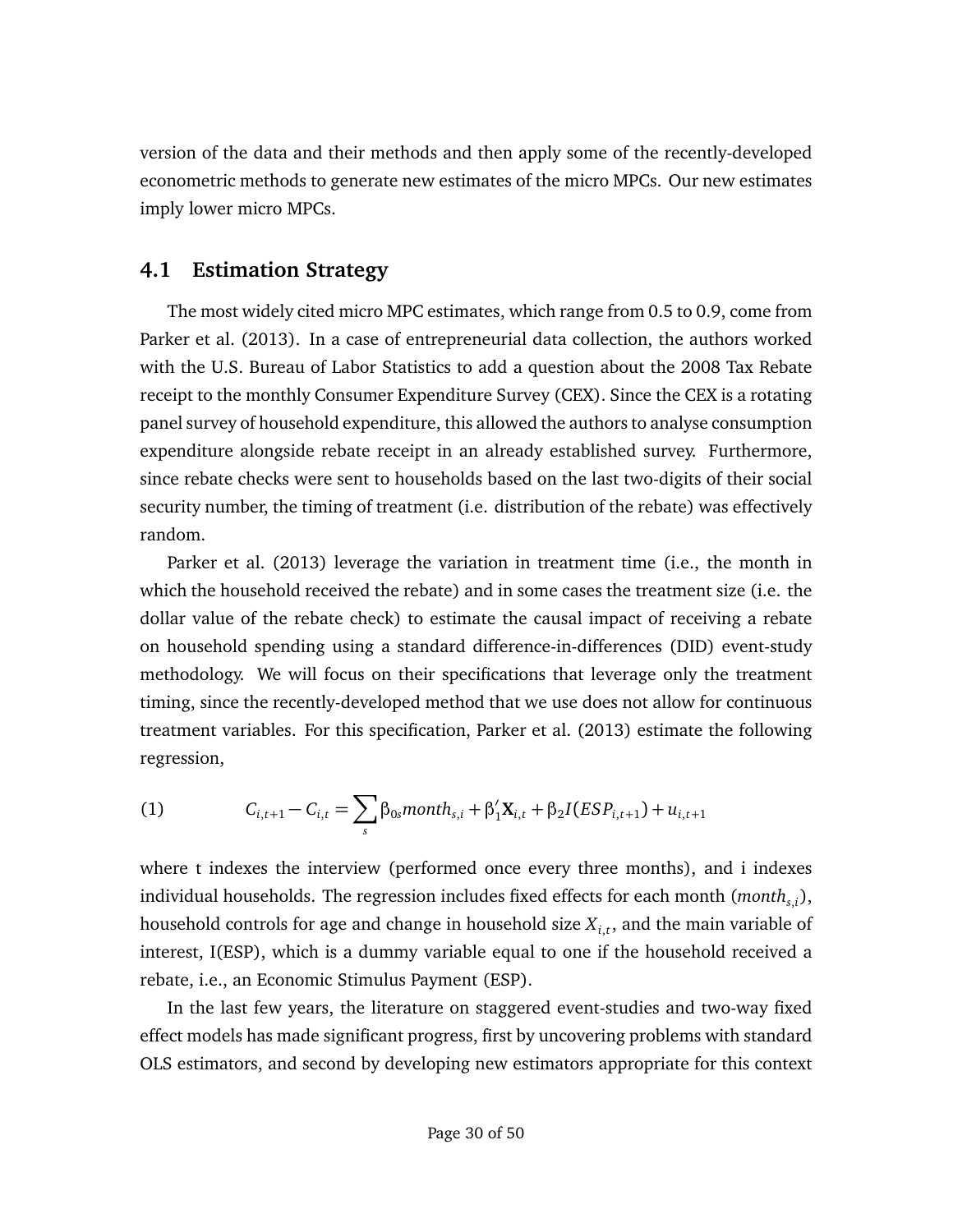(see e.g., [Borusyak and Jaravel,](#page-38-3) [2017;](#page-38-3) [De Chaisemartin and d'Haultfoeuille,](#page-38-11) [2020;](#page-38-11) [Sun](#page-40-1) [and Abraham,](#page-40-1) [2020;](#page-40-1) [Borusyak et al.,](#page-38-4) [2021\)](#page-38-4). The problems arise in the weights that are used by standard methods. The standard OLS estimators implicitly adopt the assumption that the treatment effect  $\upbeta_2$  is homogeneous in the population. To maximize efficiency in this context, OLS assigns a large weight (relative to population size) to certain treatment effects and a negative weight to other treatment effects (see e.g., [De Chaisemartin and d'Haultfoeuille,](#page-38-12) [2015;](#page-38-12) [Sun and Abraham,](#page-40-1) [2020;](#page-40-1) [Borusyak et al.,](#page-38-4) [2021\)](#page-38-4). But this weighting scheme is inappropriate when treatment effects are heterogenous and the object of interest is the average effect of treatment on the treated (ATT) in the population.

[Misra and Surico](#page-39-11) [\(2014\)](#page-39-11) were the first to note the heterogeneity across households in the responses to the rebates in 2001 and 2008 and worried that heterogeneity might affect the estimates produced by standard methods that assume homogeneity. They used quantile regression methods to estimate the distribution of MPCs across categories of households, and found that the heterogeneous MPC model produced average estimates that were lower than [Johnson et al.'](#page-39-2)s [\(2006\)](#page-39-2) and [Parker et al.'](#page-39-4)s [\(2013\)](#page-39-4) estimates.

We instead focus on the issue of weights that arises from heterogeneous treatment effects and therefore use one of the more recently-developed methods. Our goal is to estimate the average MPC in the population of households treated by the rebate. For this purpose we adopt the method in [Borusyak et al.](#page-38-4) [\(2021\)](#page-38-4). Their method consists of imputing a counterfactual spending path based on untreated and non-yet-treated households, and then aggregating the implied treatment effects among the treated population using equal weights. The identifying assumptions are that there are no anticipation effects and that the untreated households are on parallel trends with the treated households.<sup>[17](#page-30-0)</sup>

We estimate the following regression on the sample of untreated observations, which consists of all observations on households that never received a rebate and observations on households prior to their receiving a rebate, i.e. the "untreated." Call this sample NT. The estimating equation is:

<span id="page-30-0"></span><sup>17.</sup> We adopt the weaker parallel trends rather than the random treatment assignment for the following reasons: (1) The actual rebate timing is not fully random because households received the rebate sooner if they filed taxes via EFT. (2) The reported rebate dates appear non-random as households are more likely to report receiving a rebate in the month before the interview compared to the previous two months. (3) We prefer to use the never-treated group as a control group because the OLS weighting problems are more severe when no never-treated group exists.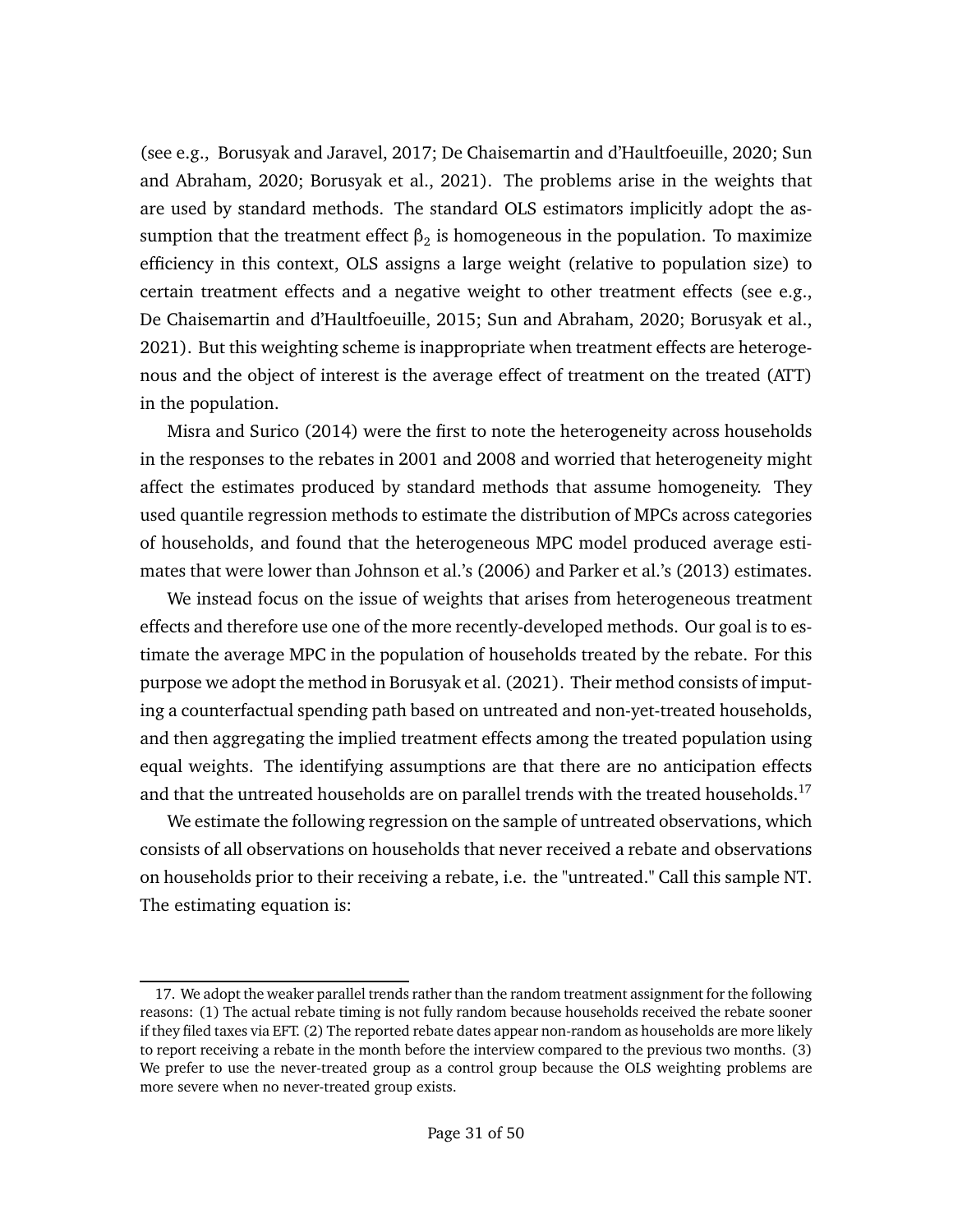$$
Y_{i,t+1} \equiv C_{i,t+1} - C_{i,t} = \sum_{s} \beta_{0s} \text{month}_{s,i} + \beta_1' \mathbf{X}_{i,t} + \tilde{u}_{i,t+1}, \qquad \forall (i, t+1) \in \{\text{Untreated}\}
$$

Because these observations are untreated, this equation omits *ESPi*,*t*+<sup>1</sup> in contrast to equation [\(1\)](#page-29-0). We use the estimated coefficients from this equation to "impute" the change in spending for all observations as if they had never received a rebate check as:

$$
Y_{i,t+1}(0) = \sum_{s} \hat{\beta}_{0s} \text{month}_{s,i} + \hat{\beta}'_1 \mathbf{X}_{i,t}, \qquad \forall (i, t+1) \in \{\text{Full Sample}\}
$$

where *Yi*,*t*+<sup>1</sup> (0) is the imputed change in expenditure of household *i* if it is never treated. We then create the difference between the actual change in expenditures and the imputed change as:

$$
\tau_{i,t+1} = Y_{i,t+1} - Y_{i,t+1}(0), \qquad \forall (i, t+1) \in \{\text{Treated in t+1}\}.
$$

The average treatment effect of receiving the rebate on spending by households that received a rebate in the last interview period is then just:

$$
\tau = \sum_{i,t+1 \in I(ESP_{i,t+1})=1} \omega_{i,t+1} \tau_{i,t+1},
$$

where the weights  $\omega_{i,t+1}$  are chosen so that  $\tau$  is the sample average given the CEX survey weights (ATT).<sup>[18](#page-31-0)</sup>

### **4.2 Results**

We first report the results for the version of equation [\(1\)](#page-29-0) that uses the change in total consumer expenditure as the dependent variable. These results are reported in table [5.](#page-32-0) Panel A reports the estimates the treatment effects using standard OLS as in [\(1\)](#page-29-0). Column (1) is a replication of [Parker et al.](#page-39-12) [\(2011\)](#page-39-12) (the detailed working paper version of [\(Parker et al.,](#page-39-4) [2013\)](#page-39-4)) estimates in Table 4, column 8. While the samples

<span id="page-31-0"></span><sup>18.</sup> We use [Borusyak et al.](#page-38-4) [\(2021\)](#page-38-4)'s **did\_imputation** STATA command to construct point estimates and standard errors.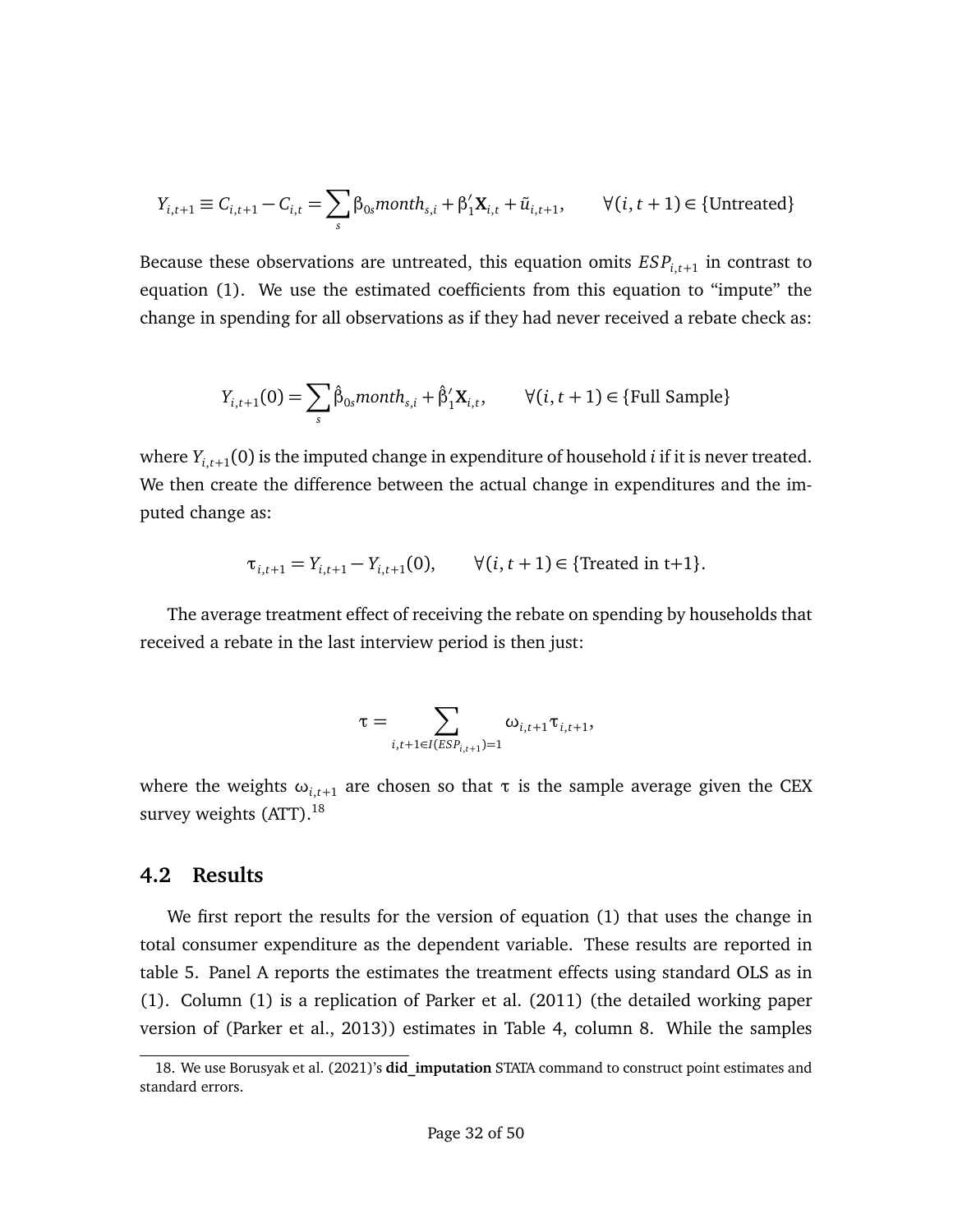| Panel A: OLS        |                    |                     |                      |                    |
|---------------------|--------------------|---------------------|----------------------|--------------------|
|                     | Full Sample        |                     |                      | Rebate Only Sample |
|                     | (1)                | (2)                 | (3)                  | (4)                |
| Rebate Indicator    | 483.2**<br>(209.9) | $325.7*$<br>(178.2) | $779.2**$<br>(310.2) | 593.6**<br>(238.8) |
| Implied MPC         | 0.52               | 0.35                | 0.86                 | 0.65               |
| Extra Controls      | No                 | Yes                 | No                   | Yes                |
| <b>Observations</b> | 17,229             | 17,229              | 10,343               | 10,343             |
|                     |                    |                     |                      |                    |

<span id="page-32-0"></span>**Table 5. Contemporaneous Household Expenditure Response to Rebate**

| Panel B: DID Imputation |         |             |                    |         |  |  |  |
|-------------------------|---------|-------------|--------------------|---------|--|--|--|
|                         |         | Full Sample | Rebate Only Sample |         |  |  |  |
|                         | (1)     | (2)         | (3)                | (4)     |  |  |  |
| Rebate Indicator        | 287.0   | 116.2       | 984.4              | $-64.3$ |  |  |  |
|                         | (216.0) | (191.4)     | (665.6)            | (579.0) |  |  |  |
| Implied MPC             | 0.30    | 0.12        | 1.03               | $-0.07$ |  |  |  |
| <b>Extra Controls</b>   | No      | Yes         | No                 | Yes     |  |  |  |
| <b>Observations</b>     | 12,499  | 12,499      | 5,585              | 5,585   |  |  |  |

Notes: The dependent variable is the change in Expenditure from the previous interview. Standard errors, in parentheses, are clustered at the household level. Significance is indicated by: <sup>∗</sup> *p <* 0.1, ∗∗ *p <* 0.05, ∗∗∗ *p <* 0.01. All regressions include interview (time) fixed effects, as well as household level controls for age, change in number of adults, and change in number of children. Extra controls refer to additional controls for household income decile and lagged total spending. Rebate sample includes only households that receieve a rebate at some point during our sample period.

are not exactly identical,<sup>[19](#page-32-1)</sup> the estimates—\$483.2 in our sample, \$494.5 in theirs—are extremely close. We construct an implied MPC by dividing this estimate by an estimate of the rebate received for each household. We obtain the rebate amount estimate by regressing the rebate amount on the rebate indicator and the other control variables in shown in [\(1\)](#page-29-0). These results are tabulated in Table [6.](#page-33-0) The ratio yields an MPC of  $\frac{483.2}{930.5}$  = 0.519, very close to the value of 0.523 reported in [Parker et al.](#page-39-12) [\(2011\)](#page-39-12), table 4, column 16. Column (3) of Table [5](#page-32-0) repeats the same analysis in the sub-sample of

<span id="page-32-1"></span><sup>19.</sup> We were unable to create the exact same dataset as in [\(Parker et al.,](#page-39-4) [2013\)](#page-39-4) based on the replication instructions provided by [\(Johnson et al.,](#page-39-2) [2006;](#page-39-2) [Parker et al.,](#page-39-12) [2011,](#page-39-12) [2013\)](#page-39-4). But the difference appear to be very small in the vast majority of cases.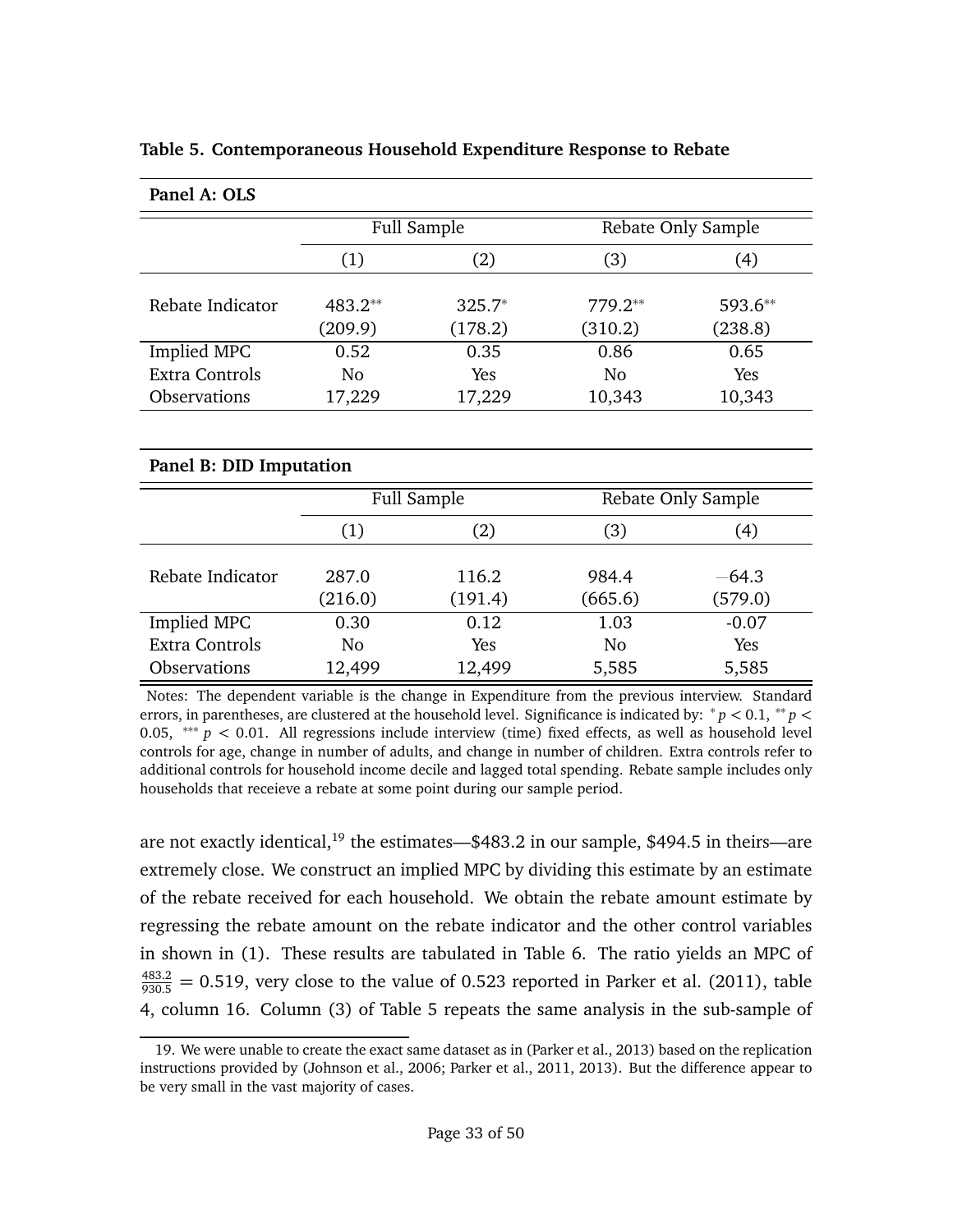| Panel A: OLS     |                    |                    |                    |                    |  |  |  |  |
|------------------|--------------------|--------------------|--------------------|--------------------|--|--|--|--|
|                  | Full Sample        |                    | Rebate Only Sample |                    |  |  |  |  |
|                  | (1)                | (2)                | (3)                | (4)                |  |  |  |  |
| Rebate Indicator | 930.5***<br>(10.2) | 926.6***<br>(10.1) | 905.5***<br>(12.9) | 907.5***<br>(12.8) |  |  |  |  |
| Extra controls   | No                 | Yes                | No                 | Yes                |  |  |  |  |
| Observations     | 17,229             | 17,229             | 10,343             | 10,343             |  |  |  |  |

#### <span id="page-33-0"></span>**Table 6. First Stage: Rebate Amount Conditional on Rebate Receipt**

| Panel B: DID Imputation |                                       |                    |                    |                    |  |  |  |
|-------------------------|---------------------------------------|--------------------|--------------------|--------------------|--|--|--|
|                         | Full Sample                           |                    | Rebate Only Sample |                    |  |  |  |
|                         | (2)<br>(3)<br>(1)<br>$\left(4\right)$ |                    |                    |                    |  |  |  |
| Rebate Indicator        | 952.4***<br>(9.62)                    | 952.4***<br>(9.62) | 954.1***<br>(9.69) | 954.1***<br>(9.69) |  |  |  |
| Extra controls          | No                                    | Yes                | N <sub>0</sub>     | Yes                |  |  |  |
| Observations            | 12,499                                | 12,499             | 5,585              | 5,585              |  |  |  |

Notes: The dependent variable is the dollar value of Econoimic Stimulus Payments (ESP) received by the household. Standard errors, in parentheses, are clustered at the household level. Significance is indicated by: <sup>∗</sup> *p <* 0.1, ∗∗ *p <* 0.05, ∗∗∗ *p <* 0.01. All regressions include interview (time) fixed effects, as well as household level controls for age, change in number of adults, and change in number of children. Extra controls refer to additional controls for household income decile and lagged total spending. Rebate sample includes only households that receieve a rebate at some point during our sample period.

households that report receiving a rebate. Our implied MPC,  $\frac{779.2}{905.5} = 0.861$  is again very close to the estimate of 0.866 reported in [Parker et al.](#page-39-12) [\(2011\)](#page-39-12), table 4, panel B, column 12.

In columns (2) and (4) of Table [5,](#page-32-0) Panel A, we include additional controls for household income decile and lagged spending. These controls are not included in the original [Parker et al.](#page-39-12) [\(2011\)](#page-39-12) specifications, but we do find that they reduce the implied MPCs relative to the baseline specifications. This suggests that the rebate timing is not fully orthogonal to household characteristics. Nevertheless, the two-way fixed effects estimates for the MPC remain statistically significant, and remain large in the rebate-only sub-sample.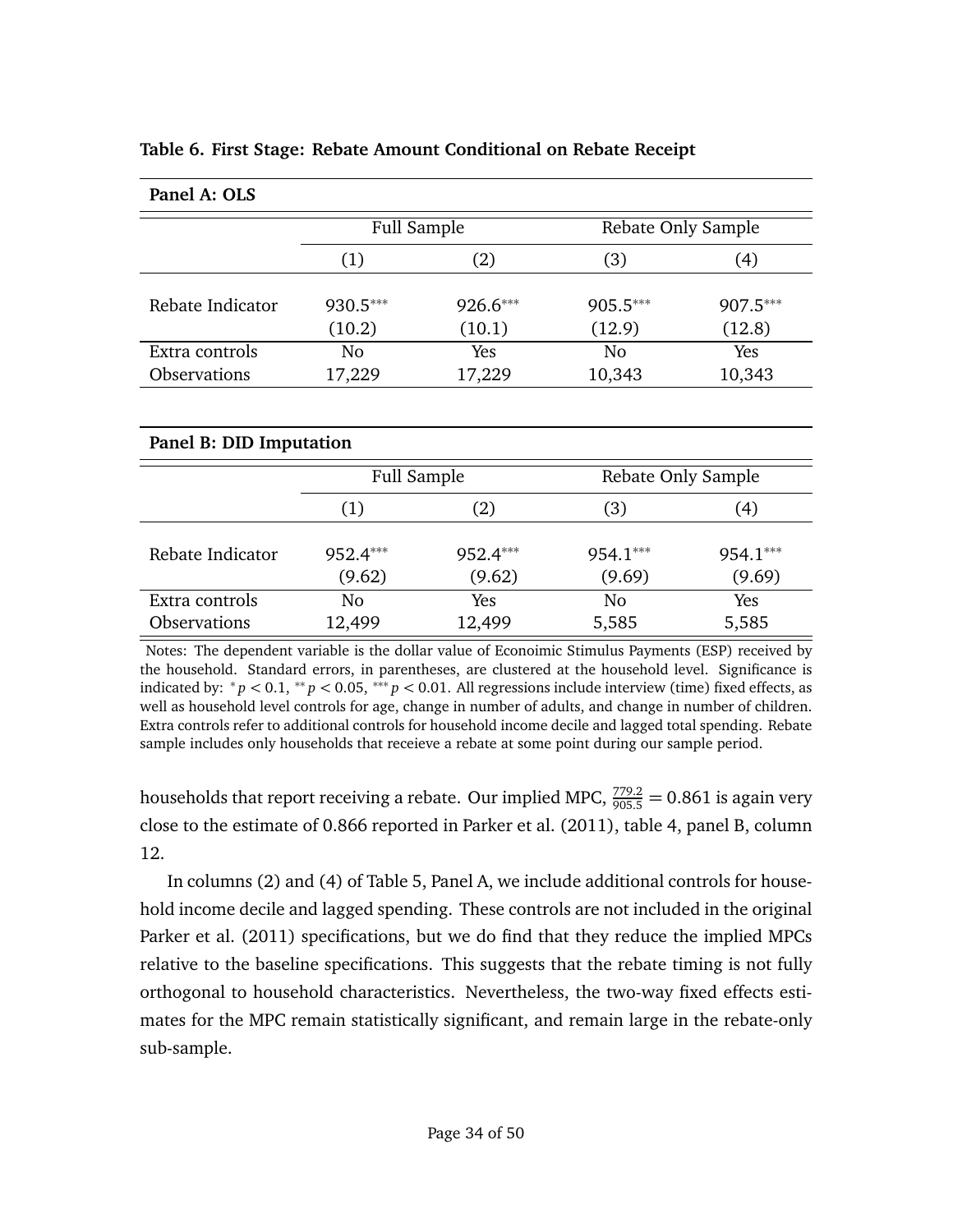In Panel B of Table [5](#page-32-0) we instead apply the [Borusyak et al.](#page-38-4) [\(2021\)](#page-38-4) imputation estimator. Column (1) shows that average rebate spending is only \$287.0, compared to the OLS estimate of \$483.2 in column (5). The implied MPC in column (15) is 0.3. Note that while the point estimate drops by almost half, the standard errors are almost unchanged. This is also the case once we include extra household controls in column (2), which only further depress the estimate for the MPC.

In columns (3) and (4) of Panel B of [5](#page-32-0) we restrict the estimation to the rebateonly sample, which results in much noisier and statistically insignificant estimates. The noiser estimates reflect the fact that the imputed part of the dependent variable  $Y_{i,t+1}(0)$ is calculated using a shrinking sample of not-yet-treated observations. Most households receive their rebate in May or June 2008, which means that a very small number of households are used to calculate the time fixed effects for the imputed dependent variable for the majority of the sample. The higher precision of the estimates in panel A columns (3) and (4) suggests that OLS heavily leverages comparisons with previously treated units. [Borusyak et al.](#page-38-4) [\(2021\)](#page-38-4) call these "forbidden comparisons" because they may result in negative weighting of treated observations, which in turn yields misleading estimates of the ATT when treatment effects are not homogeneous. For this reason, we believe the full sample estimates yield more reliable estimates of the aggregate MPC.

Table [7](#page-35-0) displays the same analysis with new vehicle expenditure as outcome variables. We find that the MPCs for new vehicles in the full sample are quite similar using OLS and the imputation estimator. This suggests that the instability of the MPCs for total expenditure reflects other components of spending. Indeed, Table [8](#page-36-0) shows that the MPC estimates for non-durable expenditure are only half as large when estimated using imputation rather than OLS.

In short, we find that household MPC estimates are substantially smaller when we employ additional household controls or use an estimation method that is robust to "forbidden comparisons." Our preferred estimates indicate an MPC for total consumer spending of 0.3 or below, with all of it accounted for by durable goods expenditures.

# <span id="page-34-0"></span>**5 Conclusion**

In this paper, we have argued that a standard New Keynesian model calibrated with the leading micro estimates of the marginal propensity to consume out of temporary stimulus payments implies counterfactual paths of consumption that are implausible.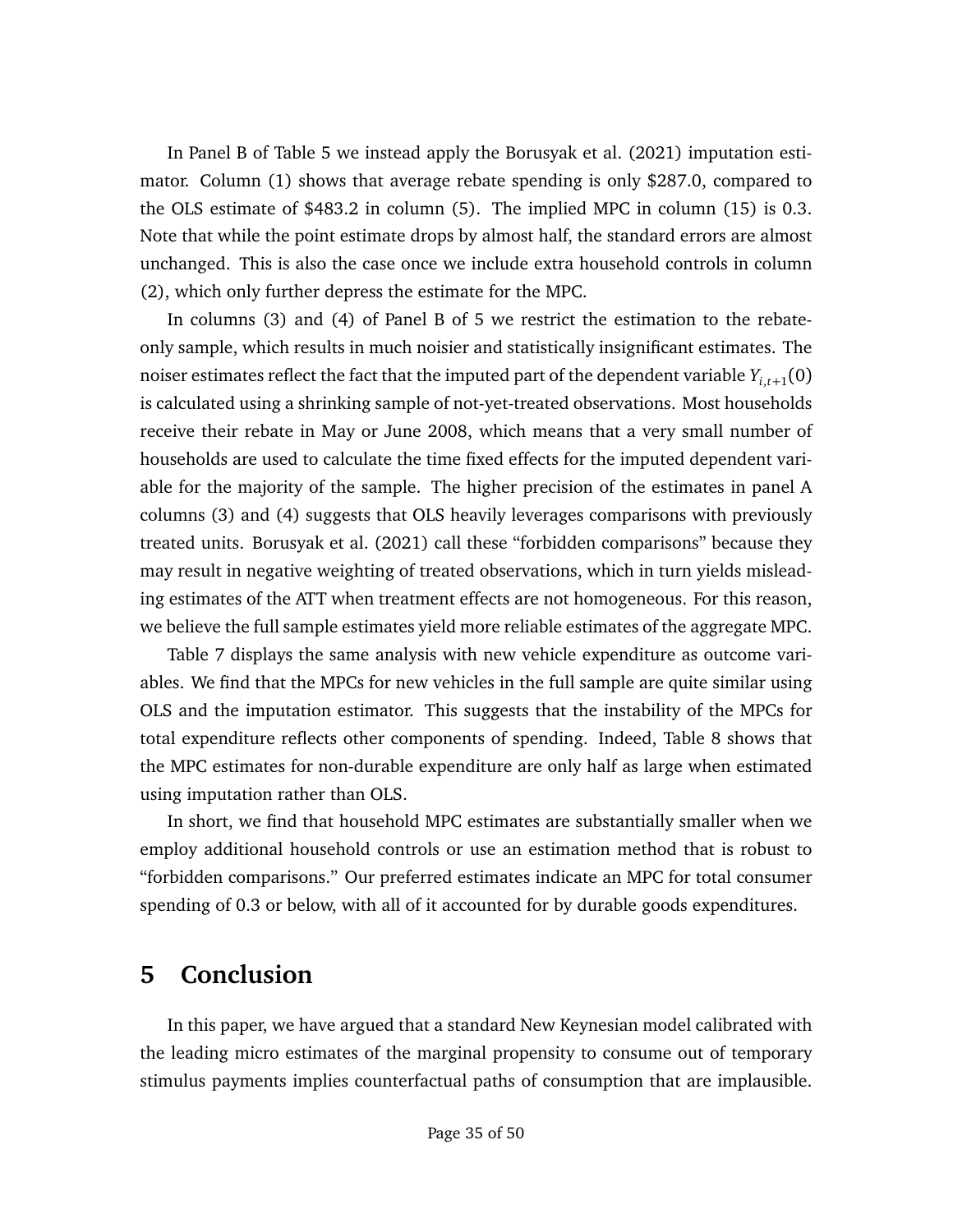|                         |                | <b>Full Sample</b> |                    | Rebate Only Sample |  |  |  |
|-------------------------|----------------|--------------------|--------------------|--------------------|--|--|--|
|                         | (1)            | (2)                | (3)                | (4)                |  |  |  |
|                         |                |                    |                    |                    |  |  |  |
| Rebate Indicator        | 301.2**        | $231.4*$           | 310.8              | 245.2              |  |  |  |
|                         | (128.7)        | (121.4)            | (192.2)            | (176.8)            |  |  |  |
| Implied MPC             | 0.32           | 0.25               | 0.34               | 0.27               |  |  |  |
| <b>Extra Controls</b>   | N <sub>0</sub> | Yes                | N <sub>0</sub>     | Yes                |  |  |  |
| Observations            | 17,229         | 17,229             | 10,343             | 10,343             |  |  |  |
|                         |                |                    |                    |                    |  |  |  |
| Panel B: DID Imputation |                |                    |                    |                    |  |  |  |
|                         |                | <b>Full Sample</b> | Rebate Only Sample |                    |  |  |  |
|                         | (1)            | (2)                | (3)                | (4)                |  |  |  |
|                         |                |                    |                    |                    |  |  |  |
| Rebate Indicator        | 301.3**        | $235.8*$           | 539.0*             | 173.7              |  |  |  |
|                         | (126.8)        | (121.2)            | (309.8)            | (299.2)            |  |  |  |
| Implied MPC             | 0.32           | 0.25               | 0.56               | 0.18               |  |  |  |
| Extra Controls          | N <sub>o</sub> | Yes                | N <sub>o</sub>     | Yes                |  |  |  |
| Observations            | 12,499         | 12,499             | 5,585              | 5,585              |  |  |  |

### <span id="page-35-0"></span>**Table 7. Contemporaneous Household New Vehicle Expenditure Response to Rebate**

**Panel A: OLS**

Notes: The dependent variable is the change in New Vehicle Expenditure from the previous interview. Standard errors, in parentheses, are clustered at the household level. Significance is indicated by: <sup>∗</sup> *p <* 0.1, ∗∗ *p <* 0.05, ∗∗∗ *p <* 0.01. All regressions include interview (time) fixed effects, as well as household level controls for age, change in number of adults, and change in number of children. Extra controls refer to additional controls for household income decile and lagged total spending. Rebate sample includes only households that receieve a rebate at some point during our sample period.

Using the 2008 tax rebate as a case study, we presented narrative and forecasting evidence that no events in late spring and summer 2008 should have caused aggregate consumption expenditures to plummet and then recover in August and September 2008. Using a two-good, two-agent New Keynesian model with standard amplification and high MPCs, we simulate the effect of the 2008 tax rebates and apply the simulated responses to actual aggregate consumption to create counterfactual paths of consumption had there been no rebate. The resulting counterfactual paths imply that consumption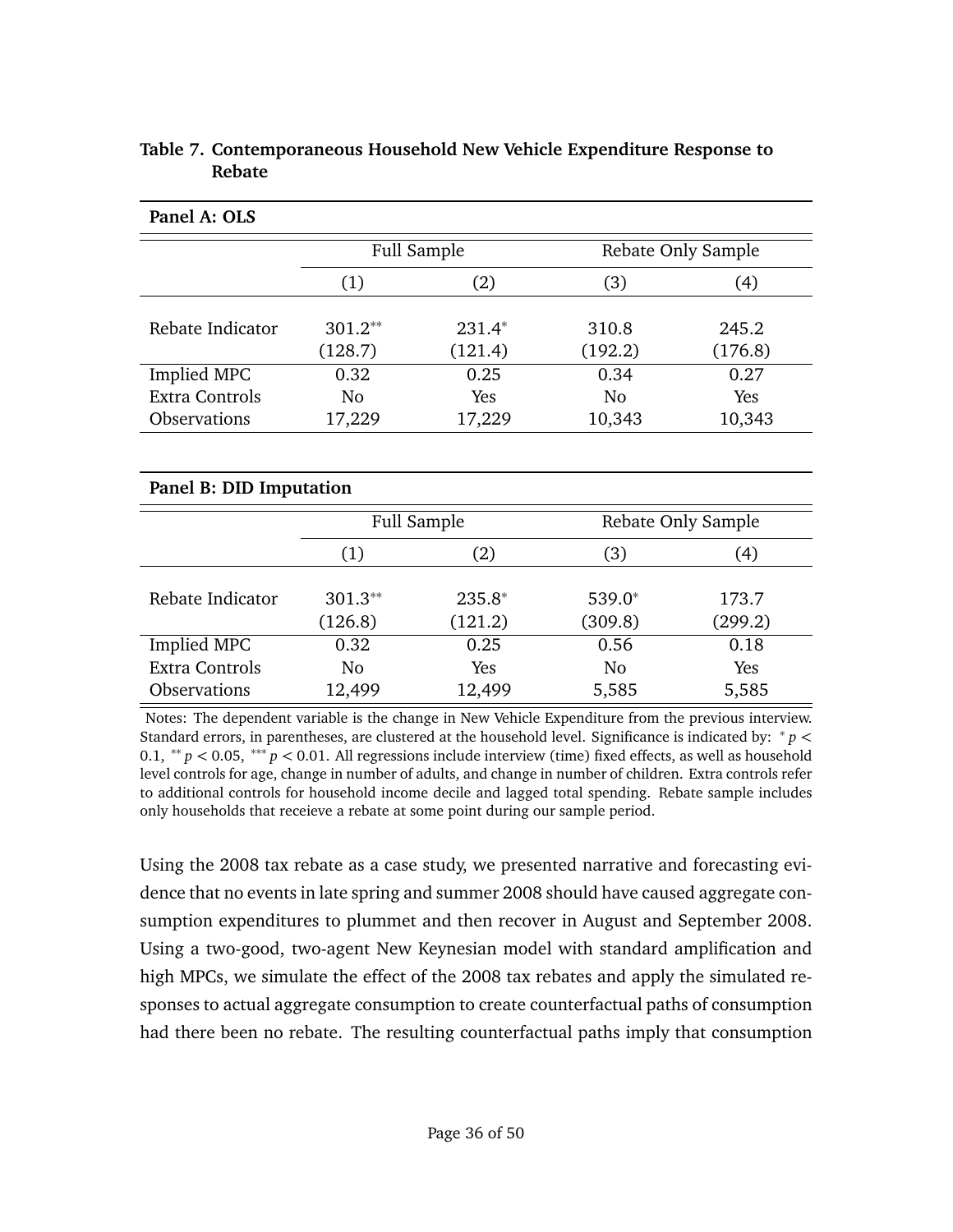|                         |                | <b>Full Sample</b> |                    | Rebate Only Sample |  |  |  |  |
|-------------------------|----------------|--------------------|--------------------|--------------------|--|--|--|--|
|                         | (1)            | (2)                | (3)                | (4)                |  |  |  |  |
|                         |                |                    |                    |                    |  |  |  |  |
| Rebate Indicator        | 126.4*         | $116.2*$           | 262.9***           | 241.5***           |  |  |  |  |
|                         | (67.2)         | (66.8)             | (94.8)             | (91.2)             |  |  |  |  |
| Implied MPC             | 0.14           | 0.13               | 0.29               | 0.27               |  |  |  |  |
| <b>Extra Controls</b>   | N <sub>0</sub> | Yes                | No                 | Yes                |  |  |  |  |
| Observations            | 17,229         | 17,229             | 10,343             | 10,343             |  |  |  |  |
|                         |                |                    |                    |                    |  |  |  |  |
| Panel B: DID Imputation |                |                    |                    |                    |  |  |  |  |
|                         |                | <b>Full Sample</b> | Rebate Only Sample |                    |  |  |  |  |
|                         | (1)            | (2)                | (3)                | (4)                |  |  |  |  |
|                         |                |                    |                    |                    |  |  |  |  |
| Rebate Indicator        | 57.0           | 44.8               | 175.2              | 42.8               |  |  |  |  |
|                         | (68.9)         | (70.5)             | (212.5)            | (203.2)            |  |  |  |  |
| <b>Implied MPC</b>      | 0.06           | 0.05               | 0.18               | 0.04               |  |  |  |  |
| Extra Controls          | N <sub>0</sub> | Yes                | No                 | Yes                |  |  |  |  |
| <b>Observations</b>     | 12,499         | 12,499             | 5,585              | 5,585              |  |  |  |  |

### <span id="page-36-0"></span>**Table 8. Contemporaneous Household Non-Durable Expenditure Response to Rebate**

**Panel A: OLS**

Notes: The dependent variable is the change in Non-Durable Expenditure from the previous interview. Standard errors, in parentheses, are clustered at the household level. Significance is indicated by: <sup>∗</sup> *p <* 0.1, ∗∗ *p <* 0.05, ∗∗∗ *p <* 0.01. All regressions include interview (time) fixed effects, as well as household level controls for age, change in number of adults, and change in number of children. Extra controls refer to additional controls for household income decile and lagged total spending. Rebate sample includes only households that receieve a rebate at some point during our sample period.

would have exhibited a sharp V-shape in late spring and summer 2008 if there had been no tax rebates. We argue that this counterfactual path is implausible.

We have reconciled the implausible counterfactual with the micro MPC estimates in two ways. First, we modified our two-good model, which features nondurable consumption goods and durable consumption goods (interpreted as motor vehicles), to allow more realistic supply elasticities of durable goods. This modification goes far to creating counterfactual consumption paths that are more plausible. Second, we reestimated the micro MPCs in the CEX data using new methods that overcome problems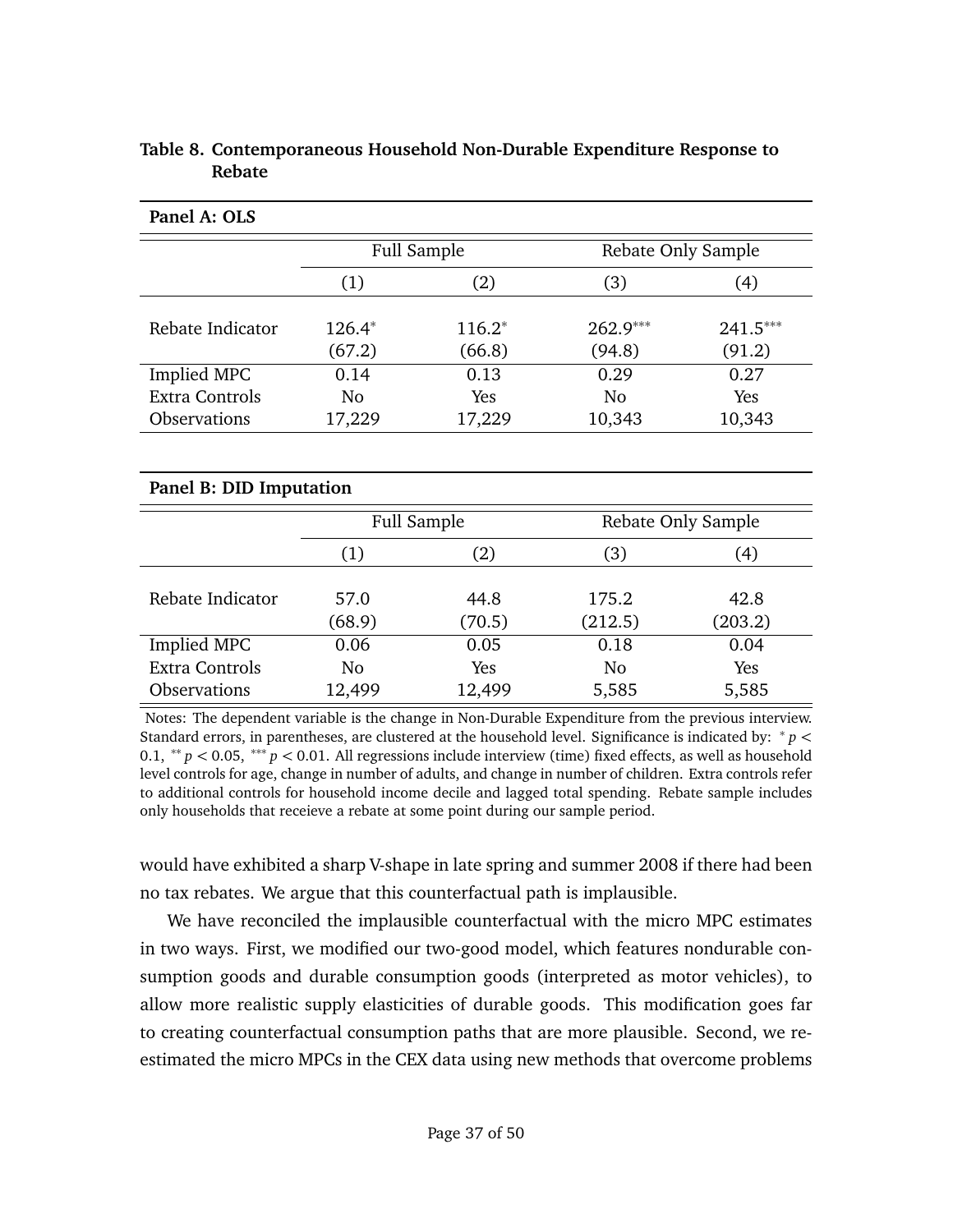with standard OLS estimates of treatment effects. The new method results in estimated MPCs that are noticeably lower than those in the literature. The combination of the modified model and lower micro MPC estimates results in counterfactual paths that are no longer implausible. However, they imply that the general equilibrium consumption multiplier on the 2008 tax rebates was only 0.16.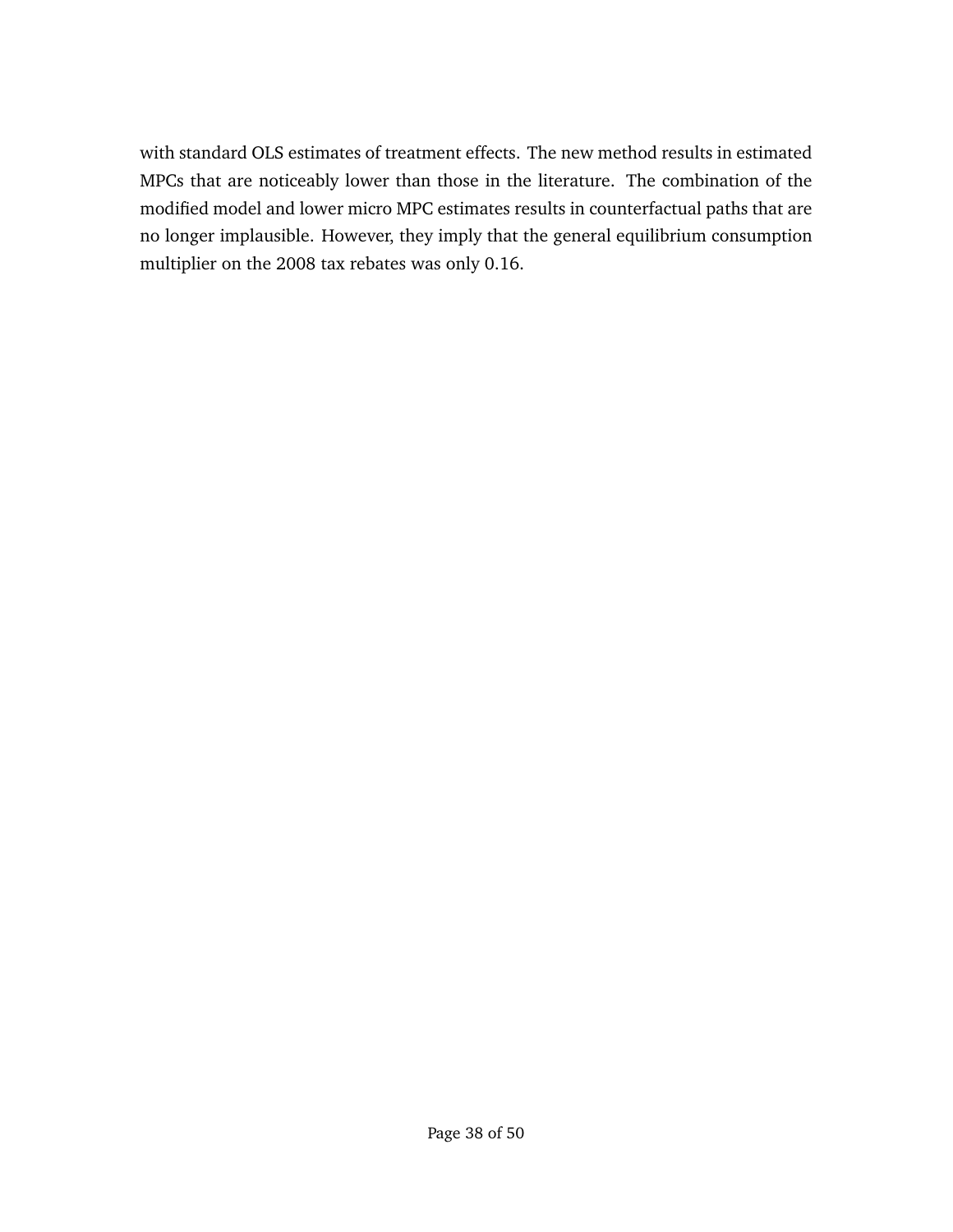# **References**

- <span id="page-38-1"></span>**Auclert, Adrien, Bence Bardóczy, and Matthew Rognlie**, forthcoming. "Mpcs, mpes and multipliers: A trilemma for new keynesian models." *Review of Economics and Statistics* .
- <span id="page-38-10"></span>**Berger, David and Joseph Vavra**, 2015. "Consumption dynamics during recessions." *Econometrica* 83(1): 101–154.
- <span id="page-38-3"></span>**Borusyak, Kirill and Xavier Jaravel**, 2017. "Revisiting event study designs." *Available at SSRN 2826228* .
- <span id="page-38-4"></span>**Borusyak, Kirill, Xavier Jaravel, and Jann Spiess**, 2021. "Revisiting event study designs: Robust and efficient estimation." *arXiv preprint arXiv:2108.12419* .
- <span id="page-38-0"></span>**Broda, Christian and Jonathan A Parker**, 2014. "The economic stimulus payments of 2008 and the aggregate demand for consumption." *Journal of Monetary Economics* 68: S20–S36.
- <span id="page-38-12"></span>**De Chaisemartin, Clement and Xavier d'Haultfoeuille**, 2015. "Supplement to Fuzzy Differences-in-differences." Technical report.
- <span id="page-38-11"></span>**De Chaisemartin, Clément and Xavier d'Haultfoeuille**, 2020. "Two-way fixed effects estimators with heterogeneous treatment effects." *American Economic Review* 110(9): 2964–96.
- <span id="page-38-6"></span>**Edelstein, Paul and Lutz Kilian**, 2009. "How sensitive are consumer expenditures to retail energy prices?" *Journal of Monetary Economics* 56(6): 766–779.
- <span id="page-38-2"></span>**Feldstein, Martin**, 2008. "The Tax Rebate Was a Flop; Obama's Stimulus Plan Won't Work Either." *The Wall Street Journal,* August 8.
- <span id="page-38-7"></span>**Galí, Jordi, David López-Salido, and Javier Vallés**, 2007. "Understanding the Effects of Government Spending on Consumption." *Journal of the European Economic Association* 5(1): 227–270.
- <span id="page-38-5"></span>**Gilchrist, Simon and Egon Zakrajšek**, 2012. "Credit spreads and business cycle fluctuations." *American economic review* 102(4): 1692–1720.
- <span id="page-38-9"></span>**Goolsbee, Austan**, 1998. "Investment tax incentives, prices, and the supply of capital goods." *The Quarterly Journal of Economics* 113(1): 121–148.
- <span id="page-38-8"></span>**House, Christopher L and Matthew D Shapiro**, 2008. "Temporary investment tax incentives: Theory with evidence from bonus depreciation." *American Economic Review* 98(3): 737–68.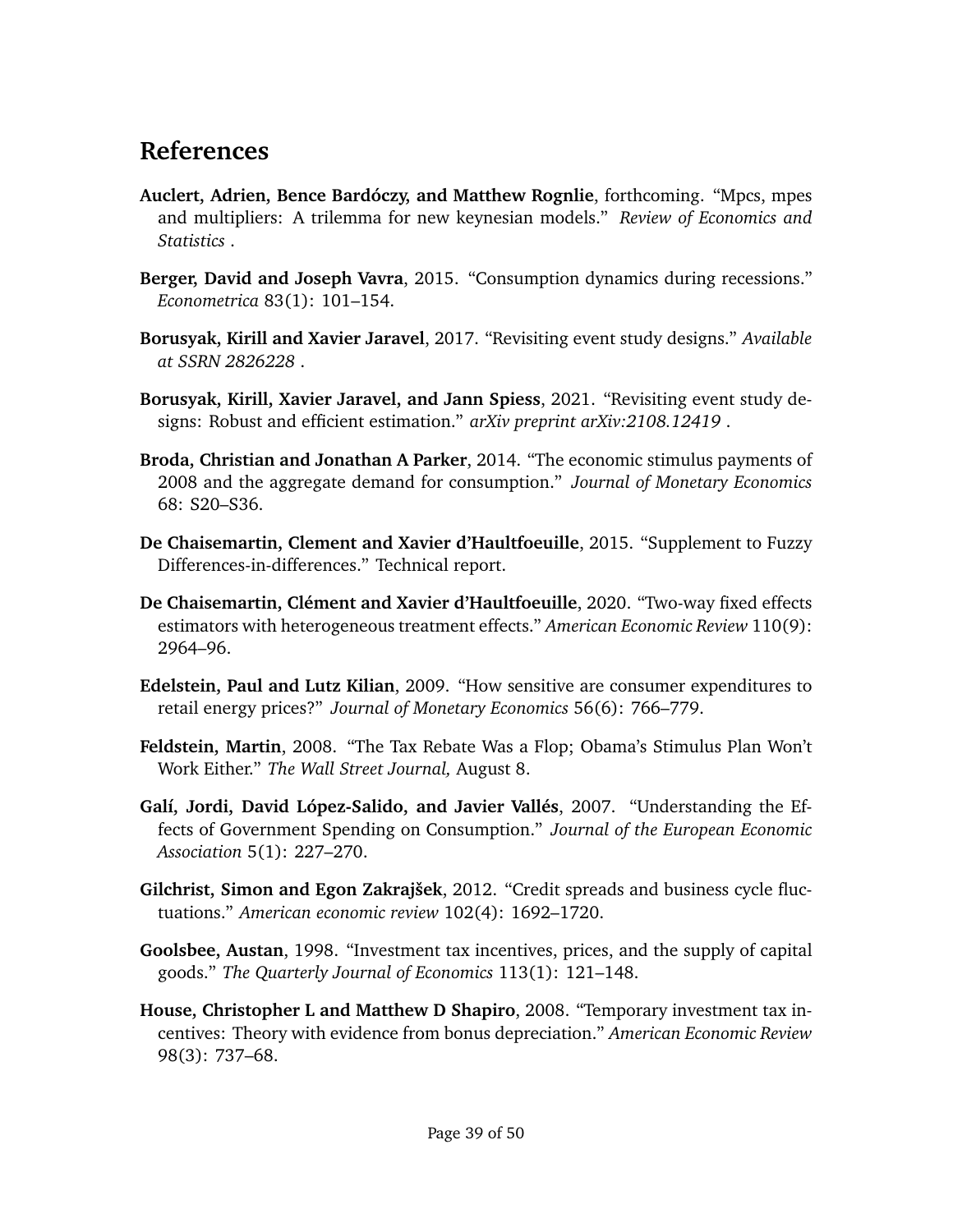- <span id="page-39-2"></span>**Johnson, David S, Jonathan A Parker, and Nicholas S Souleles**, 2006. "Household expenditure and the income tax rebates of 2001." *American Economic Review* 96(5): 1589–1610.
- <span id="page-39-6"></span>**Kaplan, Greg, Benjamin Moll, and Giovanni L Violante**, 2018. "Monetary policy according to HANK." *American Economic Review* 108(3): 697–743.
- <span id="page-39-5"></span>**Kaplan, Greg and Giovanni L Violante**, 2014. "A model of the consumption response to fiscal stimulus payments." *Econometrica* 82(4): 1199–1239.
- <span id="page-39-9"></span>**McCarthy, Patrick S**, 1996. "Market price and income elasticities of new vehicle demands." *The Review of Economics and Statistics* pp. 543–547.
- <span id="page-39-8"></span>**McKay, Alisdair and Johannes F Wieland**, 2021. "Lumpy durable consumption demand and the limited ammunition of monetary policy." *Econometrica* 89(6): 2717– 2749.
- <span id="page-39-10"></span>**McKay, Alisdair and Johannes F Wieland**, 2022. "Forward guidance and durable goods demand." *American Economic Review: Insights* 4(1): 106–22.
- <span id="page-39-11"></span>**Misra, Kanishka and Paolo Surico**, 2014. "Consumption, income changes, and heterogeneity: Evidence from two fiscal stimulus programs." *American Economic Journal: Macroeconomics* 6(4): 84–106.
- <span id="page-39-12"></span>**Parker, Jonathan A, Nicholas S Souleles, David S Johnson, and Robert McClelland**, 2011. "Consumer Spending and the Economic Stimulus Payments of 2008." Technical report, National Bureau of Economic Research.
- <span id="page-39-4"></span>**Parker, Jonathan A, Nicholas S Souleles, David S Johnson, and Robert McClelland**, 2013. "Consumer spending and the economic stimulus payments of 2008." *American Economic Review* 103(6): 2530–53.
- <span id="page-39-7"></span>**Ramey, Valerie A.**, 2021. "The Macroeconomic Consequences of Infrastructure Investment." In *Economic Analysis and Infrastructure Investment*, edited by Edward L. Glaeser and James M. Poterba., p. Chapter 4. Chicago: University of Chicago Press.
- <span id="page-39-3"></span>**Sahm, Claudia R, Matthew D Shapiro, and Joel Slemrod**, 2012. "Check in the mail or more in the paycheck: does the effectiveness of fiscal stimulus depend on how it is delivered?" *American Economic Journal: Economic Policy* 4(3): 216–50.
- <span id="page-39-0"></span>**Shapiro, Matthew D and Joel Slemrod**, 2003. "Consumer response to tax rebates." *American Economic Review* 93(1): 381–396.
- <span id="page-39-1"></span>**Shapiro, Matthew D and Joel Slemrod**, 2009. "Did the 2008 tax rebates stimulate spending?" *American Economic Review* 99(2): 374–79.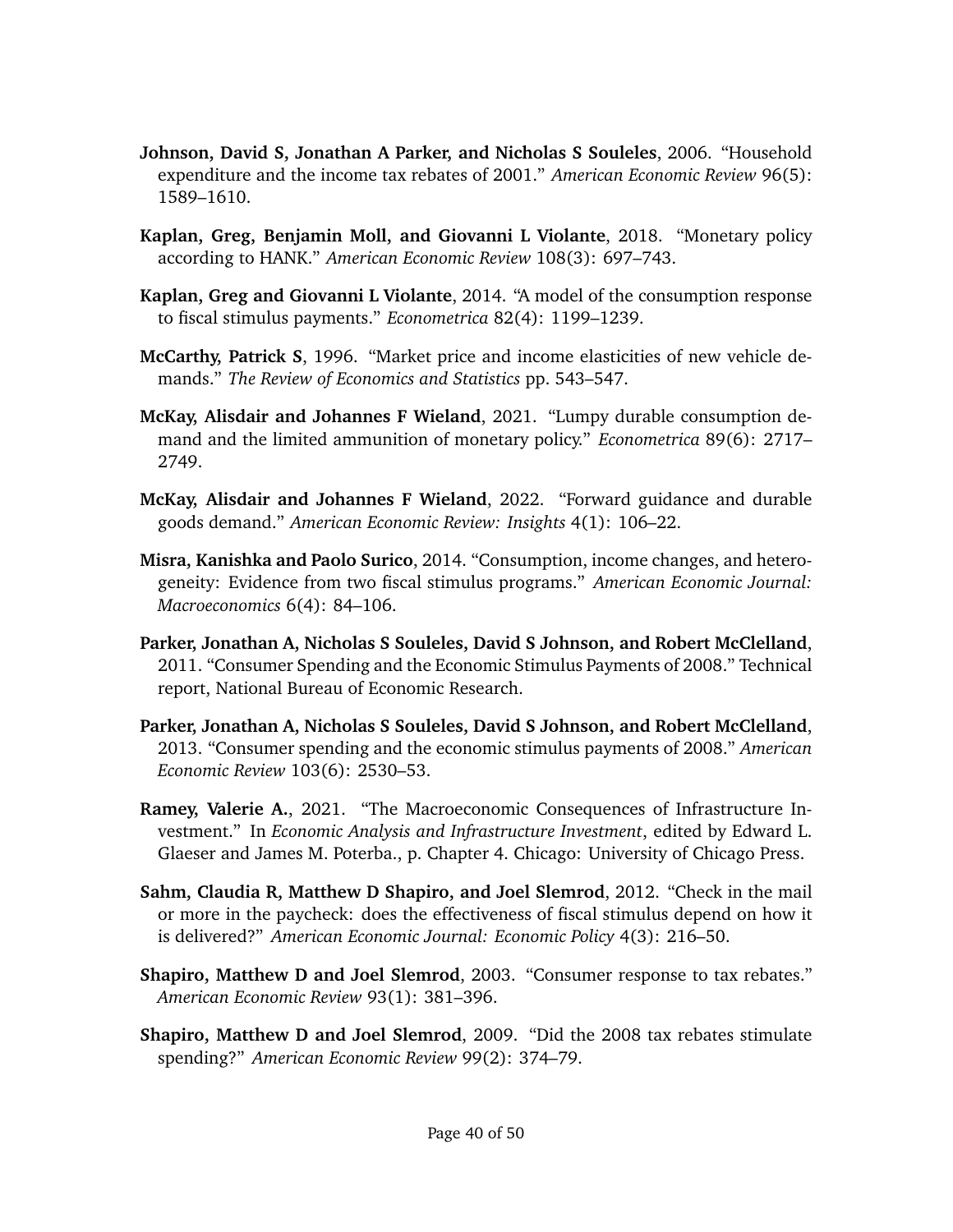- <span id="page-40-1"></span>**Sun, Liyang and Sarah Abraham**, 2020. "Estimating dynamic treatment effects in event studies with heterogeneous treatment effects." *Journal of Econometrics* .
- <span id="page-40-0"></span>**Taylor, John B**, 2009. "The lack of an empirical rationale for a revival of discretionary fiscal policy." *American Economic Review* 99(2): 550–55.
- <span id="page-40-2"></span>**Wilcox, David W**, 1992. "The construction of US consumption data: some facts and their implications for empirical work." *The American economic review* pp. 922–941.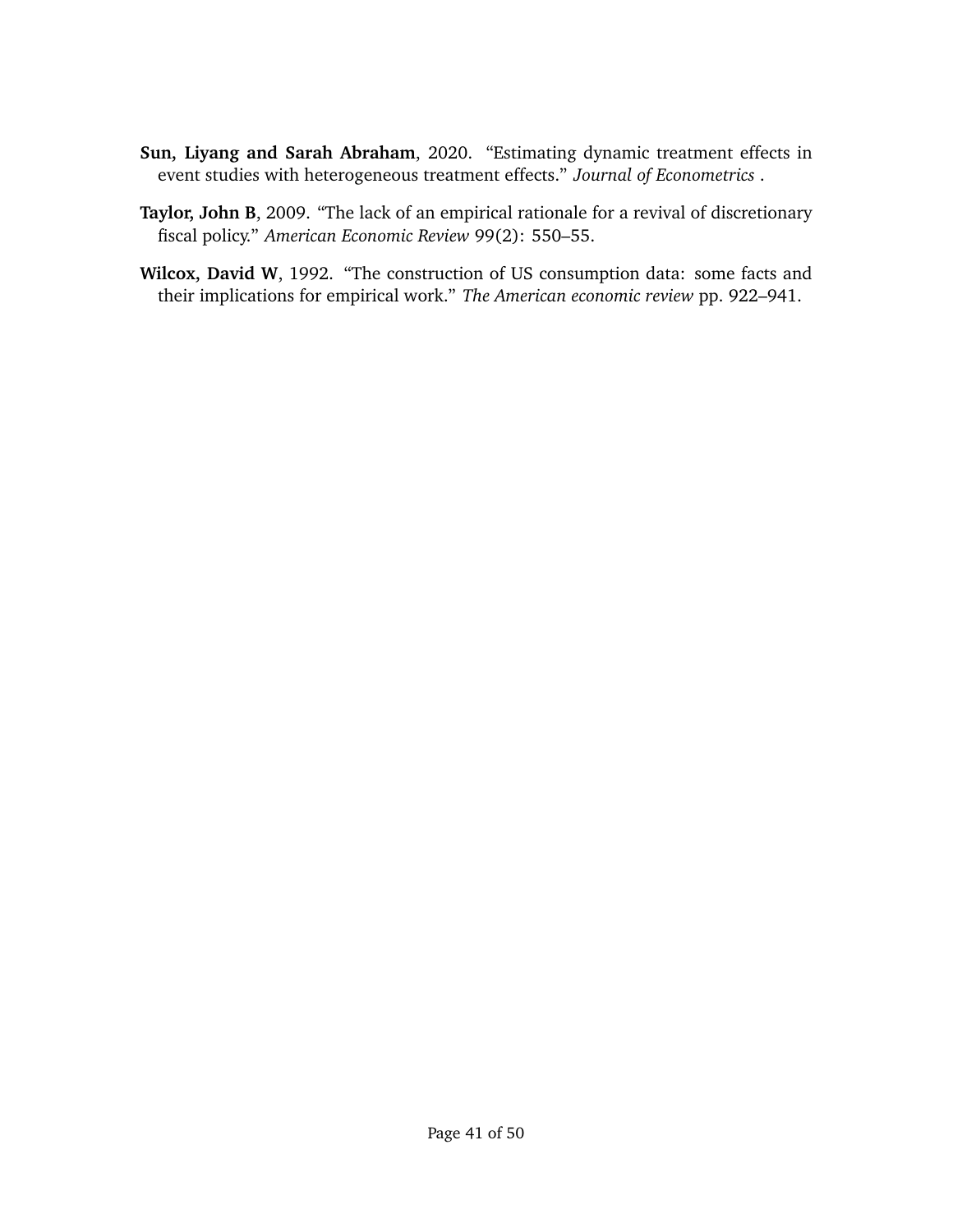## **A Model**

## **A.1 Households**

A continuum of identical households maximizes utility subject to their budget constraints. The utility function for the representative household is:

$$
E_0 \sum_{t=0}^{\infty} \beta^t \left[ \frac{C_t^{1-\sigma}}{1-\sigma} + \psi \frac{D_t^{1-\sigma^d}}{1-\sigma^d} - \nu \frac{H_t^{1+\phi}}{1+\phi} - \frac{\xi}{2} A_t^2 \right]
$$

where  $C_t$  is nondurable consumption,  $D_t$  is the durable stock,  $H_t$  is hours worked, and *A<sup>t</sup>* are household holdings of nominal bonds. We allow the curvature of nondurable consumption utility *σ* and the durable service flow *σ d* to differ. We include bonds in the utility function to generate empirically estimated patterns of MPCs and intertemporal MPCs (**?**). The magnitude of MPCs in the model are determined by the parameter *ξ*.

The household budget constraint is

$$
A_t = \frac{R_{t-1}}{\Pi_t} A_{t-1} - C_t + W_t H_t - X_t - T_t + \text{Profits}_t^k + \text{Profits}_t^s
$$

where  $R_t$  is the gross nominal interest rate,  $\Pi_t$  is the gross inflation rate,  $W_t$  is the real wage, *X<sup>t</sup>* is durable expenditure denominated in nondurable goods, *T<sup>t</sup>* are transfers, Profits*<sup>k</sup>* are profits of the capital good producing firms, and Profits*<sup>s</sup>* are profits of the sticky-price firms.

Durables follow a standard accumulation equation

$$
D_t = (1 - \delta^d)D_{t-1} + \frac{X_t}{p_t^d}
$$

where  $\delta^d$  is the depreciation rate of household durables and  $p_t^d$ *t* is the relative price of durable goods.

Households pick an optimal plan  $\{C_t, D_t, A_t, X_t\}_{t=0}^{\infty}$  to maximize utility. Labor supply is not chosen by the household, but instead by a union as shown below. The first order conditions for the household problem are:

$$
\lambda_t = (C_t)^{-\sigma}
$$
  
\n
$$
\lambda_t = \beta \frac{R_t}{\Pi_{t+1}} \lambda_{t+1} - \xi A_t
$$
  
\n
$$
p_t^d \lambda_t = \mu_t
$$
  
\n
$$
\mu_t = \beta (1 - \delta^d) \mu_{t+1} + \psi(D_t)^{-\sigma^d}
$$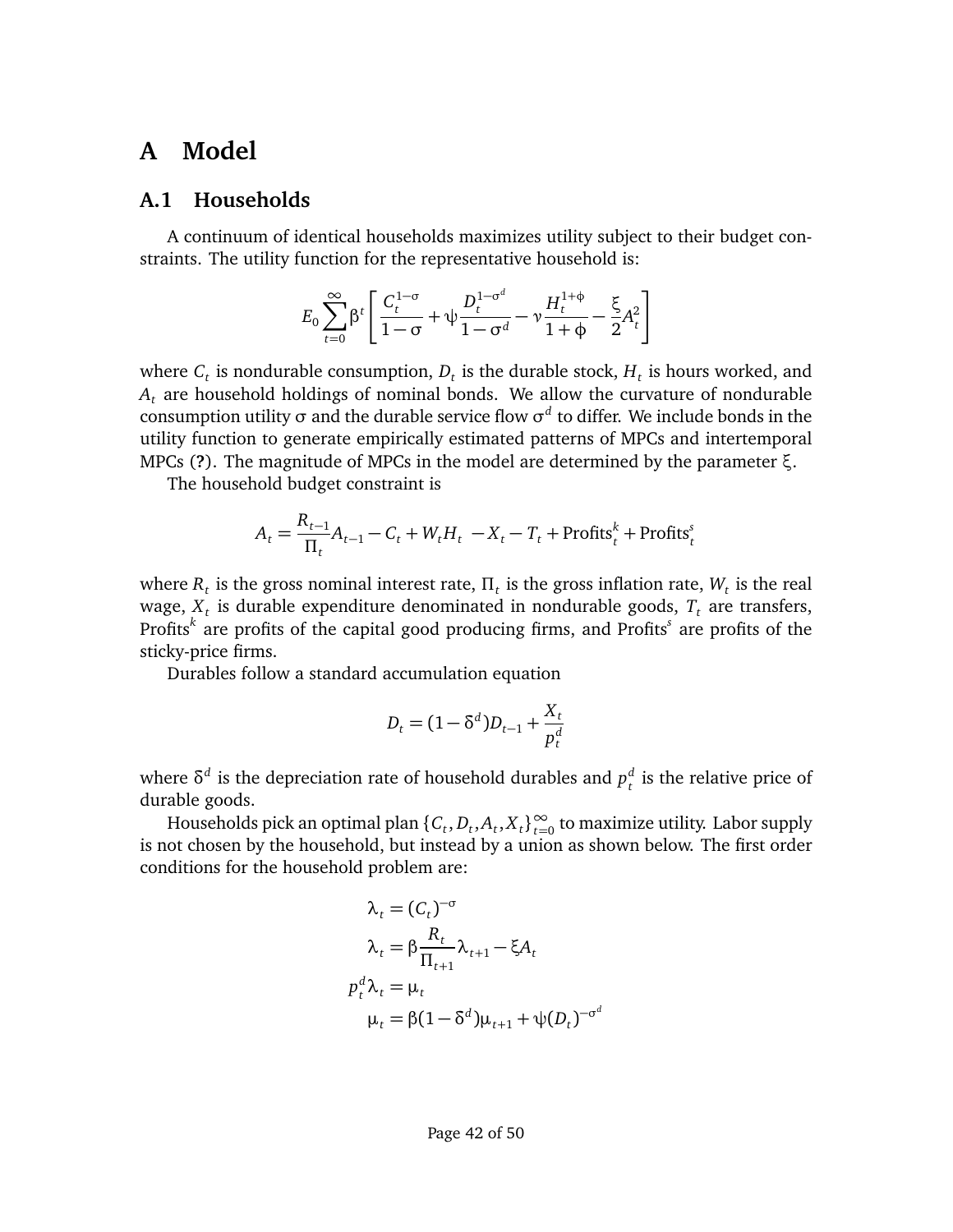### **A.2 Wages**

The union problem follows XXXXX. A continuum of unions indexed by *j* provide differentiated labor services to the final good firm that are subsitutable with elasticity *ε w* . Each period there is a iid probability *θ w* that the union cannot adjust the contract wage. In this case, wages will adjust by a fraction *χ <sup>w</sup>* of last periods inflation.

The demand for hours from union  $j$  at time  $t + s$  conditional on having last reset wages at time *t* is

$$
H_{t+s}^d(j) = H_{t+s}^d \left( \frac{W_t(j) \left( \frac{P_{t+s-1}}{P_{t-1}} \right) \chi^w(\frac{P_t}{P_{t+s}})}{W_{t+s}} \right)^{-\epsilon^w} = H_{t+s}^d W_{t+s}^{\epsilon^w} \left( \frac{P_{t+s}}{P_t} \right)^{\epsilon^w} \left( \frac{P_{t+s-1}}{P_{t-1}} \right)^{-\epsilon^w \chi^w} W_t(j)^{-\epsilon^w}
$$

where  $P_t$  is the price level at time  $t$ .

If the union can adjust its wage at time *t* it picks the optimal wage to maximize the expected discounted utility of the representative household while this wage prevails:

$$
\max_{w_t^*} \sum_{s=0}^{\infty} (\beta \theta^w)^s H_{t+s}^d W_{t+s}^{\epsilon^w} \left( \frac{P_{t+s}}{P_t} \right)^{\epsilon^w} \left( \frac{P_{t+s-1}}{P_{t-1}} \right)^{-\epsilon^w \chi^w} \left[ \tilde{\lambda}_{t+s} \left( \frac{P_{t+s-1}}{P_{t-1}} \right)^{\chi^w} \left( \frac{P_{t+s}}{P_t} \right)^{-1} (W_t^*)^{1-\epsilon^w} - \nu H_{t+s}^{\phi} (W_t^*)^{-\epsilon^w} \right]
$$

where  $\tilde{\lambda} = (1 - \gamma)\lambda_t^o + \gamma\lambda_t^r$ <br>The first order condition for the union is:

$$
\begin{split} &\big(\epsilon^w - 1\big) \sum_{s=0}^{\infty} (\beta \theta^w)^s H_{t+s}^d W_{t+s}^{\epsilon^w} \bigg(\frac{P_{t+s}}{P_t}\bigg)^{\epsilon^w - 1} \bigg(\frac{P_{t+s-1}}{P_{t-1}}\bigg)^{-\chi^w(\epsilon^w - 1)} \tilde{\lambda}_{t+s} (W_t^*)^{1 - \epsilon^w} \\ &= \epsilon^w v \sum_{s=0}^{\infty} (\beta \theta^w)^s H_{t+s}^d H_{t+s}^{\varphi} W_{t+s}^{\epsilon^w} \bigg(\frac{P_{t+s}}{P_t}\bigg)^{\epsilon^w} \bigg(\frac{P_{t+s-1}}{P_{t-1}}\bigg)^{-\epsilon^w \chi^w} (W_t^*)^{-\epsilon^w} \end{split}
$$

We write it recursively using

$$
F_{1t} = \nu H_t^d H_t^{\phi} W_t^{\epsilon^w} (W_t^*)^{-\epsilon^w} + \beta \theta^w \Pi_{t+1}^{\epsilon^w} \Pi_t^{-\chi^w \epsilon^w} \left( \frac{W_t^*}{W_{t+1}^*} \right)^{-\epsilon^w} F_{1,t+1}
$$
  
\n
$$
F_{2t} = H_t^d W_t^{\epsilon^w} \tilde{\lambda}_t (W_t^*)^{1-\epsilon^w} + \beta \theta^w \Pi_{t+1}^{\epsilon^w-1} \Pi_t^{-\chi^w(\epsilon^w-1)} \left( \frac{W_t^*}{W_{t+1}^*} \right)^{1-\epsilon^w} F_{2,t+1}
$$
  
\n
$$
\epsilon^w F_{1t} = (\epsilon^w - 1) F_{2t}
$$

Wage dispersion across unions lead to inefficiency in the labor types used by firms. This creates a wedge between hours worked  $H_t$  and effective hours worked  $H_t^d$  $_t^a$ , which we denote by *s w t* ,

$$
H_t = s_t^w H_t^d,
$$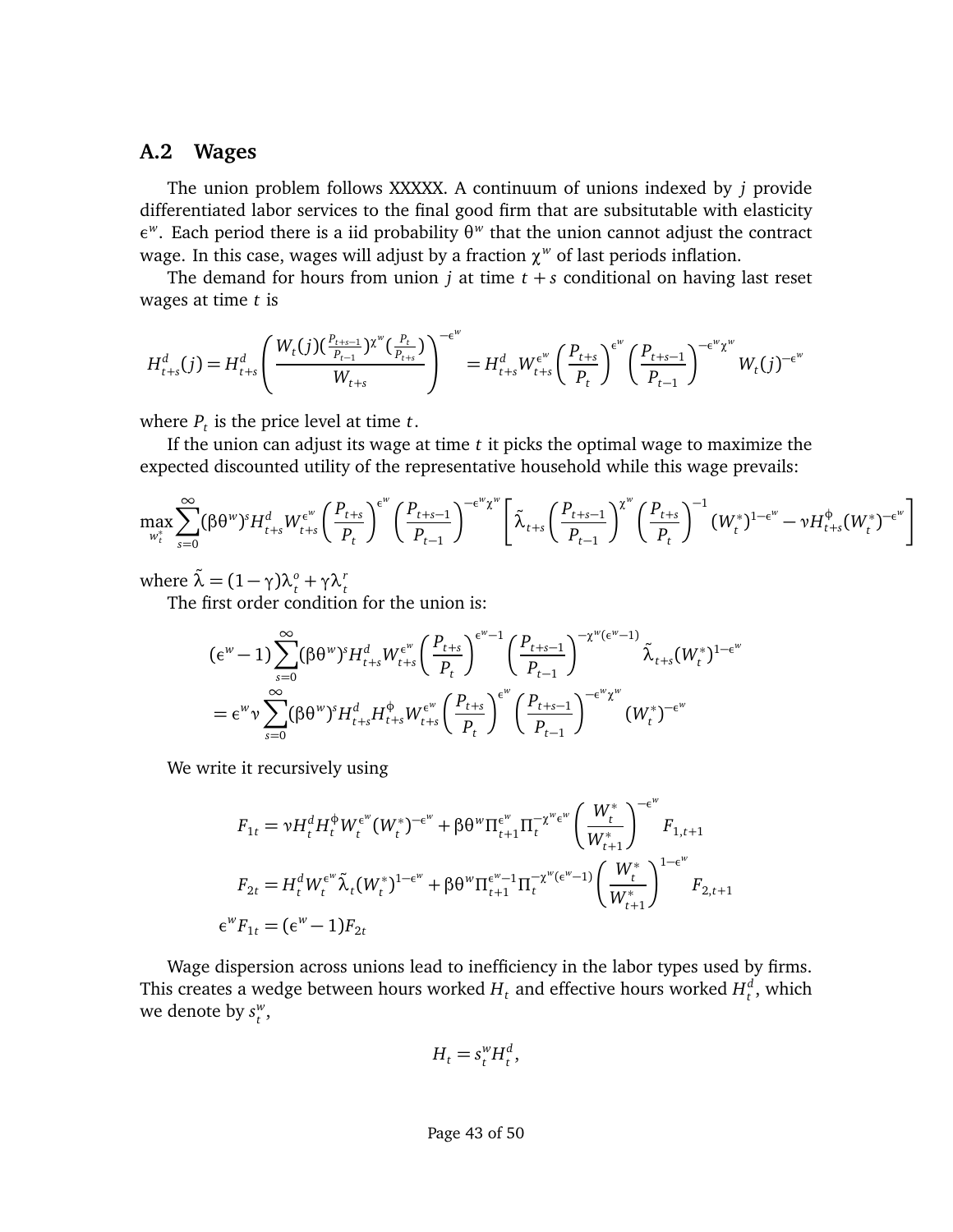and which evolves according to,

$$
s_t^w = (1 - \theta^w) \left( \frac{W_t^*}{W_t} \right)^{-\epsilon^w} + \theta \left( \frac{W_{t-1}}{W_t} \right)^{-\epsilon^w} \Pi_t^{\epsilon^w} s_{t-1}^w
$$

## **A.3 Production of capital goods**

The representative capital goods firm chooses investment  $I_t$ , the capital stock  $K_t$ , and the utilization rate  $u_t$  to maximize profits,

$$
\max_{\{K_{t+s}, I_{t+s}, u_{t+s}\}} \sum_{s=0}^{\infty} \beta^s \lambda_{t+s}^o \text{Profits}_t^k
$$
  
s.t. Profits<sup>k</sup><sub>t</sub> =  $R_{t+s}^k u_{t+s} K_{t+s-1} - I_t$   

$$
K_t = (1 - \delta(u_t)) K_{t-1} + I_t \left[1 - S\left(\frac{I_t}{I_{t-1}}\right)\right]
$$

where  $R_t^k$  $_{t+s}^k$  is the rental rate of capital paid by the final goods firm,  $S\left(\frac{I_t}{I_{t-s}}\right)$ *It*−<sup>1</sup> ) is an investment adjustment cost, and *δ*(*u*) is the depreciation rate of capital which is increasing in utilization.

Let  $\zeta_t$  be the Lagrange multiplier on the capital accumulation equation and define Tobin's q as the relative value of capital to nondurable consumption,

$$
q_t = \frac{\zeta_t}{\lambda_t^o}.
$$

Then the first order conditions for the representative capital producing firms are,

$$
1 = q_t \left[ 1 - S \left( \frac{I_t}{I_{t-1}} \right) - \left( \frac{I_t}{I_{t-1}} \right) S' \left( \frac{I_t}{I_{t-1}} \right) \right] + \beta \frac{\lambda_{t+1}^o}{\lambda_t^o} q_{t+1} \left( \frac{I_{t+1}}{I_t} \right)^2 S' \left( \frac{I_{t+1}}{I_t} \right)
$$
  
\n
$$
q_t = \beta \frac{\lambda_{t+1}^o}{\lambda_t^o} R_{t+1}^k u_{t+1} + \beta (1 - \delta (u_{t+1})) \frac{\lambda_{t+1}^o}{\lambda_t^o} q_{t+1}
$$
  
\n
$$
R_t^k = \delta'(u_t) q_t
$$

### **A.4 Production of final goods**

Final output *Y<sup>t</sup>* is produced using a Cobb-Douglas production function with capital share *α*,

$$
s_t Y_t = Z_t (u_t K_{t-1})^{\alpha} (H_t^d)^{1-\alpha}
$$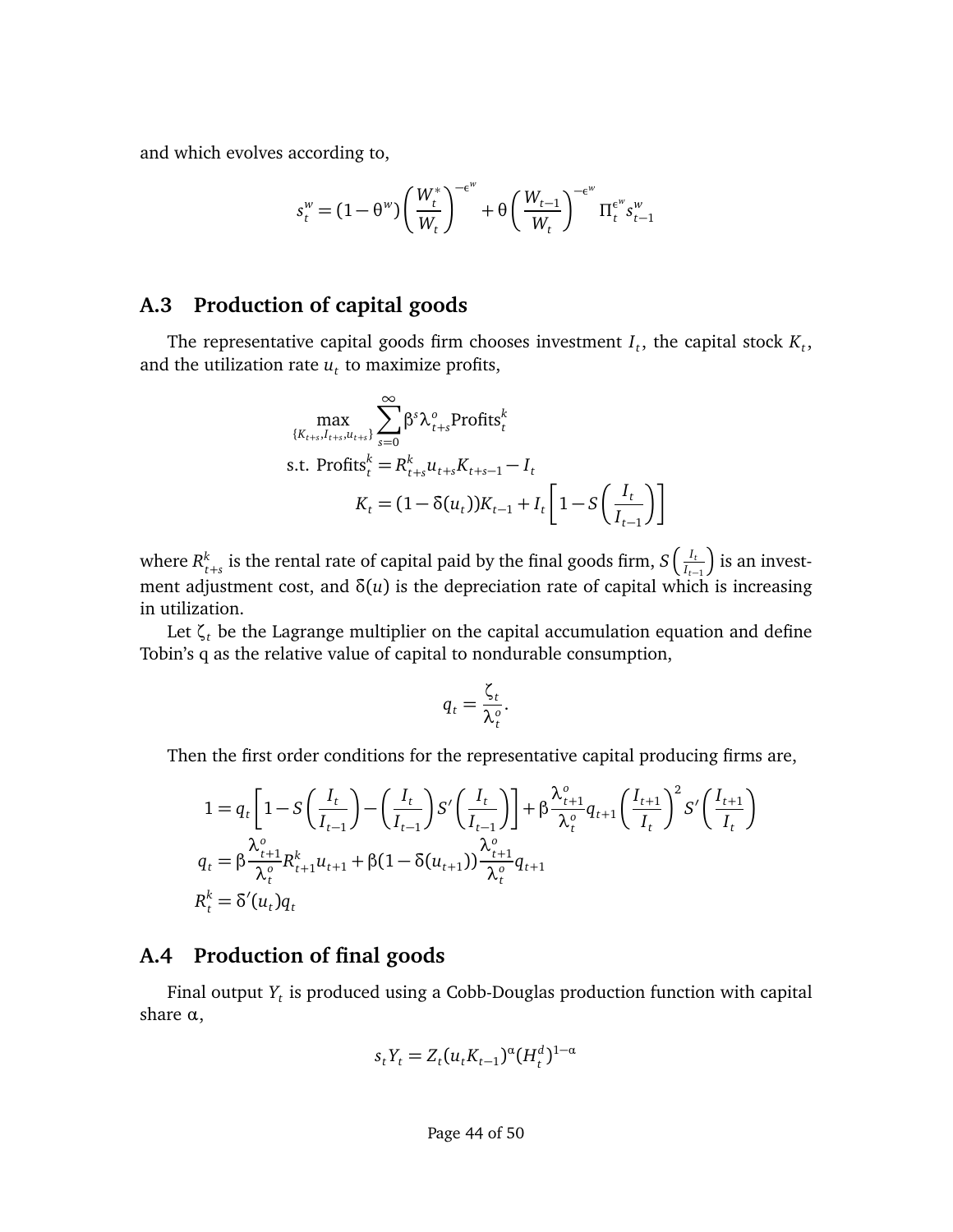where  $Z_t$  is aggregate TFP. The wedge  $s_t$  captures a distortion from price dispersion, which is described below.

The cost minimization for the representative final goods firm is

$$
\min R_t^k u_t K_{t-1} + W_t H_t^d
$$
  
s.t.  $Z_t (u_t K_{t-1})^{\alpha} (H_t^d)^{1-\alpha} = s_t Y_t$ 

which yields the following first order conditions for capital and labor,

$$
R_t^k = \xi_t \alpha \frac{s_t Y_t}{u_t K_{t-1}}
$$

$$
W_t = \xi_t (1 - \alpha) \frac{s_t Y_t}{H_t^d}
$$

where *ξ<sup>t</sup>* is the Lagrange multiplier on the production function. Dividing the two first order conditions yields the optimal capital-labor ratio,

$$
\frac{u_t K_{t-1}}{H_t^d} = \frac{\alpha}{1-\alpha} \frac{W_t}{R_t^k},
$$

which in turn yields the marginal cost of output is,

$$
MC_t = \alpha^{-\alpha} (1-\alpha)^{-(1-\alpha)} (R_t^k)^{\alpha} W_t^{1-\alpha} \frac{1}{Z_t}
$$

With perfect competition among final goods firms, the real final goods price is equal to marginal cost,

$$
p_t^f = MC_t,
$$

and final good firms make zero profits.

#### **A.5 Prices**

A continuum of retailers purchases final goods at price  $p_t^f$  and differentiates these goods with elasticity of substitution *ε*. Retailers can only reset their price with probability *θ*. The profit maximization problem for setting the reset price is

$$
\max_{p_t^*} \sum_{s=0}^{\infty} \beta^s \left(\frac{\lambda_{t+s}^o}{\lambda_t^o}\right) \theta^s Y_{t+s} \left[ (p_t^*)^{1-\epsilon} \left(\frac{P_{t+s}}{P_t}\right)^{\epsilon-1} - (p_t^*)^{-\epsilon} \left(\frac{P_{t+s}}{P_t}\right)^{\epsilon} p_{t+s}^f \right]
$$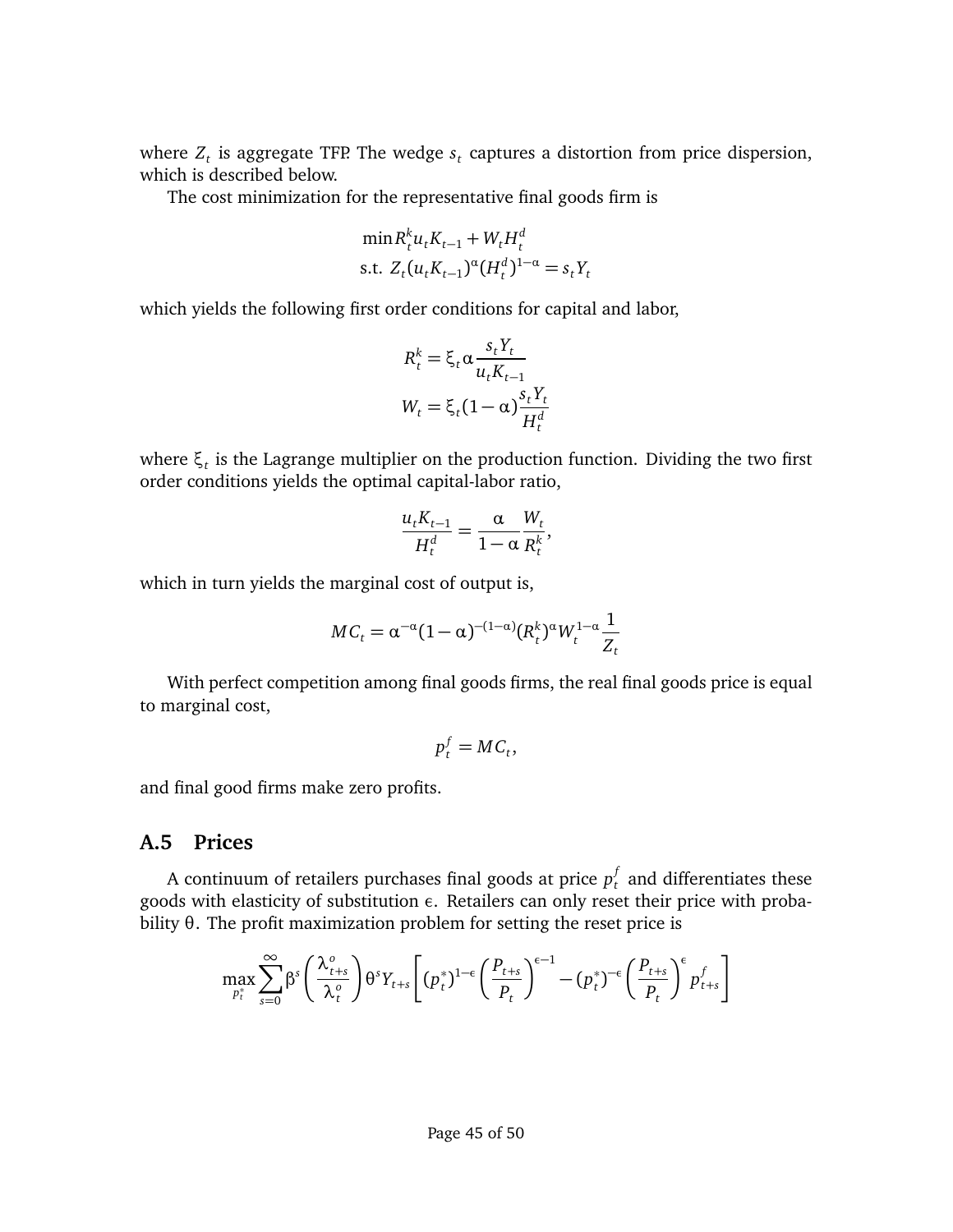The first order condition for the optimal reset price is

$$
\epsilon \sum_{s=0}^{\infty} \beta^s \left( \frac{\lambda_{t+s}^o}{\lambda_t^o} \right) \theta^s Y_{t+s} \left( \frac{P_{t+s}}{P_t} \right)^{\epsilon} (p_t^*)^{-\epsilon-1} p_{t+s}^f = (\epsilon - 1) \sum_{s=0}^{\infty} \beta^s \left( \frac{\lambda_{t+s}}{\lambda_t} \right) \theta^s Y_{t+s} \left( \frac{P_{t+s}}{P_t} \right)^{\epsilon-1} (p_t^*)^{-\epsilon}
$$

which we write recursively as

$$
X_{1t} = Y_t p_t^f (p_t^*)^{-\epsilon - 1} + \beta \theta \left(\frac{\lambda_{t+1}^o}{\lambda_t^o}\right) \left(\frac{p_{t+1}}{p_t}\right)^{\epsilon} \left(\frac{p_t^*}{p_{t+1}^*}\right)^{-\epsilon - 1} X_{1,t+1}
$$
  

$$
X_{2t} = Y_t (p_t^*)^{-\epsilon} + \beta \theta \left(\frac{\lambda_{t+1}^o}{\lambda_t^o}\right) \left(\frac{p_{t+1}}{p_t}\right)^{\epsilon - 1} \left(\frac{p_t^*}{p_{t+1}^*}\right)^{-\epsilon} X_{2,t+1}
$$
  

$$
\epsilon X_{1t} = (\epsilon - 1) X_{2t}
$$

The optimal reset price determines aggregate inflation

$$
1 = (1 - \theta)(p_t^*)^{1-\epsilon} + \theta \Pi_t^{-(1-\epsilon)}
$$

as well as the relative price distortion

$$
s_t = \int_0^1 \left(\frac{P_t(i)}{P_t}\right)^{-\epsilon} di
$$
  
=  $(1 - \theta)(p_t^*)^{-\epsilon} + \theta \int_0^1 \left(\frac{P_{t-1}(i)}{P_t}\right)^{-\epsilon} di$   
=  $(1 - \theta)(p_t^*)^{-\epsilon} + \theta \prod_{t=0}^{t} s_{t-1}$ 

Due to monopoly power, the sticky-price firms make non-zero profits in equilibrium equal to

$$
Profits_t^s = Y_t(1 - p_t^f)
$$

### **A.6 Government**

The central bank sets the gross nominal interest rate according to the following interest rate rule,

$$
R_t = (1 - \rho_r)R_{t-1} + \rho_r \left[ R + \phi_\pi (\Pi_t - \bar{\Pi}) + \phi_y \left( \frac{Y_t}{\bar{Y}} - 1 \right) \right]
$$

where *ρ<sup>r</sup>* determines the degree of interest rate smoothing, *φ<sup>π</sup>* the response to deviations of inflation from target, and *φ<sup>y</sup>* the response to deviations of output from target.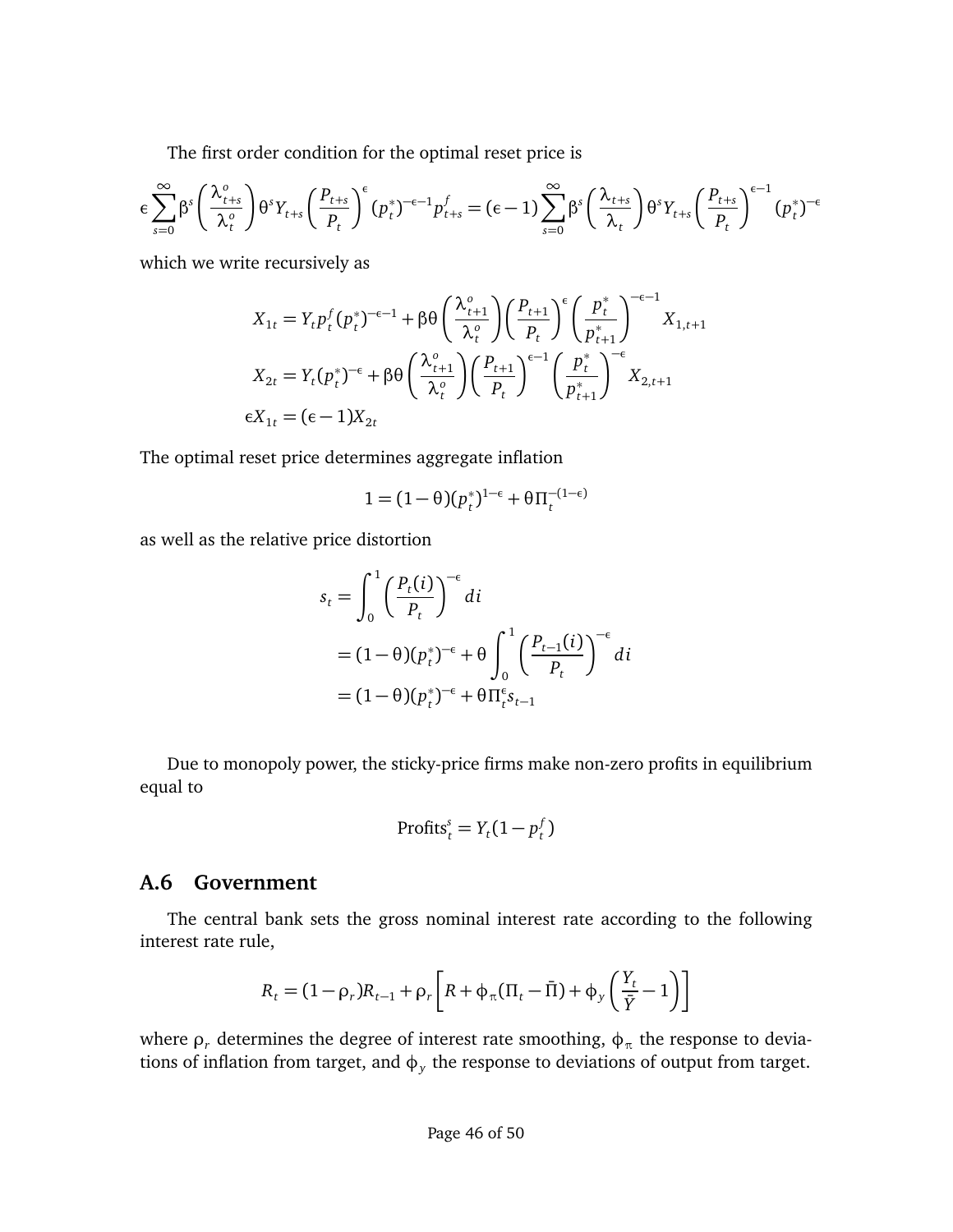The government issues one-period nominal bonds at gross interest  $R_t$  to cover debt repayment and any fiscal deficit.

$$
B_t = \frac{R_{t-1}}{\Pi_t} B_{t-1} + G_t - T_t
$$

To balance the budget over time, taxes are an increasing function of the debt level,

$$
T_t = T + \phi_b (B_{t-k} - \bar{B}) - \epsilon_t.
$$

We allow for a lag of  $k$  periods in the response of taxes to debt. The shock  $\epsilon^{}_t$  represents a one-time deficit financed transfer from the government to households.

### **A.7 Durable Goods Production**

Durable goods are produced competitively using nondurables  $N_t$  as inputs,

$$
\frac{X_{it}}{p_t^d} = N_{it} \left(\frac{X_t}{\bar{X}} \frac{1}{p_t^d}\right)^{-\zeta}
$$

where  $\frac{X_{it}}{p_t^d}$  is the real production of durable goods by firm  $i$  and  $\zeta$  is a negative production externality.<sup>[20](#page-46-0)</sup>

Real profits from the sale of durable goods are

$$
\max_{N_{it}} X_{it} - N_{it} = \max_{N_{it}} p_t^d N_{it} \left(\frac{X_t}{\bar{X}} \frac{1}{p_t^d}\right)^{-\zeta} - N_{it}
$$

Profit maximization yields an upward sloping supply curve,

$$
p_t^d = \left(\frac{X_t}{\bar{X}}\right)^{\frac{\zeta}{1+\zeta}}
$$

where  $\bar{X}$  is steady state durable expenditure, so the steady relative durable price is normalized to 1. Since durable expenditure is denominated in units of nondurable consumption, the supply elasticity of real durable goods is given by  $\frac{1}{\zeta}$ .

## **A.8 Market Clearing**

The goods market clears if total expenditure equals output.

$$
Y_t = C_t + I_t + X_t + G_t
$$

<span id="page-46-0"></span><sup>20.</sup> *ζ* could alternatively represent a fixed factor of production as in [McKay and Wieland](#page-39-8) [\(2021\)](#page-39-8).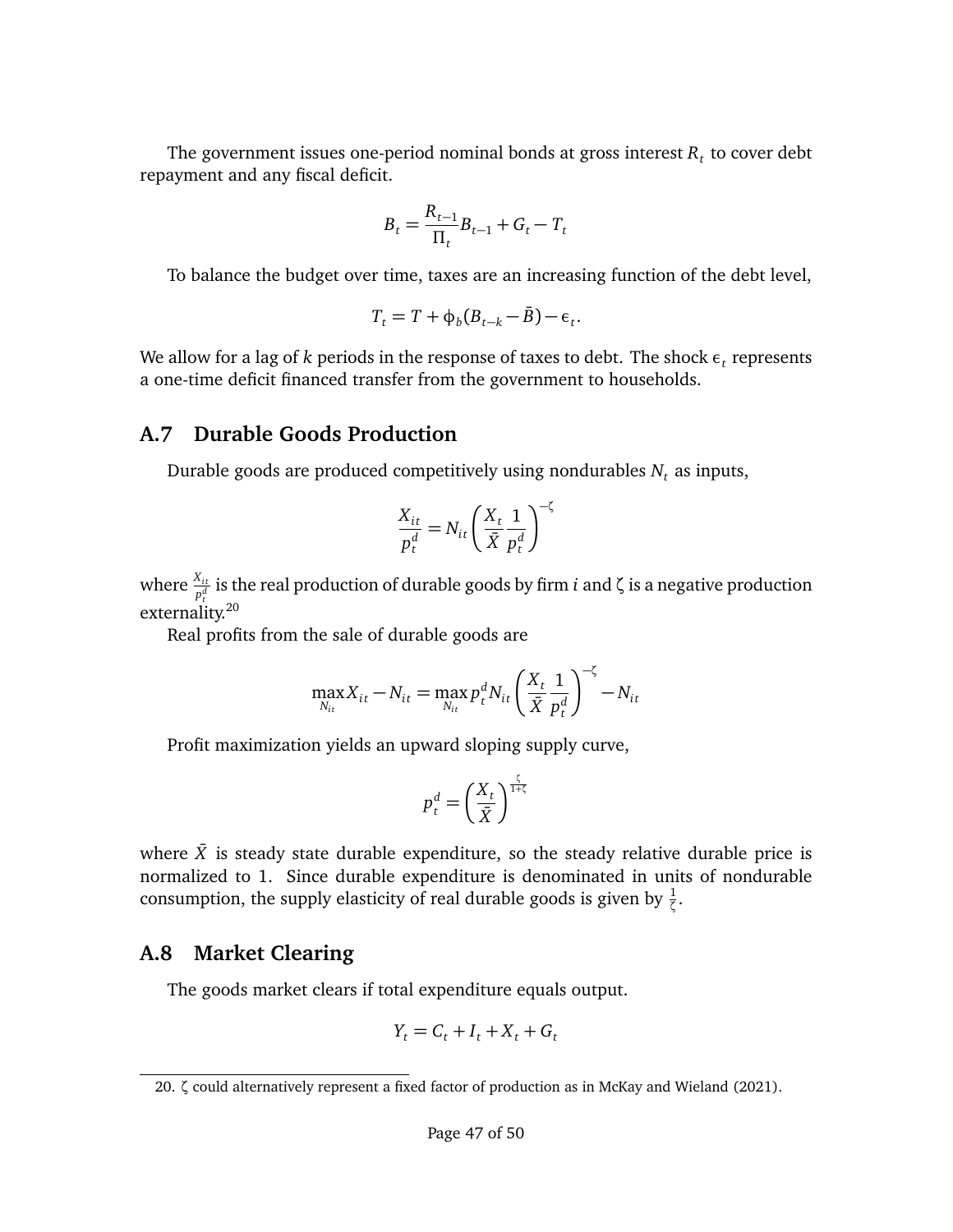The bond market clears of bonds supplied by the government equal bonds held by households,

 $B_t = A_t$ (2)

## **A.9 Functional Forms**

We assume the following functional forms:

$$
\delta(u_t) = \delta_0 + \delta_1 (u_t - 1) + \delta_2 (u_t - 1)^2
$$
  

$$
S\left(\frac{I_t}{I_{t-1}}\right) = \frac{\kappa}{2} \left(\frac{I_t}{I_{t-1}} - 1\right)^2
$$

# **B Appendix**

The following are details of the [Sahm et al.](#page-39-3) [\(2012\)](#page-39-3) calculation and our update. [Sahm](#page-39-3) [et al.](#page-39-3) [\(2012\)](#page-39-3) use [Parker et al.'](#page-39-4)s [\(2013\)](#page-39-4) estimate of a marginal propensity to spend on new motor vehicles of 0.357 (from Table 7 of [Parker et al.](#page-39-4) [\(2013\)](#page-39-4)) to calculate induced spending. Following [Parker et al.](#page-39-4) [\(2013\)](#page-39-4), they assume that the spending is evenly distributed between the current and the next month. They use seasonal factors to seasonally adjust the induced spending. We follow the same procedure to calculate induced spending and then subtract it from actual spending to create the implied counterfactual, which does not account for partial or general equilibrium effects.

The following graph shows counterfactuals from the motor vehicle accounting exercise for different assumptions of how much the spending is smoothed.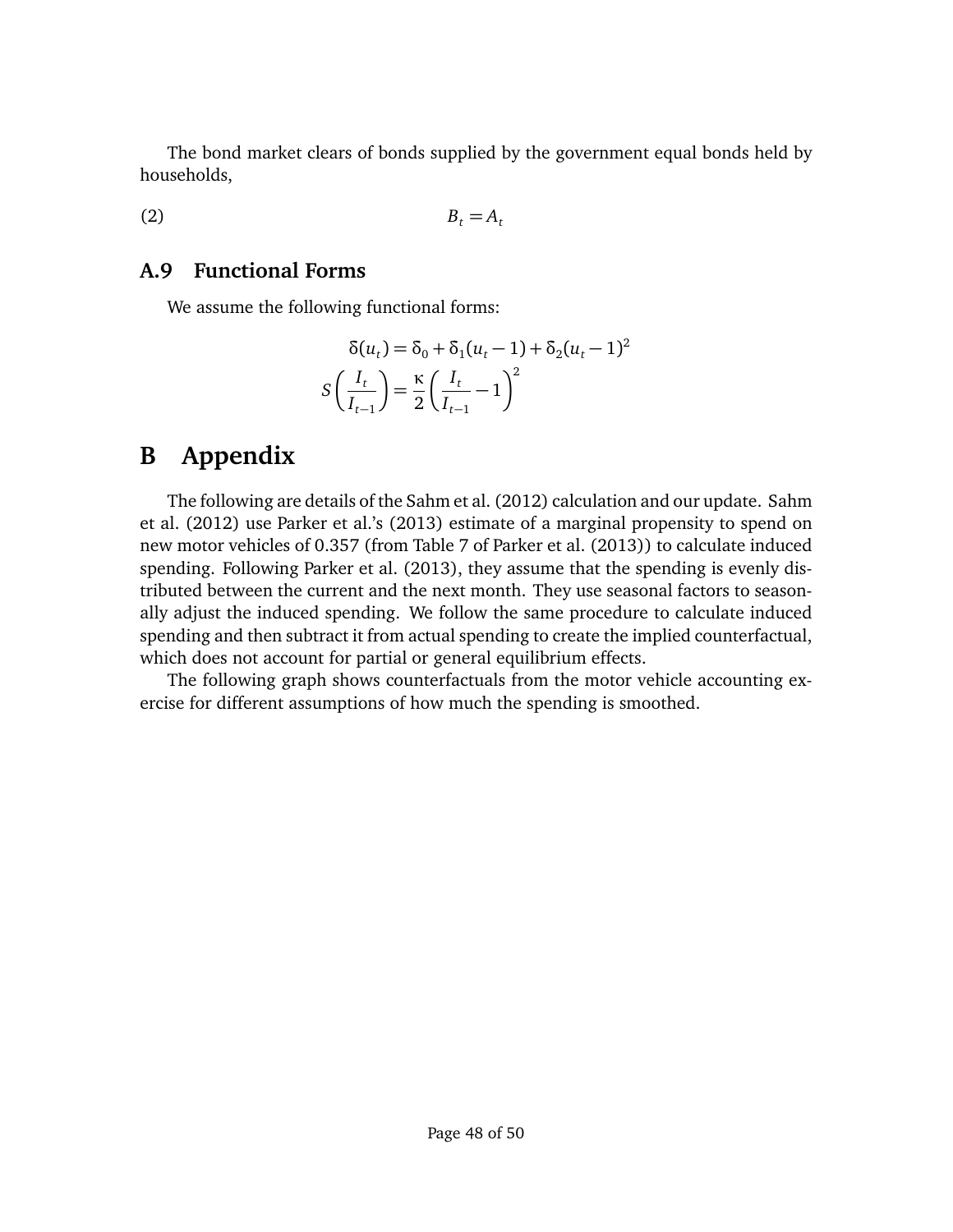![](_page_48_Figure_0.jpeg)

**Figure B.1. Expenditures on New Motor Vehicles:Alternative Counterfactuals**

Note. The baseline counterfactual assumes that rebate-induced spending is spread over two months. The two alternatives show the counterfactual with the induced spending spread over three or four months.

# **C Additional Regression Table**